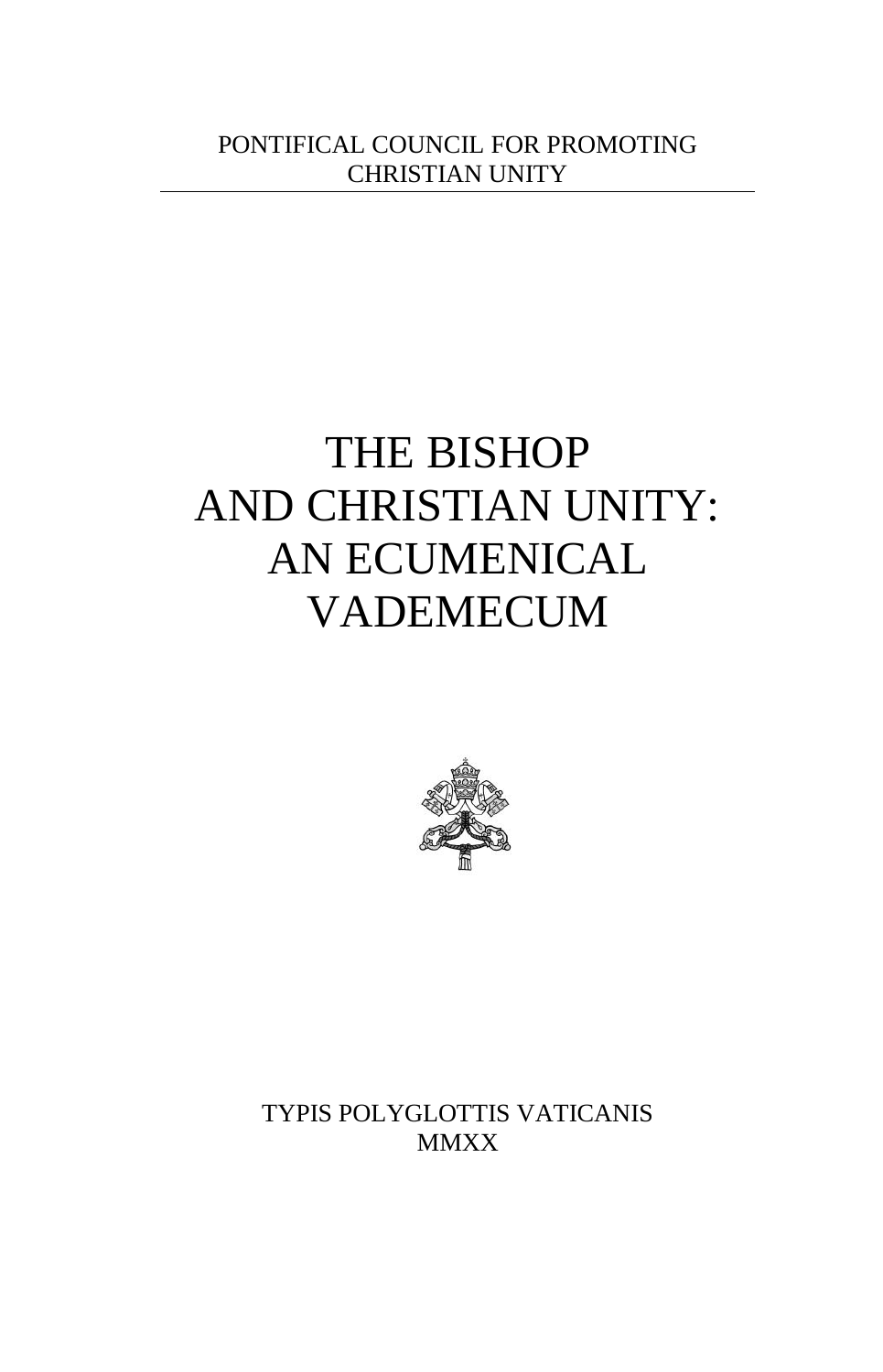© 2020 – Amministrazione del Patrimonio della Sede Apostolica e Libreria Editrice Vaticana – Città del Vaticano – All rights reserved International copyright handled by Libreria Editrice Vaticana 00120 Città del Vaticano Tel. 06.698.81032 – Fax 06.698.84716 E-mail: commerciale.lev@spc.va

www.libreriaeditricevatican.va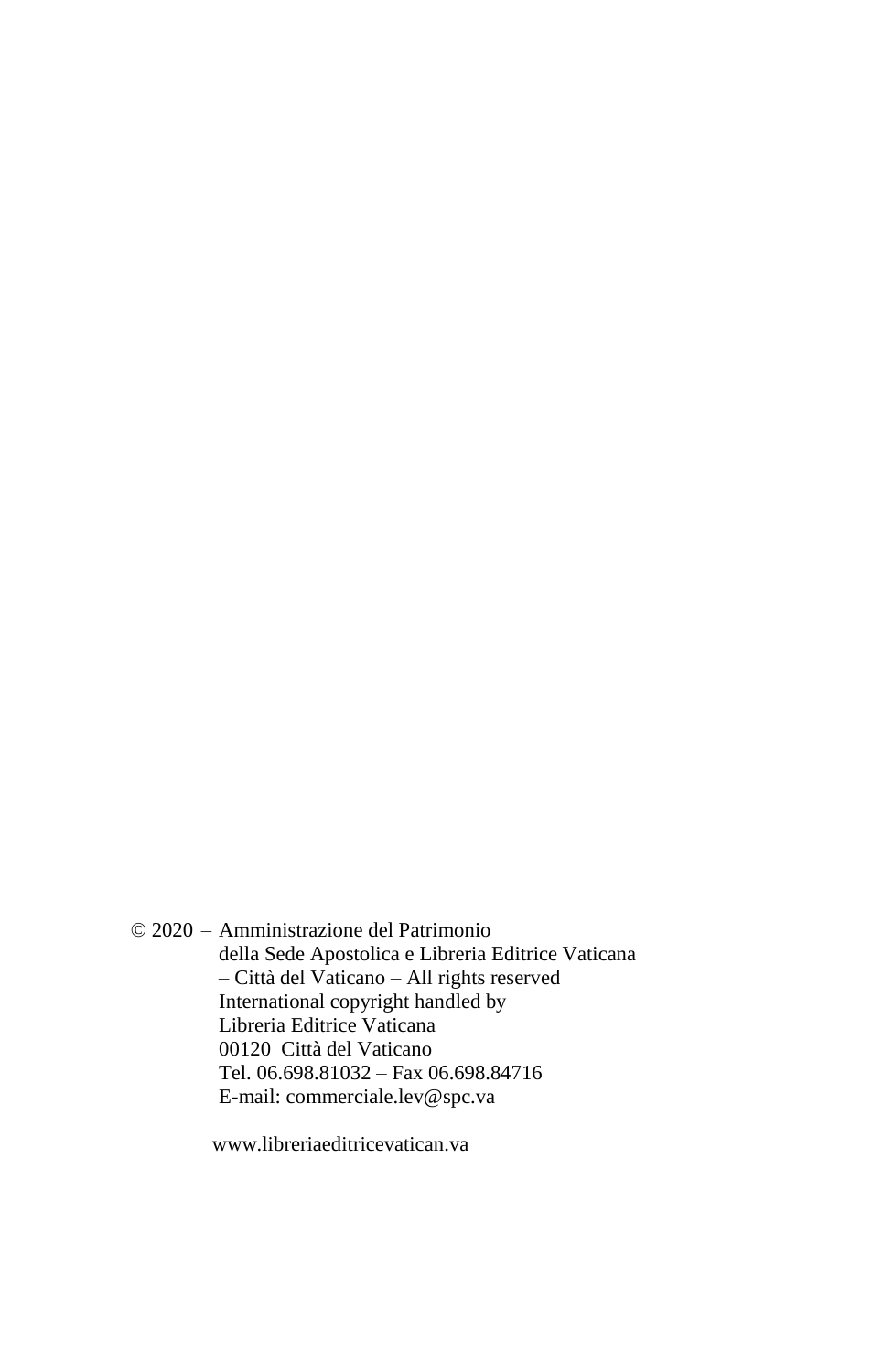# **CONTENTS**

|                | PART <sub>1</sub>                               |  |
|----------------|-------------------------------------------------|--|
|                | The promotion of ecumenism within the           |  |
|                |                                                 |  |
|                | A. Ecumenical structures at the local and       |  |
|                |                                                 |  |
| <b>B.</b>      |                                                 |  |
|                | The formation of laity, seminarians<br>i)       |  |
|                |                                                 |  |
|                | ii) The use of media and diocesan websites  11  |  |
|                | PART <sub>2</sub>                               |  |
|                | The Catholic Church in its relations with other |  |
|                |                                                 |  |
| $\mathsf{A}$ . |                                                 |  |
| $\mathbf{B}$ . |                                                 |  |
|                |                                                 |  |
| D.             |                                                 |  |
|                |                                                 |  |
|                |                                                 |  |
|                |                                                 |  |
|                |                                                 |  |
|                | Catholic Documents on Ecumenism  40             |  |
|                |                                                 |  |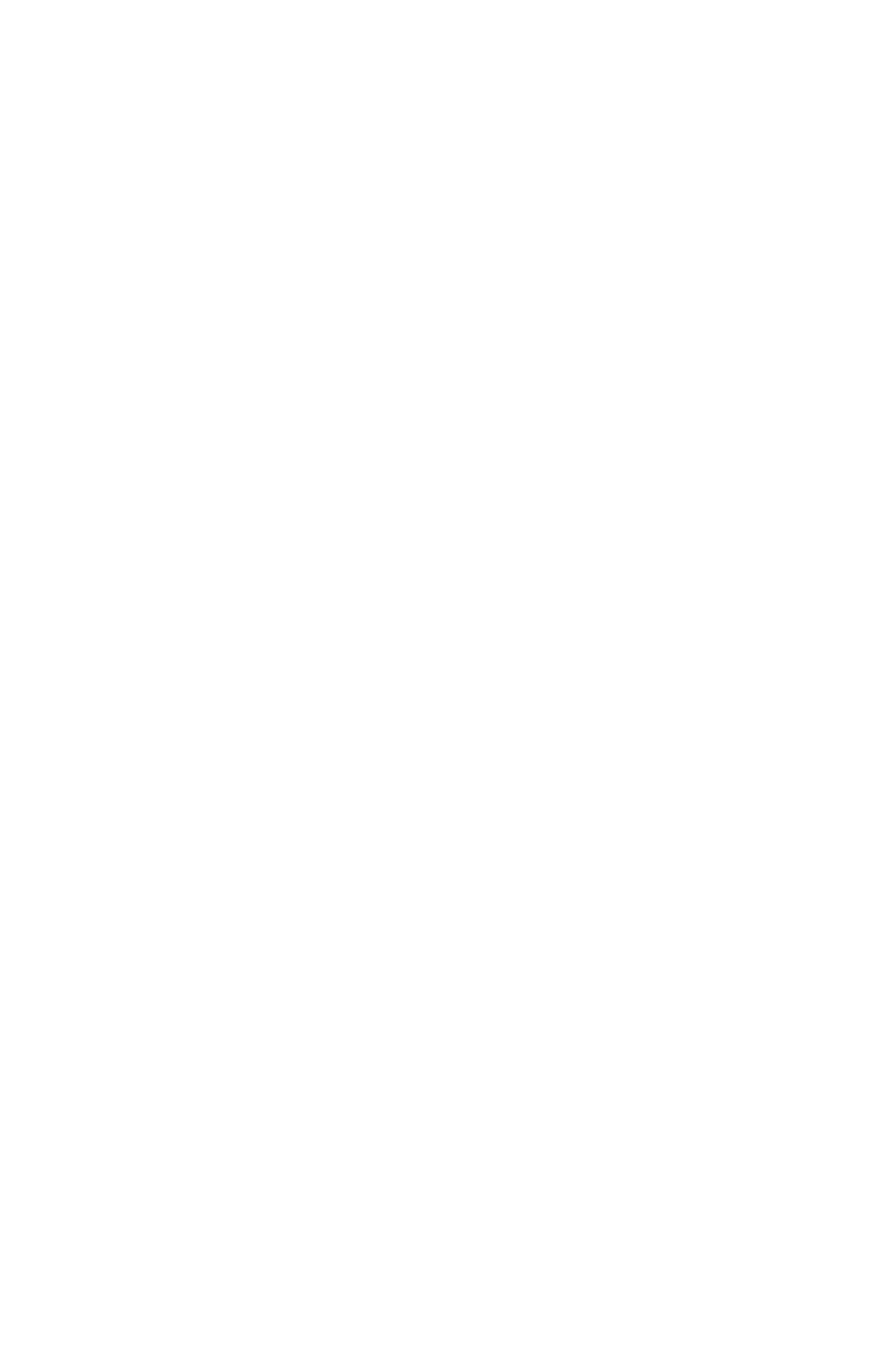# **Preface**

The ministry entrusted to the bishop is a service of unity both within his diocese and of unity between the local church and the universal church. That ministry therefore has special significance in the search for the unity of all Christ's followers. The bishop's responsibility for promoting Christian unity is clearly affirmed in the Code of Canon Law of the Latin Church among the tasks of his pastoral office: "He is to act with humanity and charity toward the brothers and sisters who are not in full communion with the Catholic Church and is to foster ecumenism as it is understood by the Church" (Can 383 §3 CIC 1983). In this respect, the bishop cannot consider the promotion of the ecumenical cause as one more task in his varied ministry, one that could and should be deferred in view of other, apparently more important, priorities. The bishop's ecumenical engagement is not an optional dimension of his ministry but a duty and obligation. This appears even more clearly in the Code of Canons of Eastern Churches, containing a special section dedicated to the ecumenical task, in which it is particularly recommended that pastors of the Church "work zealously in participating in ecumenical work" (Can 902–908 CCEO 1990). In the service of unity, the bishop's pastoral ministry extends not just to the unity of his own church, but to the unity of all the baptized into Christ.

The present document, issued by the Pontifical Council for Promoting Christian Unity, *The Bishop and Christian Unity. An Ecumenical Vademecum*, is offered as an aid to diocesan and eparchial bishops to help them better understand and fulfil their ecumenical responsibility. The genesis of this Vademecum began with a request from a Plenary Assembly of this Pontifical Council. The text was developed by the Council's officials in consultation with experts and with the agreement of the relevant dicasteries of the Roman Curia. We are now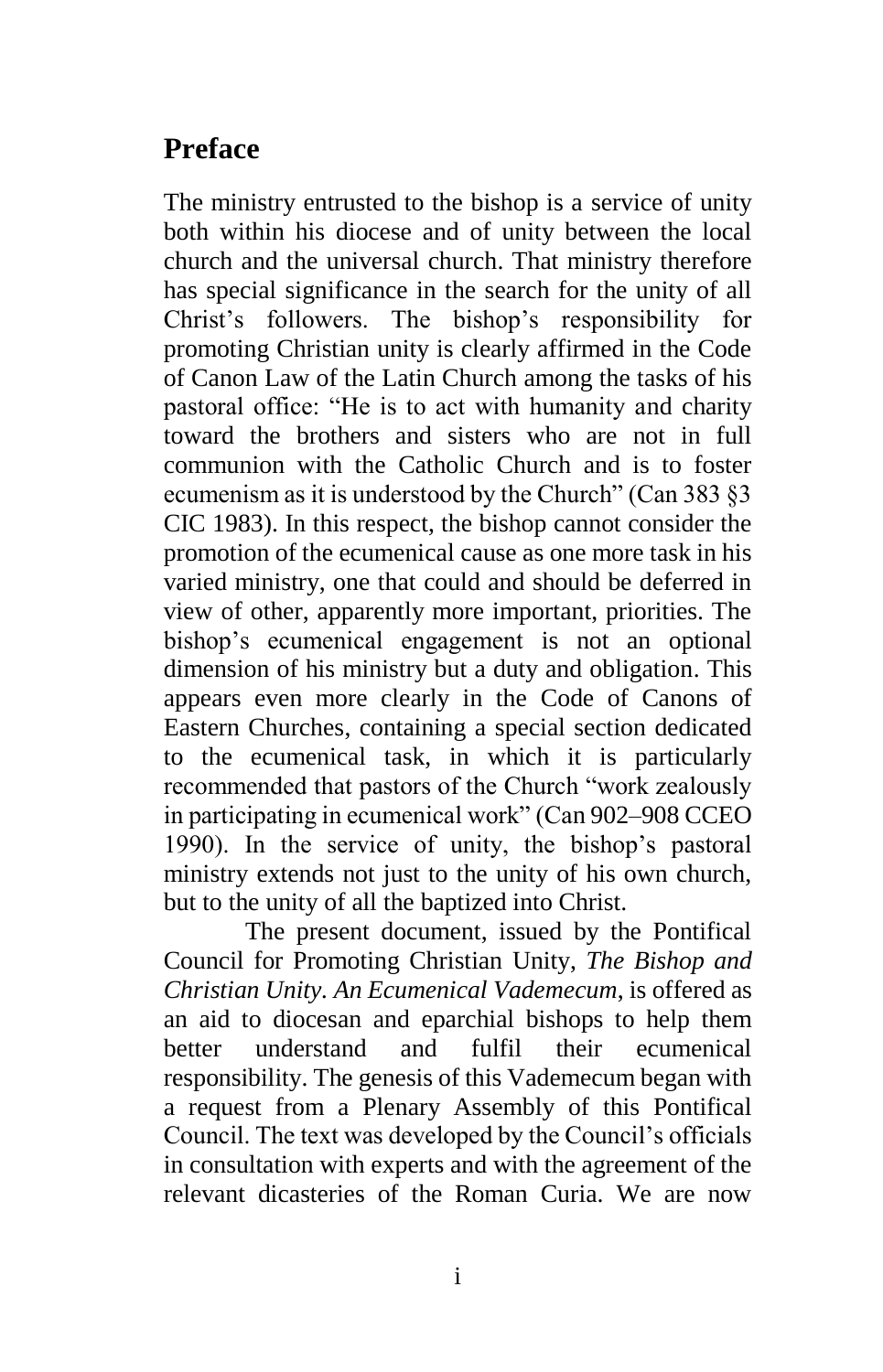happy to publish it with the blessing of the Holy Father Pope Francis.

We place this work in the hands of the world's bishops, hoping that in these pages they will find clear and helpful guidelines, enabling them to lead the local churches entrusted to their pastoral care towards that unity for which the Lord prayed and to which the Church is irrevocably called.

KI Card. V-on

**Kurt Cardinal Koch** *President*

Bran Farrell

 **Brian Farrell** Titular Bishop of Abitine *Secretary*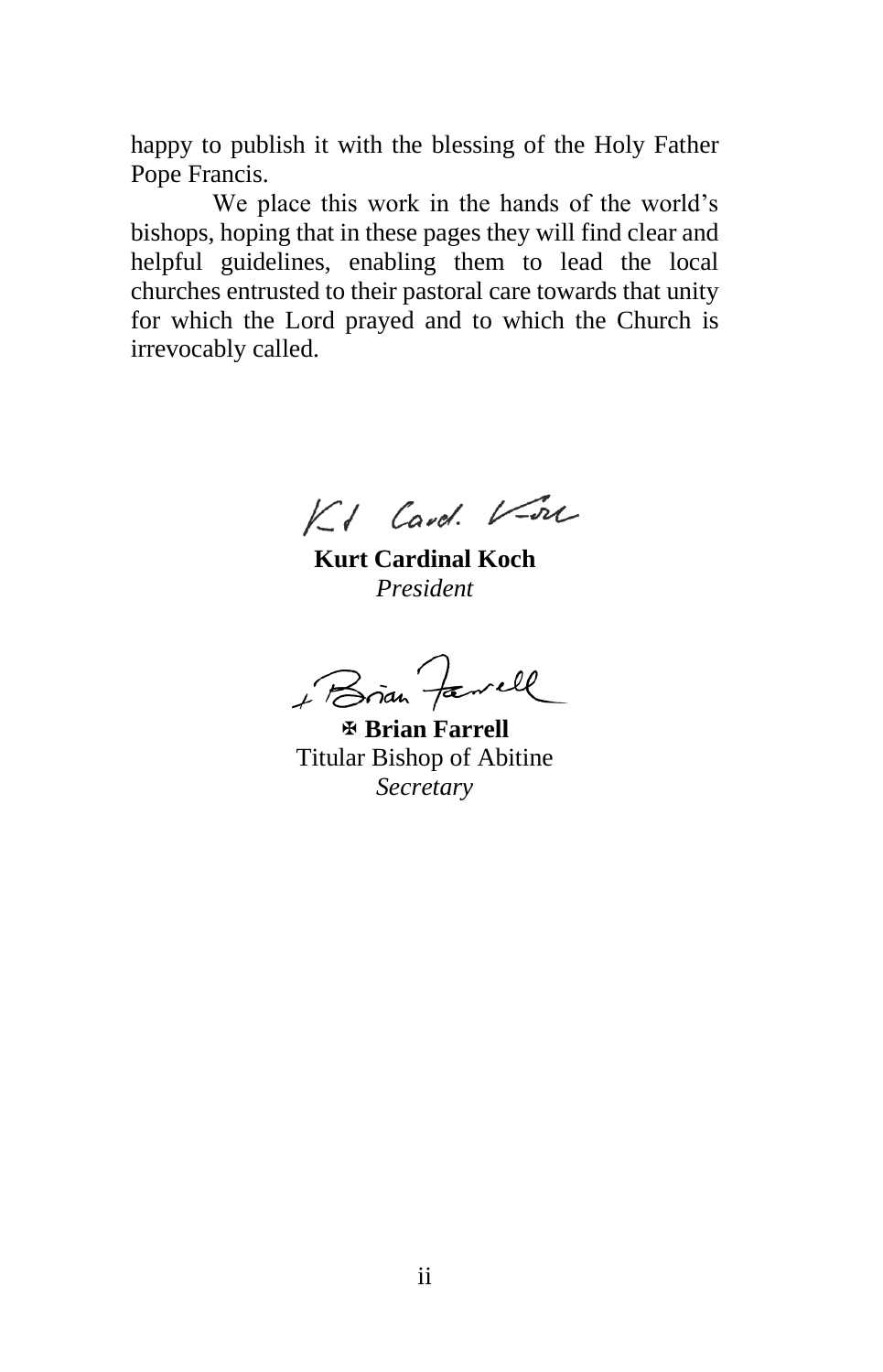# **Abbreviations**

| CCEO                                                          | Code of Canons of the Eastern Churches (1990)                                                                                            |  |
|---------------------------------------------------------------|------------------------------------------------------------------------------------------------------------------------------------------|--|
| CIC                                                           | Code of Canon Law (1983)                                                                                                                 |  |
| ED.                                                           | Directory for the Application of Principles and Norms<br>of Ecumenism (1993), Pontifical Council for<br><b>Promoting Christian Unity</b> |  |
| ЕG                                                            | Evangelii gaudium (2013), Apostolic Exhortation of<br>Pope Francis                                                                       |  |
| LG                                                            | <i>Lumen gentium</i> (1964), Dogmatic Constitution on the<br>Church of the Second Vatican Council                                        |  |
| <b>PCPCU</b> Pontifical Council for Promoting Christian Unity |                                                                                                                                          |  |
| UR                                                            | Unitatis redintegratio (1964), Decree on Ecumenism<br>of the Second Vatican Council                                                      |  |
| UUS                                                           | <i>Ut unum sint</i> (1995), Encyclical letter of Saint John<br>Paul II on the ecumenical commitment                                      |  |
|                                                               |                                                                                                                                          |  |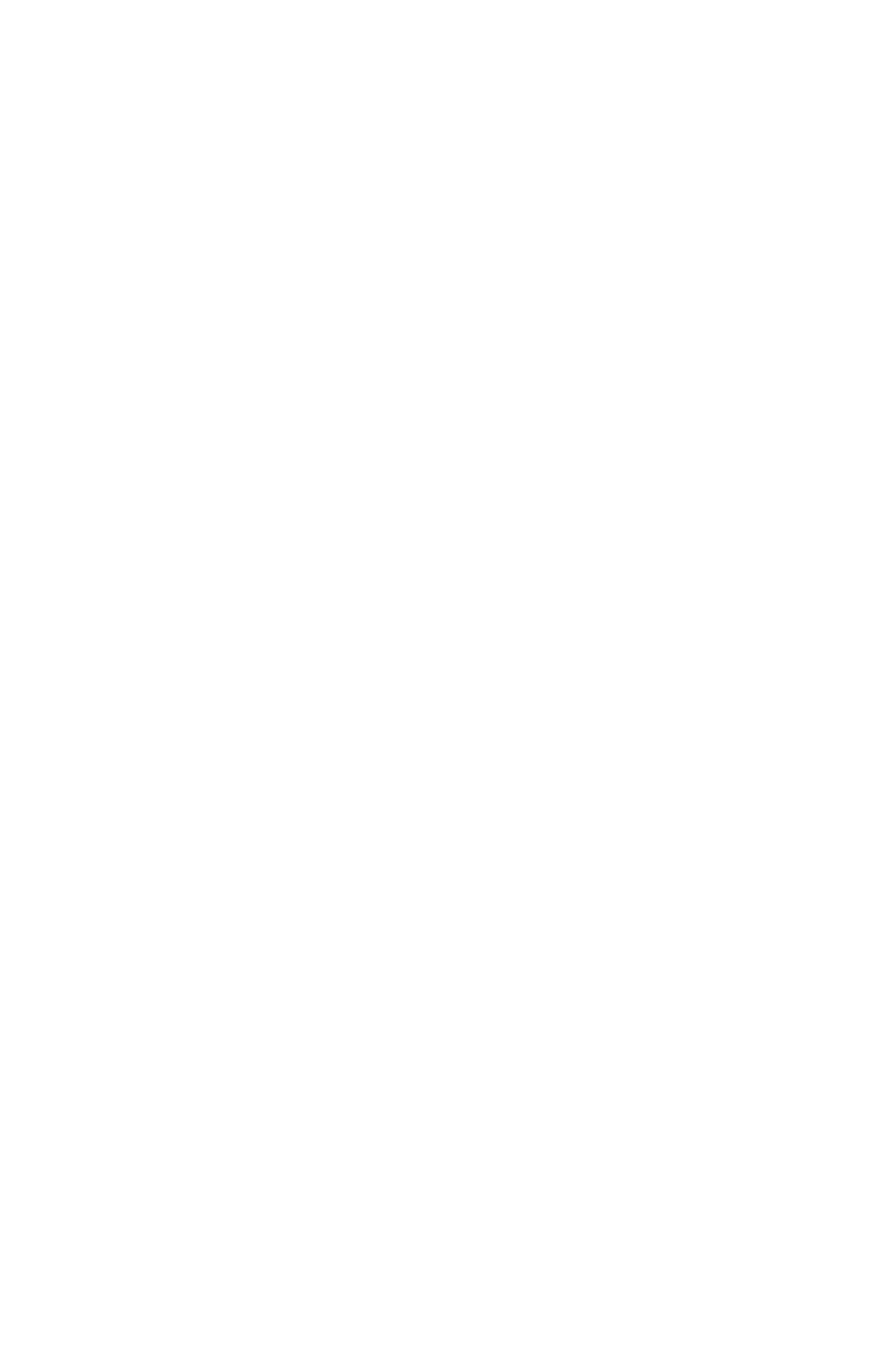# **Introduction**

#### *1. The search for unity as intrinsic to the nature of the Church*

Our Lord's prayer for the unity of his disciples "that they may all be one" is tied to the mission that he gives to them, "so that the world may believe" (Jn 17:21). The Second Vatican Council stressed that division among Christian communities "openly contradicts the will of Christ. scandalizes the world, and damages the holy cause of preaching the Gospel to every creature" (*Unitatis redintegratio* [UR] §1). Insofar as Christians fail to be the visible sign of this unity they fail in their missionary duty to be the instrument bringing all people into the saving unity which is the communion of Father, Son and Holy Spirit. In this we understand why the work of unity is fundamental to our identity as Church, and why Saint John Paul II could write in his milestone encyclical *Ut unum sint*, "the quest for Christian unity is not a matter of choice or expediency, but a duty which springs from the very nature of the Christian community" (*Ut unum sint* [UUS] §49, see also §3).

#### *2. A real, though incomplete, communion*

The Second Vatican Council's Decree on Ecumenism, *Unitatis redintegratio,* recognised that those who believe in Christ and are baptised with water in the name of the Father, Son and Holy Spirit, are truly our brothers and sisters in Christ (see UR §3). Through baptism they "are incorporated into Christ" (UR §3), that is "truly incorporated into the crucified and glorified Christ, and reborn to a sharing of the divine life" (UR §22). Moreover, the Council recognised that the communities to which these brothers and sisters belong are endowed with many essential elements Christ wills for his Church, are used by the Spirit as "means of salvation," and have a real, though incomplete, communion with the Catholic Church (see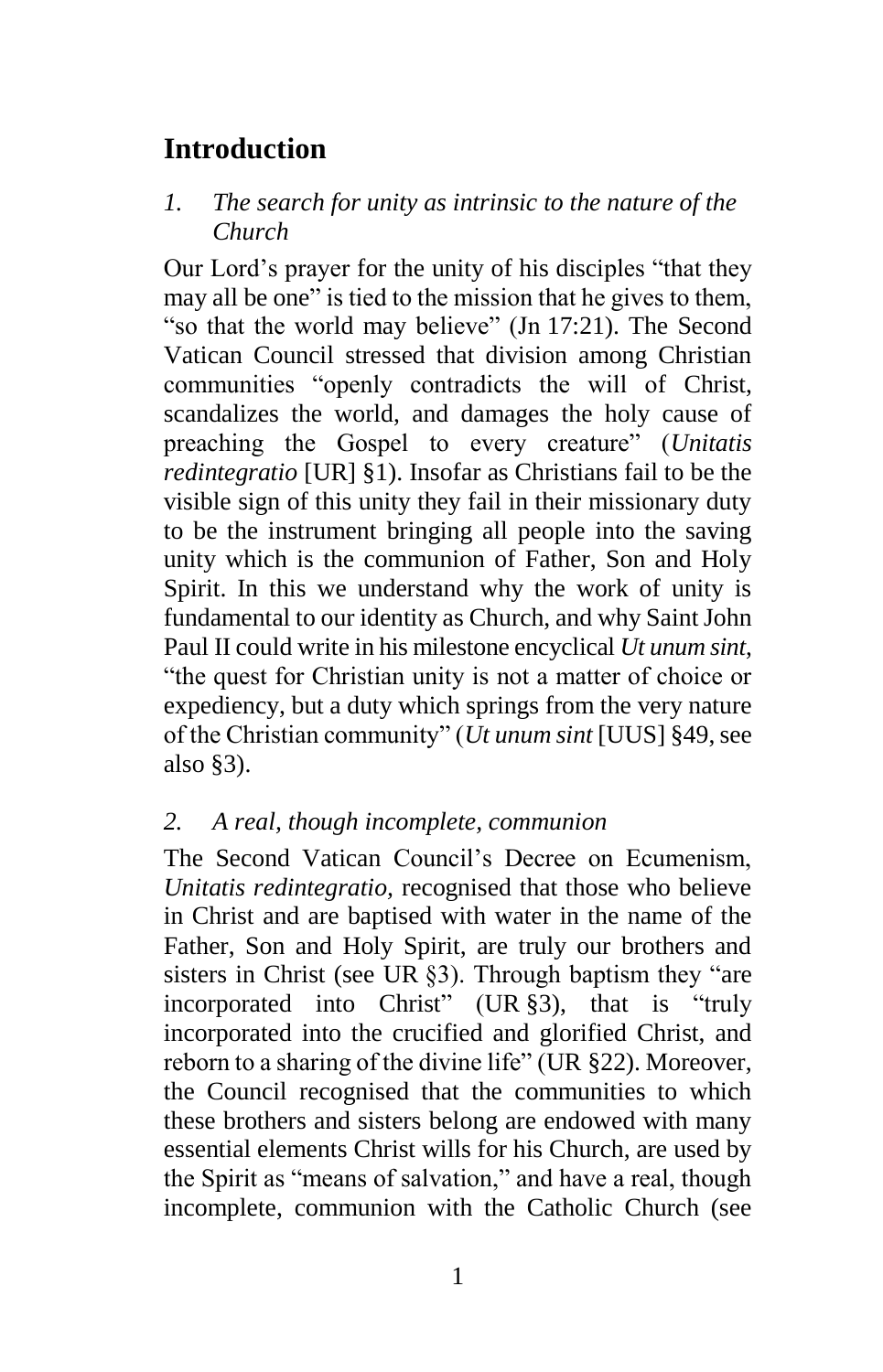UR §3). The Decree began the work of specifying those areas of our ecclesial lives in which this communion resides, and where and why the extent of ecclesial communion varies from one Christian community to another. Lastly, in recognising the positive value of other Christian communities, *Unitatis redintegratio* also acknowledged that because of the wound of Christian division "the Church herself finds it more difficult to express in actual life her full catholicity in all her bearings" (UR §4).

#### *3. Christian unity as the concern of the whole Church*

"Concern for restoring unity," wrote the fathers of the Second Vatican Council, "pertains to the whole Church, faithful and clergy alike. It extends to everyone according to the ability of each, whether it be exercised in daily living or in theological and historical studies" (UR §5). The insistence of the Council that the ecumenical endeavour demands the engagement of all the faithful, and not only of theologians and church leaders meeting in international dialogues, has been repeatedly emphasised in subsequent Church documents. Saint John Paul II in *Ut unum sint* wrote that the commitment to ecumenism. "far from being the commitment to ecumenism, "far from being the responsibility of the Apostolic See alone, is also the duty of individual local and particular Churches" (§31). The real, though incomplete, communion that already exists between Catholics and other baptised Christians can and must be deepened at a number of levels simultaneously. Pope Francis has captured this in the phrase, "walking together, praying together and working together". By sharing our Christian lives with other Christians, by praying with and for them, and by giving common witness to our Christian faith through action, we grow into the unity which is the Lord's desire for his Church.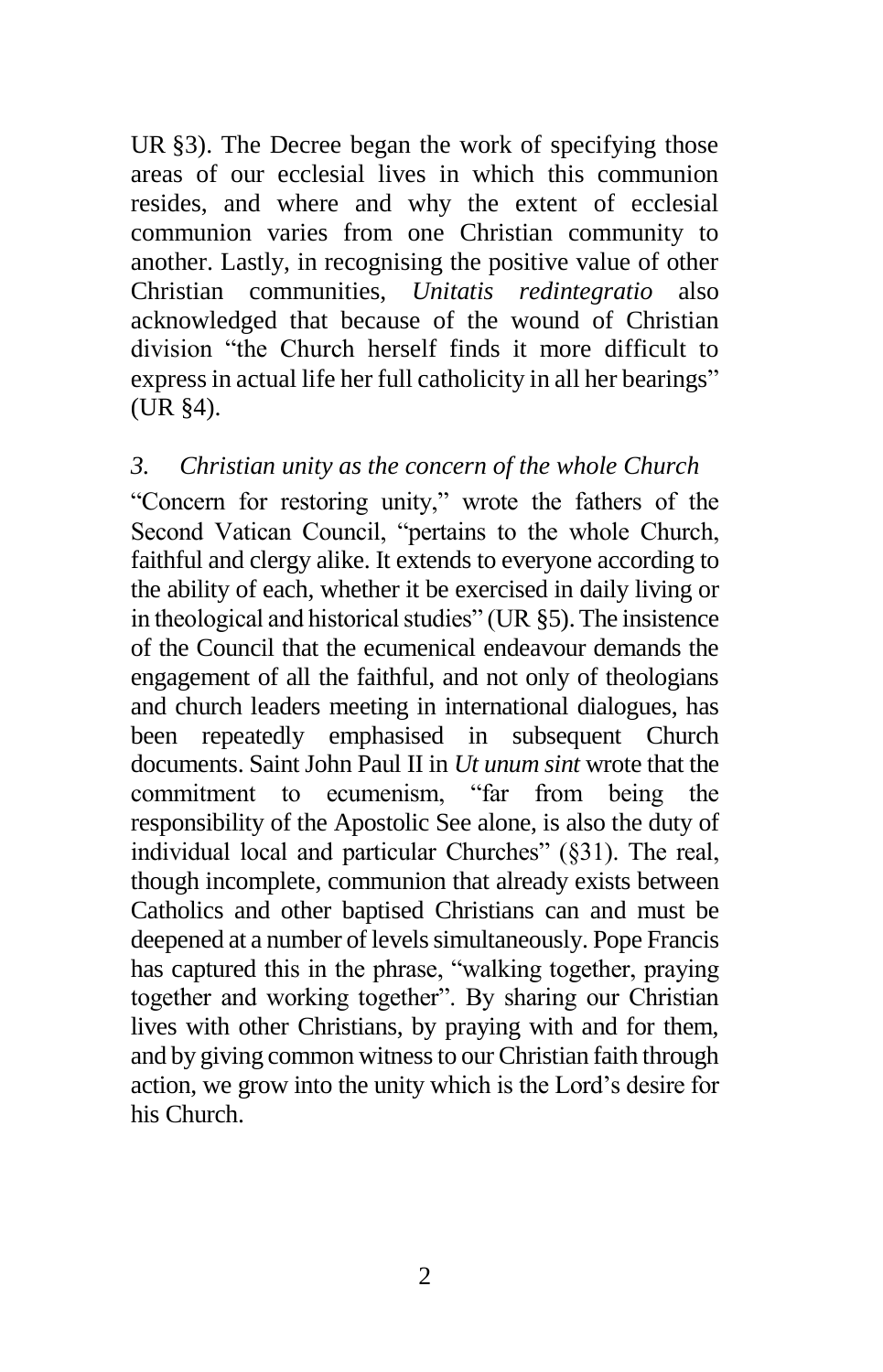#### *4. The bishop as the "visible principle" of unity*

As a shepherd of the flock the bishop has the distinct responsibility of gathering all into unity. He is "the visible principle and foundation of unity" in his particular church (*Lumen gentium* [LG] §23). The service of unity is not just one of the tasks of the bishop's ministry; it is fundamental to it. The bishop "should sense the urgency of promoting ecumenism" (*Apostolorum Successores* §18). Rooted in his personal prayer, concern for unity must inform every part of his ministry: in his teaching of the faith, in his sacramental ministry, and through the decisions of his pastoral care, he is called to build and strengthen that unity for which Jesus prayed at the Last Supper (cf. Jn 17). A further dimension of his ministry of unity became evident with the Catholic Church's embrace of the ecumenical movement. As a consequence, the bishop's concern for the unity of the Church extends to "those who are not yet of the one flock" (LG §27) but are our spiritual brothers and sisters in the Spirit through the real though imperfect bonds of communion that connect all the baptised.

The episcopal ministry of unity is deeply related to synodality. According to Pope Francis, "a careful examination of how, in the Church's life, the principle of synodality and the service of the one who presides are articulated, will make a significant contribution to the progress of relations between our Churches".<sup>1</sup> The bishops who compose one college together with the Pope exercise their pastoral and ecumenical ministry in a synodal manner together with the entire People of God. As Pope Francis has taught, "The commitment to build a synodal Church — a mission to which we are all called, each with the role entrusted him by the Lord — has significant ecumenical

l

<sup>1.</sup> Address marking the 50th anniversary of the Institution of the Synod of Bishops, 17 October 2015, citing the Address to the Delegation of the Ecumenical Patriarchate of Constantinople, 27 June 2015.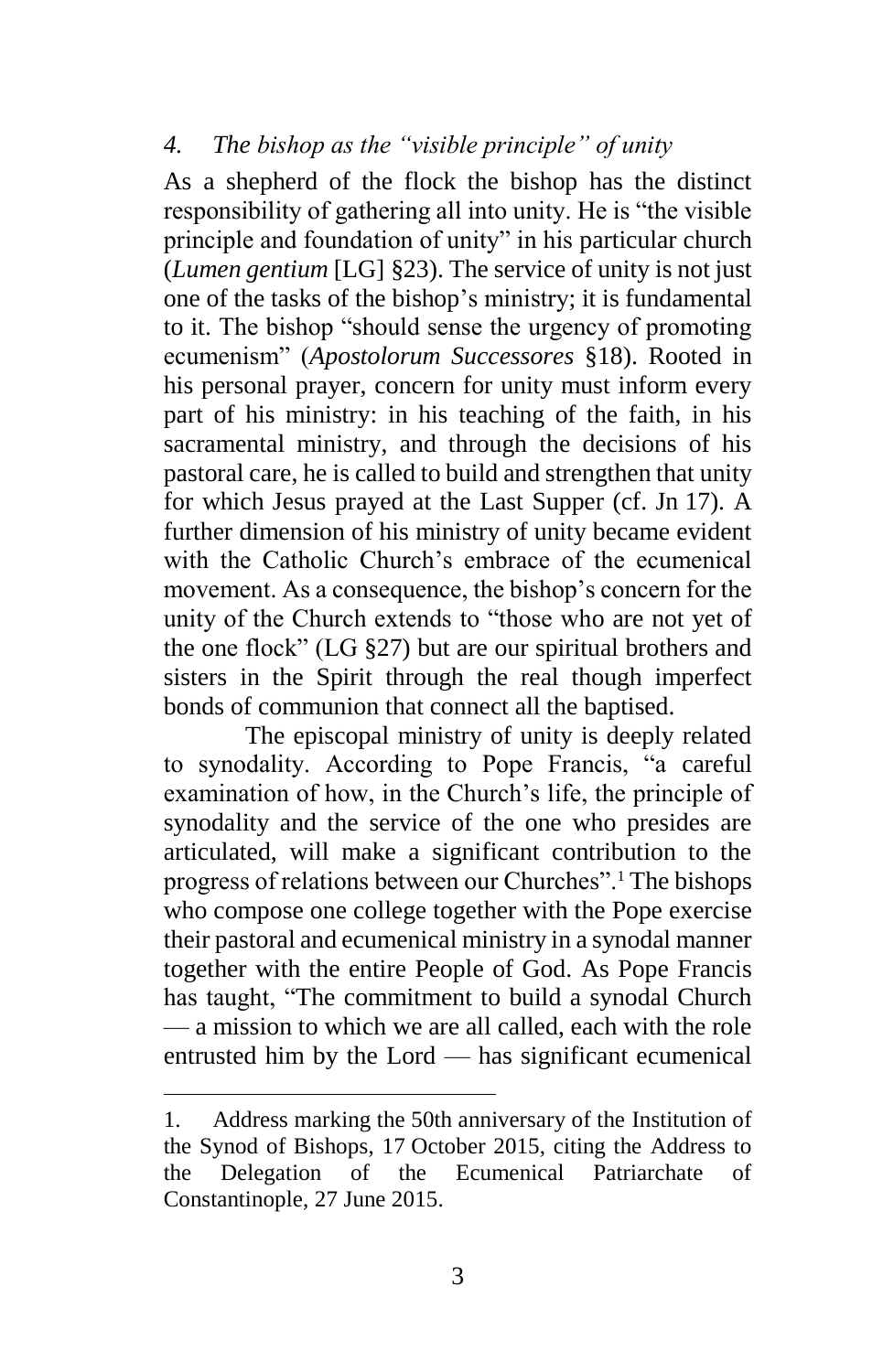implications",<sup>2</sup> because both synodality and ecumenism are processes of walking together.

*5. The Vademecum as a guide to the bishop in his task of discernment*

The ecumenical task will always be influenced by the wide variety of contexts in which bishops live and work: in some regions Catholics will be in the majority; in others, in a minority to another or other Christian communities; and in others Christianity itself will be a minority. Pastoral challenges, too, are extremely diverse. It is always for the diocesan/ eparchial bishop to make an appraisal of the challenges and opportunities of his context, and to discern how to apply the Catholic principles of ecumenism in his own diocese/ eparchy. <sup>3</sup> The *Directory for the Application of Principles and Norms of Ecumenism* (1993, henceforth *Ecumenical Directory* [ED]) is the most important reference for the bishop in his task of discernment. This *Vademecum* is offered to the bishop as an encouragement and a guide in fulfilling his ecumenical responsibilities.

# **PART 1**

# **The promotion of ecumenism within the Catholic Church**

*6. The search for unity is first of all a challenge to Catholics*

*Unitatis redintegratio* teaches that the "primary duty" of Catholics "is to make a careful and honest appraisal of whatever needs to be done or renewed in the Catholic

 $\overline{a}$ 

<sup>2.</sup> *Ibid.*

<sup>3.</sup> It should be understood that all references to dioceses, diocesan bishops and diocesan structures apply equally to eparchies, their bishops and structures.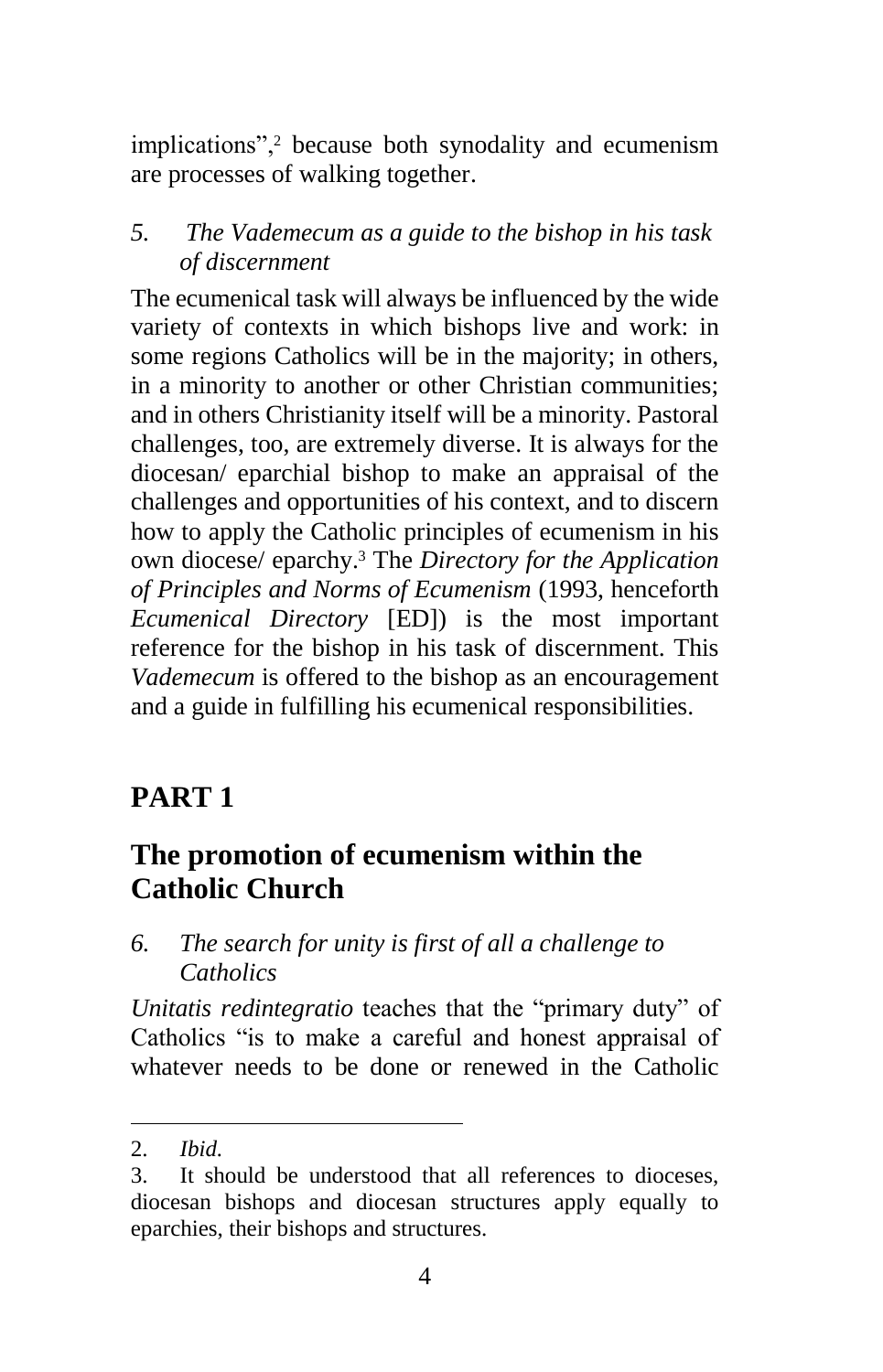household itself"(§4). For this reason, rather than begin with our relations with other Christians, it is necessary for Catholics, in the words of the decree, first "to examine their own faithfulness to Christ's will for the Church and accordingly to undertake with vigour the task of renewal and reform" (§4). This inner renewal disposes and orders the Church towards dialogue and engagement with other Christians. It is an endeavour which concerns both ecclesial structures (Section A) and the ecumenical formation of the whole People of God (Section B).

#### **A. Ecumenical structures at the local and regional level**

#### *7. The bishop as a man of dialogue promoting ecumenical engagement*

*Christus Dominus* §13 describes the bishop as a man of dialogue, seeking out those of goodwill in a common pursuit of truth through a conversation marked by clarity and humility, and in a context of charity and friendship. The Code of Canon Law (CIC) Canon 383 §3 refers to the same idea, describing the ecumenical responsibilities of the bishop as "to act with humanity and charity toward the brothers and sisters who are not in full communion with the Catholic Church" and "to foster ecumenism as it is understood by the Church." The ecumenical task of the bishop therefore is to promote both the "Dialogue of Love" and the "Dialogue of Truth".

### *8. The bishop's responsibility to guide and direct ecumenical initiatives*

Alongside the bishop's personal disposition to dialogue is his role of leadership and governance. *Unitatis redintegratio* envisages the People of God engaged in a variety of ecumenical activities but always under "the attentive guidance of their bishops" (§4). Canon 755, situated in the part of the Code dedicated to the teaching function of the Church, stipulates that it is "for the entire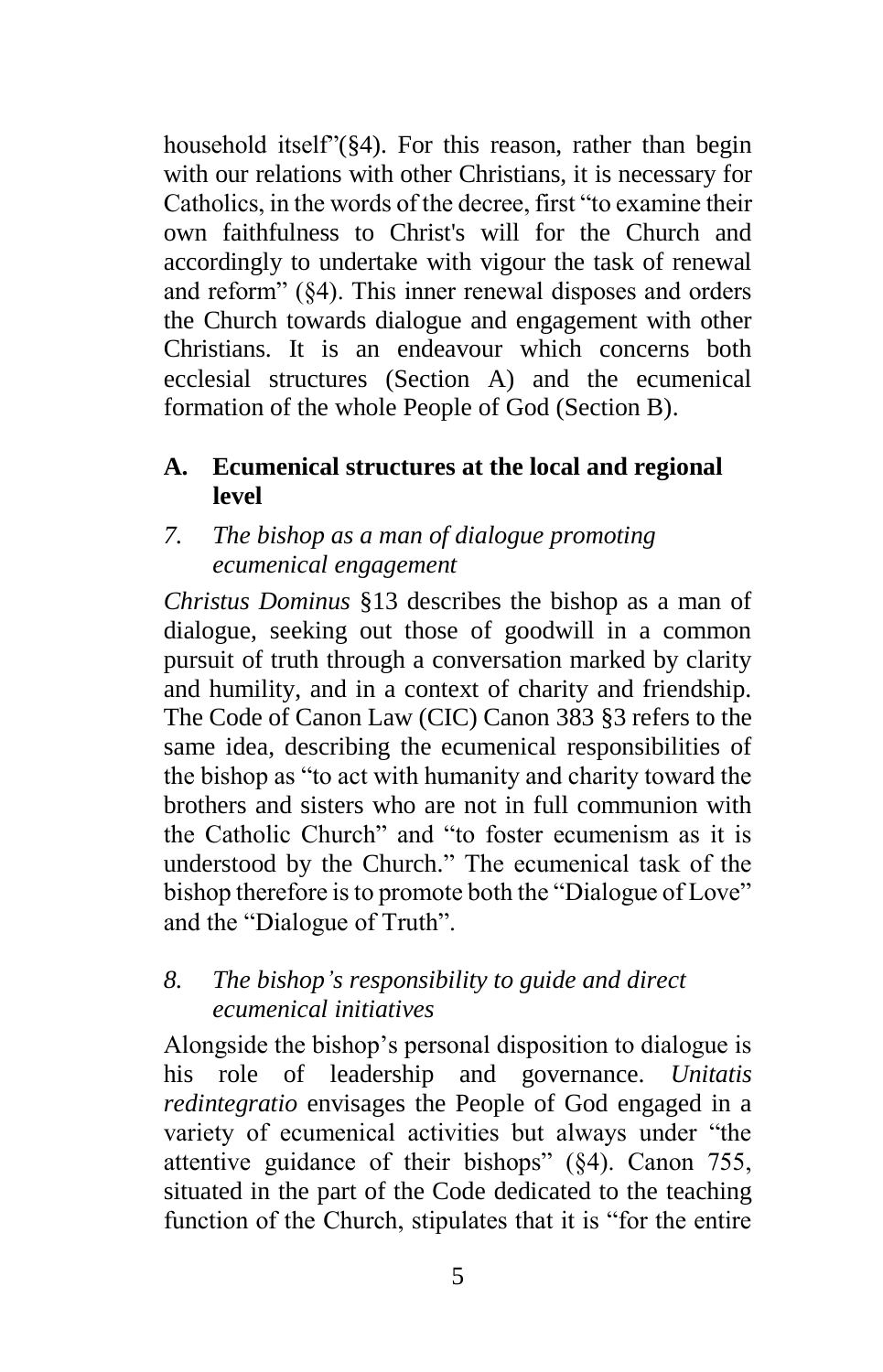college of bishops and the Apostolic See to foster and direct among Catholics the ecumenical movement" (CIC 755 §1). Moreover, it is the responsibility of bishops, both individually and in episcopal conferences or synods, to establish "practical norms according to the various needs and opportunities of the circumstances" while being "attentive to the prescripts issued by the supreme authority of the Church" (CIC 755 §2 and CCEO 904, see also *Apostolorum Successores* §18). In establishing norms bishops, acting either singularly or in conference, can ensure that confusion and misunderstandings do not arise and that scandal is not given to the faithful.

The Code of Canons of Eastern Churches (CCEO), which dedicates an entire Title to ecumenism (XVIII), underlines the "special duty" of the Eastern Catholic Churches in fostering unity among all the Eastern and Oriental Churches and highlights the role of the eparchial bishops in this endeavour. Unity can be furthered "through prayers, by example of life, by the religious fidelity to the ancient traditions of the Eastern Churches, by mutual and better knowledge of each other, and by collaboration and fraternal respect in practice and spirit"(Canon 903).

### *9. The appointment of ecumenical officers*

The *Ecumenical Directory* §41 recommends that the bishop appoint a diocesan officer for ecumenism who is to be a close collaborator with, and counsellor to, the bishop in ecumenical matters. It also proposes that he establish a diocesan commission for ecumenism to assist him in implementing the ecumenical teaching of the Church as set out in its documents and in the directives of the episcopal conference or synod (§§42-45). The ecumenical officer and members of the ecumenical commission can be important points of contact with other Christian communities and may represent the bishop in ecumenical meetings. In order to ensure that Catholic parishes are also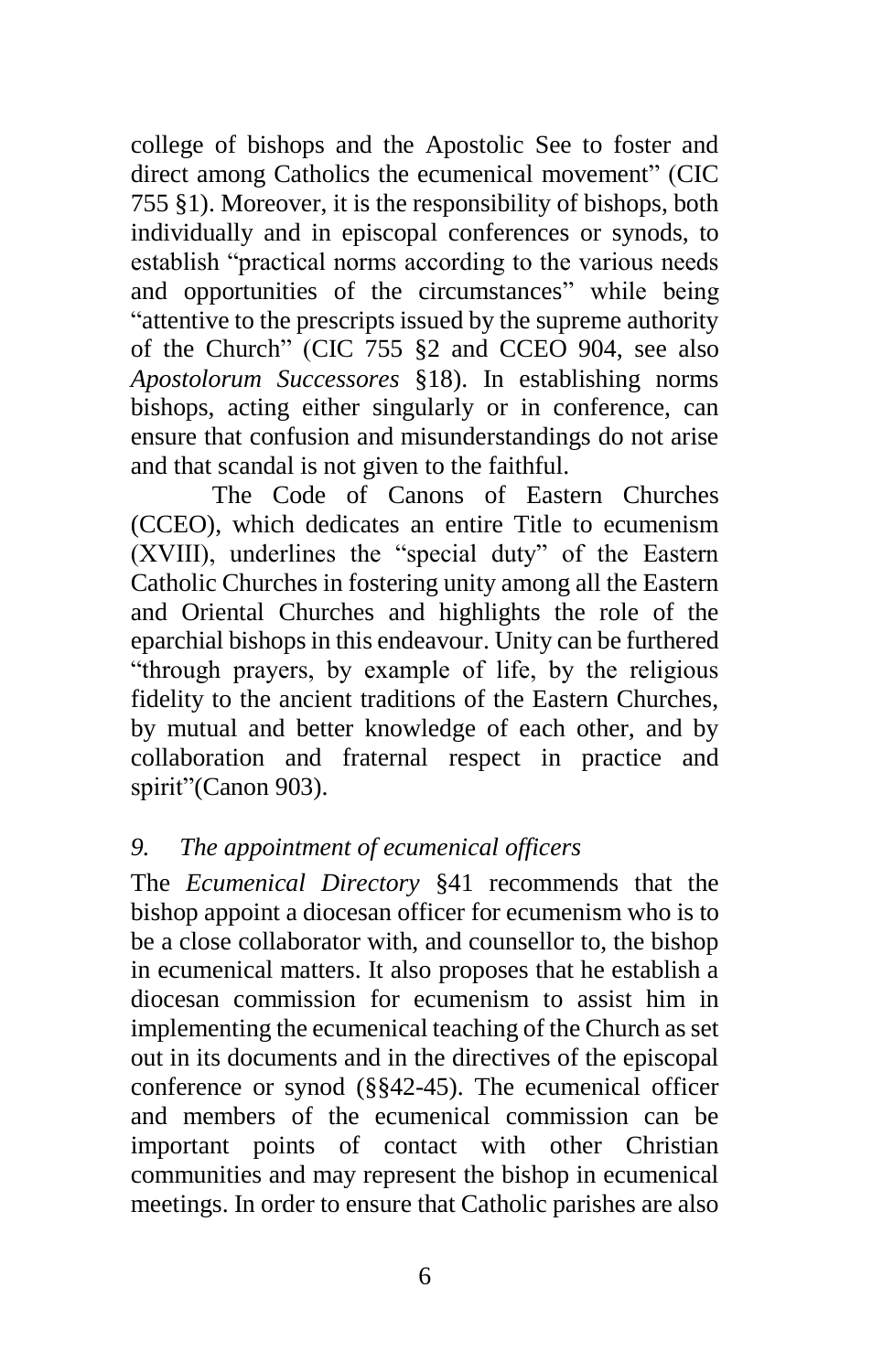fully engaged ecumenically in their locality, many bishops have found it helpful to encourage the appointment of parish ecumenical officers as envisaged in the *Ecumenical Directory* (§§45 & 67).

### *10. The Ecumenical Commission of Episcopal Conferences and Synods of Eastern Catholic Churches*

Where the episcopal conference or synod is sufficiently large the *Ecumenical Directory* recommends that a commission of bishops should be formed with responsibility for ecumenism (§§46-47). These bishops should be assisted by a team of expert consultants and, if possible, a permanent secretariat. One of the principal tasks of the commission is to translate the ecumenical documents of the Church into concrete action appropriate to the local context. When the conference is too small for an episcopal commission at least one bishop should be made responsible for ecumenical activity (ED §46) and may be assisted by suitable advisors.

The commission should support and advise individual bishops as well as the various offices of the conference in fulfilling their ecumenical responsibilities. The *Ecumenical Directory* envisages the commission engaging with existing ecumenical institutions at the national or territorial level. Where it is judged to be appropriate the commission should establish dialogues and consultations with other Christian communities. Members of the commission should represent the Catholic community or nominate a suitable alternative when invited to attend an important event in the life of another Christian community. Reciprocally they should also ensure an appropriate level of representation of ecumenical guests or delegates at important moments in the life of the Catholic Church. *Apostolorum Successores* §170 suggests observers from other Christian communities should be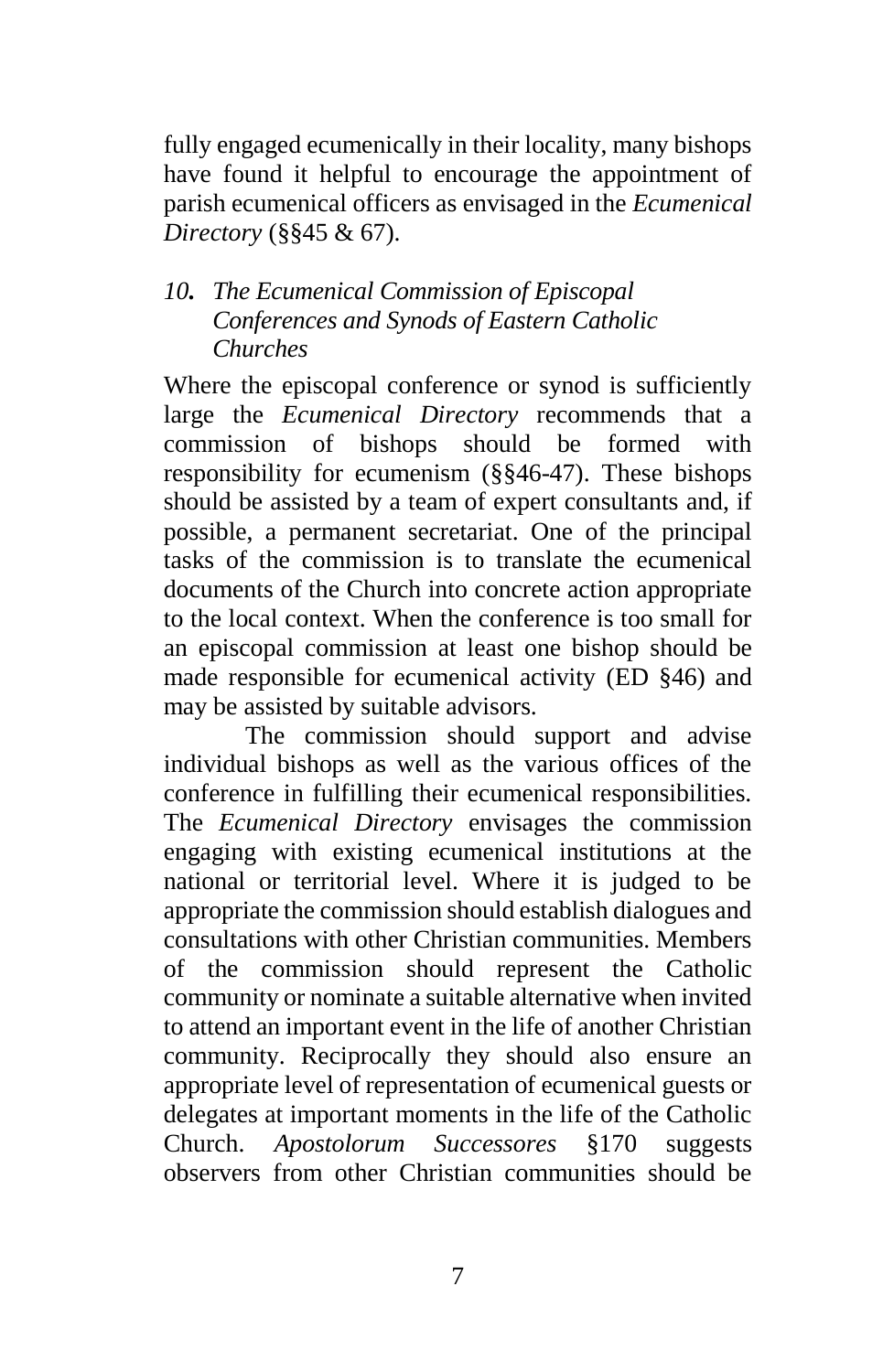invited to diocesan synods, after consultation with the leaders of these communities.

The visit *ad limina apostolorum* provides an opportunity for bishops to share their own ecumenical experiences and concerns with the Pope, the Pontifical Council for Promoting Christian Unity and other curial offices. It is also an occasion in which bishops can seek information or advice from the Pontifical Council.

#### **B. The ecumenical dimension of formation**

#### *11. A people disposed to dialogue and engagement*

Through formation the bishop can ensure that the people of his diocese are properly disposed for engagement with other Christians. *Unitatis redintegratio* §11 counsels that those engaging in ecumenical dialogue should approach their task with "love of the truth, with charity, and with humility". These three fundamental dispositions provide a helpful guide for ecumenical formation of the whole People of God.

Firstly, ecumenism is not premised on compromise as if unity should be achieved at the expense of truth. On the contrary, the search for unity leads us into a fuller appreciation of God's revealed truth. The bedrock of ecumenical formation, therefore, is that "the Catholic faith must be explained more profoundly and precisely, in such a way and in such terms as our separated brethren can also really understand" (UR §11). These explanations must convey an understanding "that in Catholic doctrine there exists a 'hierarchy' of truths, since they vary in their relation to the fundamental Christian faith" (UR §11). Though all revealed truths are believed with the same divine faith, their significance depends on their relation to the saving mysteries of the Trinity and salvation in Christ, the source of all Christian doctrines. By weighing truths rather than simply enumerating them, Catholics gain a more accurate understanding of the unity that exists among **Christians**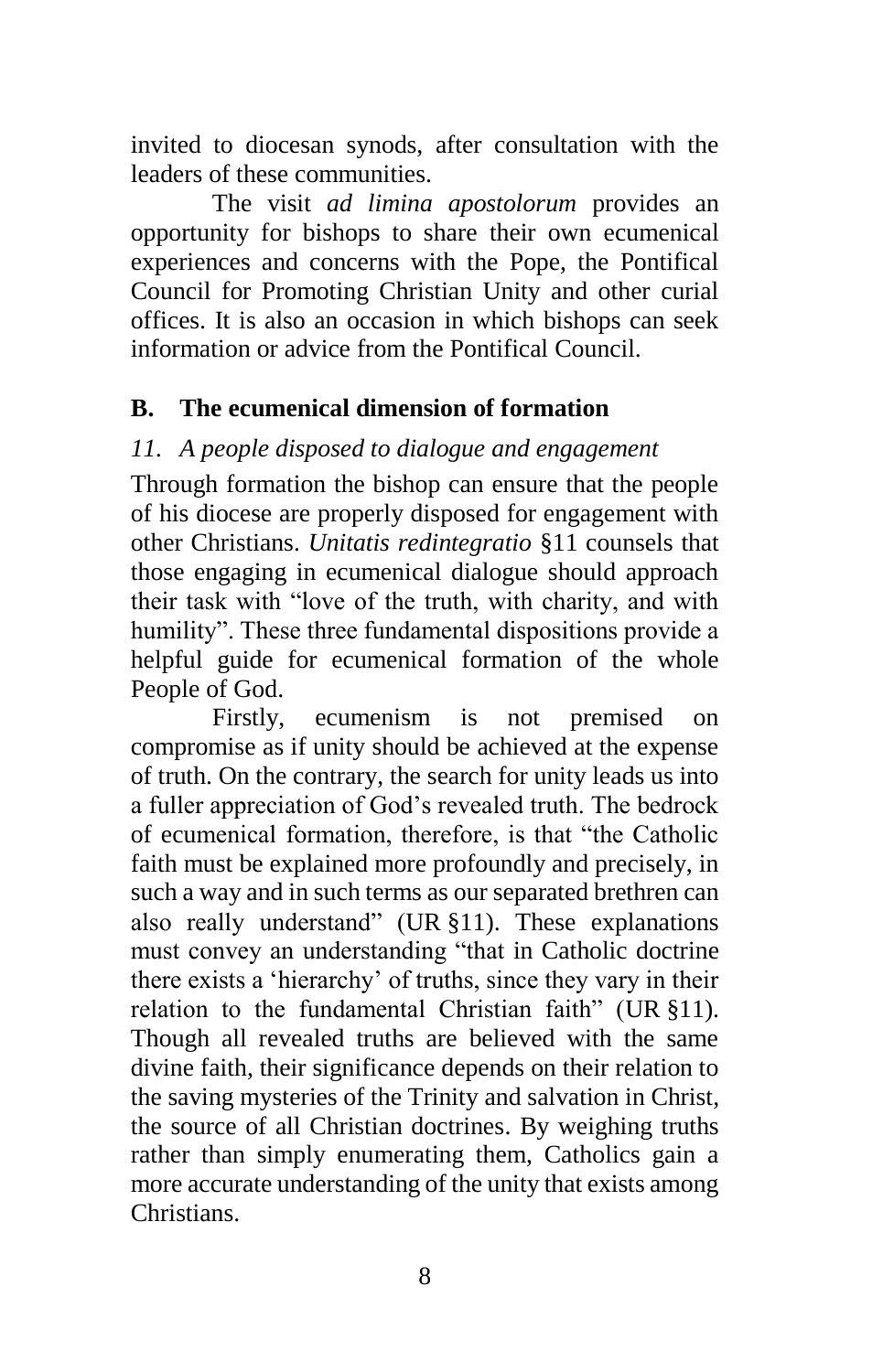Secondly, the virtue of charity demands that Catholics avoid polemical presentations of Christian history and theology and, in particular, that they avoid misrepresenting the positions of other Christians (see UR §4 & §10). Rather, formators informed by an attitude of charity will always seek to emphasise the Christian faith that we share with others and to present the theological differences that divide us with balance and accuracy. In this way the work of formation helps to remove obstacles to dialogue (see UR §11).

The Second Vatican Council insisted that "there can be no ecumenism worthy of the name without a change of heart" (UR §7). An appropriately humble attitude enables Catholics to appreciate "what God is bringing about in the members of other Churches and Ecclesial Communities" (UUS §48), which in turn opens the way for us to learn and receive gifts from these brothers and sisters. Humility is again necessary when, through encounter with other Christians, truth comes to light "which might require a review of assertions and attitudes" (UUS §36).

#### **i) The formation of laity, seminarians and clergy**

### *12. A summary guide to the* Ecumenical Directory *on formation*

The ecumenical dimension should be present in all aspects and disciplines of Christian formation. The *Ecumenical Directory* first of all offers guidelines for the ecumenical formation of all the faithful (§§58–69). It envisages this formation taking place through Bible study, the preached Word, catechesis, liturgy and spiritual life, and in a variety of contexts, such as the family, parish, school and lay associations. Next the document offers guidance for the formation of those engaged in pastoral work, both ordained (§§70–82) and lay (§§83–86). It proposes both that all courses be taught with an ecumenical dimension and sensitivity, and that a specific course in ecumenism be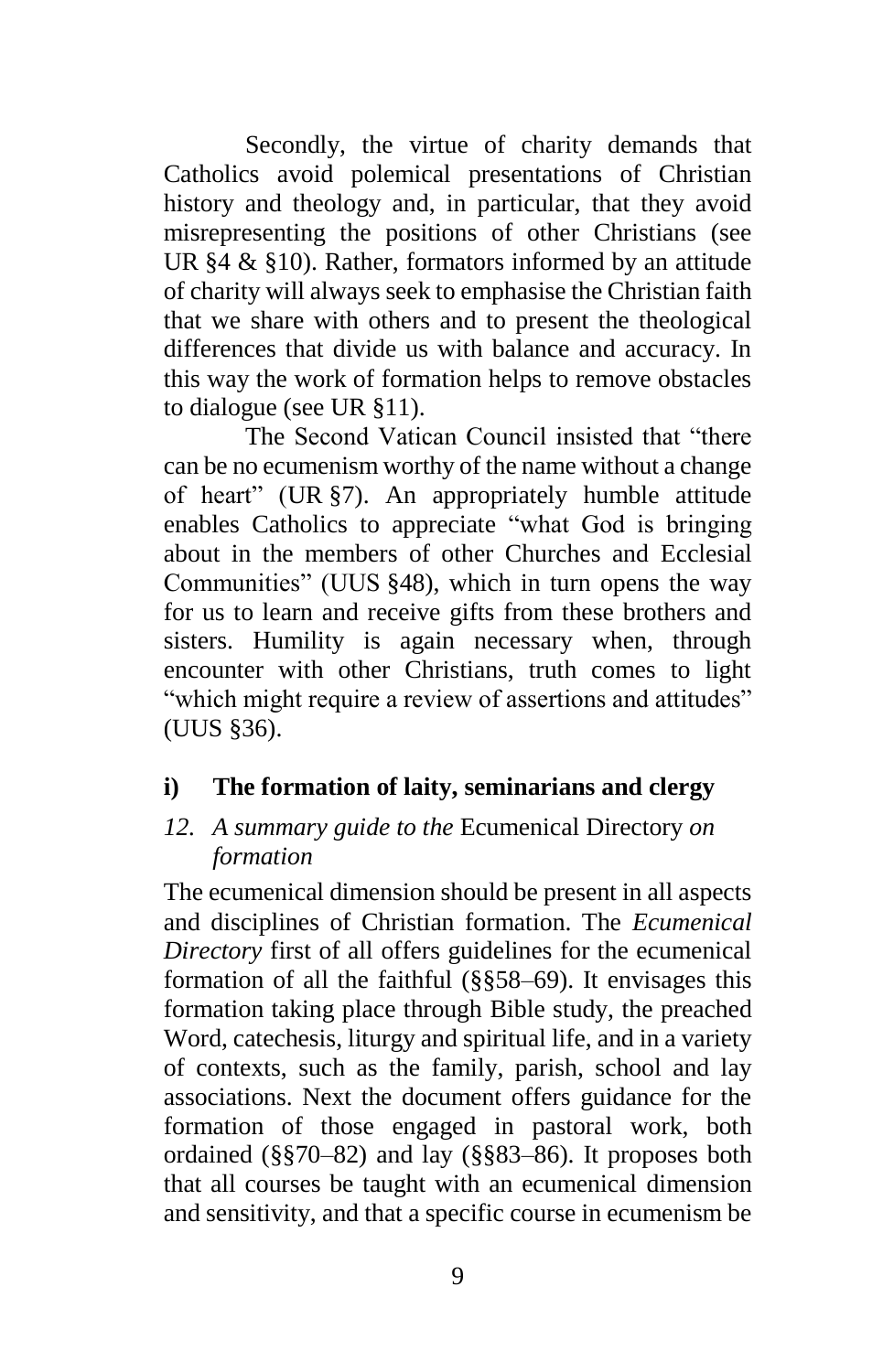a required part of the first cycle of theological studies (§79). The ecumenical dimension of seminary formation is particularly highlighted and it is recommended that all seminarians should be given ecumenical experience (§§70–82). The document also considers the continuing ecumenical formation of priests, deacons, religious and lay people (§91).

In 1997, the Pontifical Council issued guidelines entitled *The Ecumenical Dimension in the Formation of Those Engaged in Pastoral Ministry*. Its two parts deal respectively with the need to give an ecumenical dimension to each area of theological formation, and with the necessary elements for a specific course on the study of ecumenism.

#### **ii) The use of media and diocesan websites**

#### *13. An ecumenical approach in using the media*

A lack of communication with each other over the centuries has deepened the differences among Christian communities. Efforts to foster and strengthen communication can play a key role in drawing divided Christians closer together. Those who represent the Church in social communications should be imbued with the ecumenical dispositions emphasised above. The Catholic presence through the media should demonstrate that Catholics esteem their Christian brothers and sisters and are a people open to listening and learning from them.

#### *14. Some recommendations for diocesan websites*

Increasingly the internet is the medium through which the face of the Church is perceived by the world. It is a place where both the Catholic faithful and others will find the local Church represented and from where they will judge its priorities and concerns. Attention should be given to this new dimension of ecclesial life. The Church's concern for Christian unity in obedience to Christ, and our love and esteem for other Christian communities, should be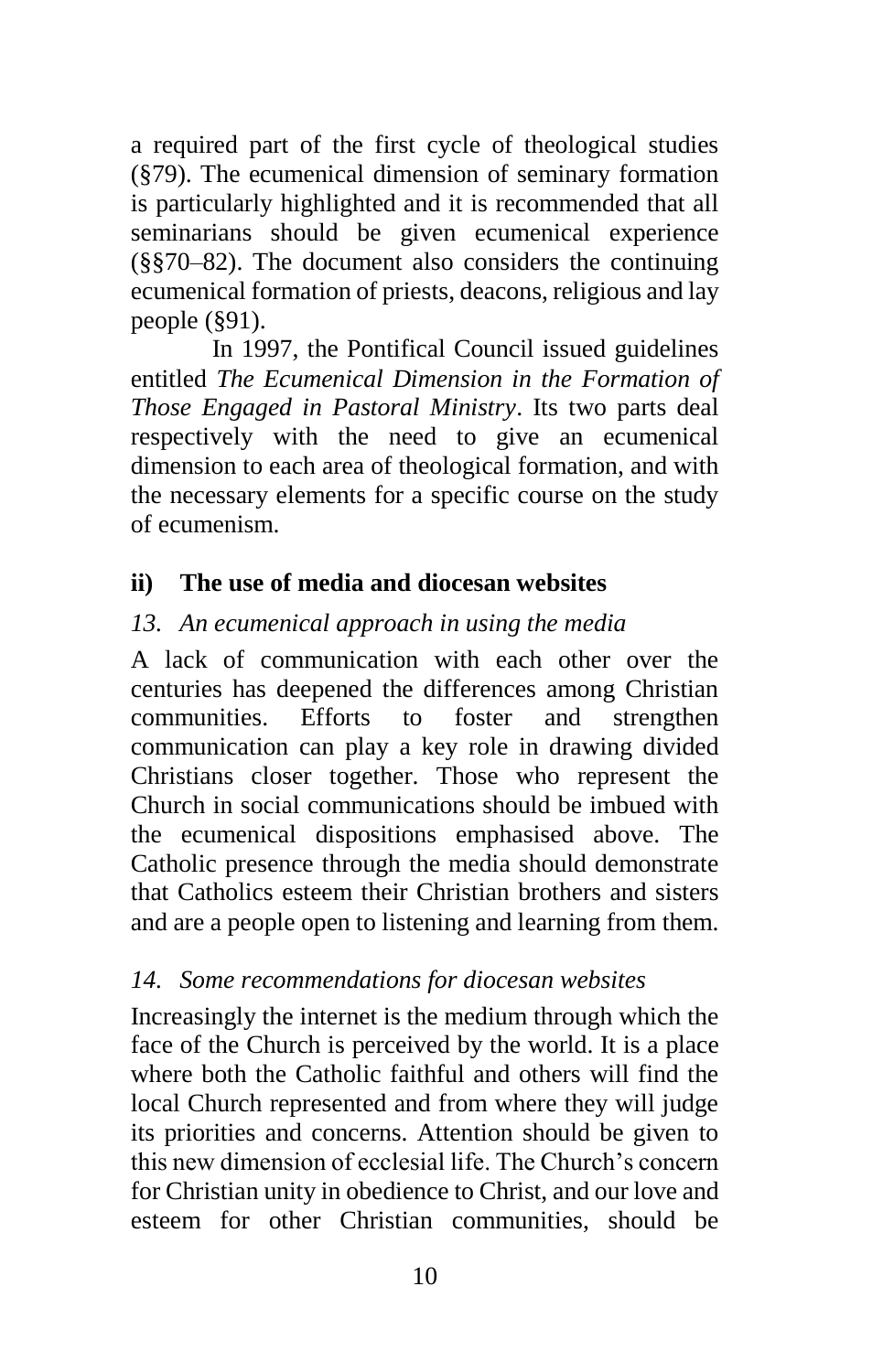immediately evident from the diocesan website. Those who administer diocesan websites must be aware of the responsibility that they have in Christian formation. The diocesan ecumenical officer and the ecumenical commission should be easily found and contacted through the website. The website can very profitably provide links to the webpage of the Ecumenical Commission of the Episcopal Conference or Synod, to the website of the Pontifical Council for Promoting Christian Unity and also to the local and national ecumenical councils.

The ecumenical page of a diocesan website is an excellent place to publicise events and news. However, permission should always be sought before using photographs of ecumenical partners as in some cases publicity can cause difficulties for them.

#### **Practical Recommendations**

- $\triangleright$  To be familiar with, and make use, of the *Ecumenical Directory*.
- To appoint a Diocesan Ecumenical Officer. The *Ecumenical Directory §*41 recommends that each diocese should have an ecumenical officer who acts as a close collaborator with the bishop in ecumenical matters and can represent the diocese to other local Christian communities. Where possible this role should be distinct from the officer for interreligious dialogue.
- To establish a Diocesan Ecumenical Commission. The *Ecumenical Directory* (§§42–44) proposes that each diocese should have a commission whose task it is to bring a suitably ecumenical dimension to every aspect of the local Church's life. This body should oversee ecumenical formation, initiate consultations with other Christian communities, and promote joint witness to our shared Christian faith.
- $\triangleright$  To promote the appointment of Parish Ecumenical Officers. The *Ecumenical Directory* envisages each parish as a "place of authentic ecumenical witness"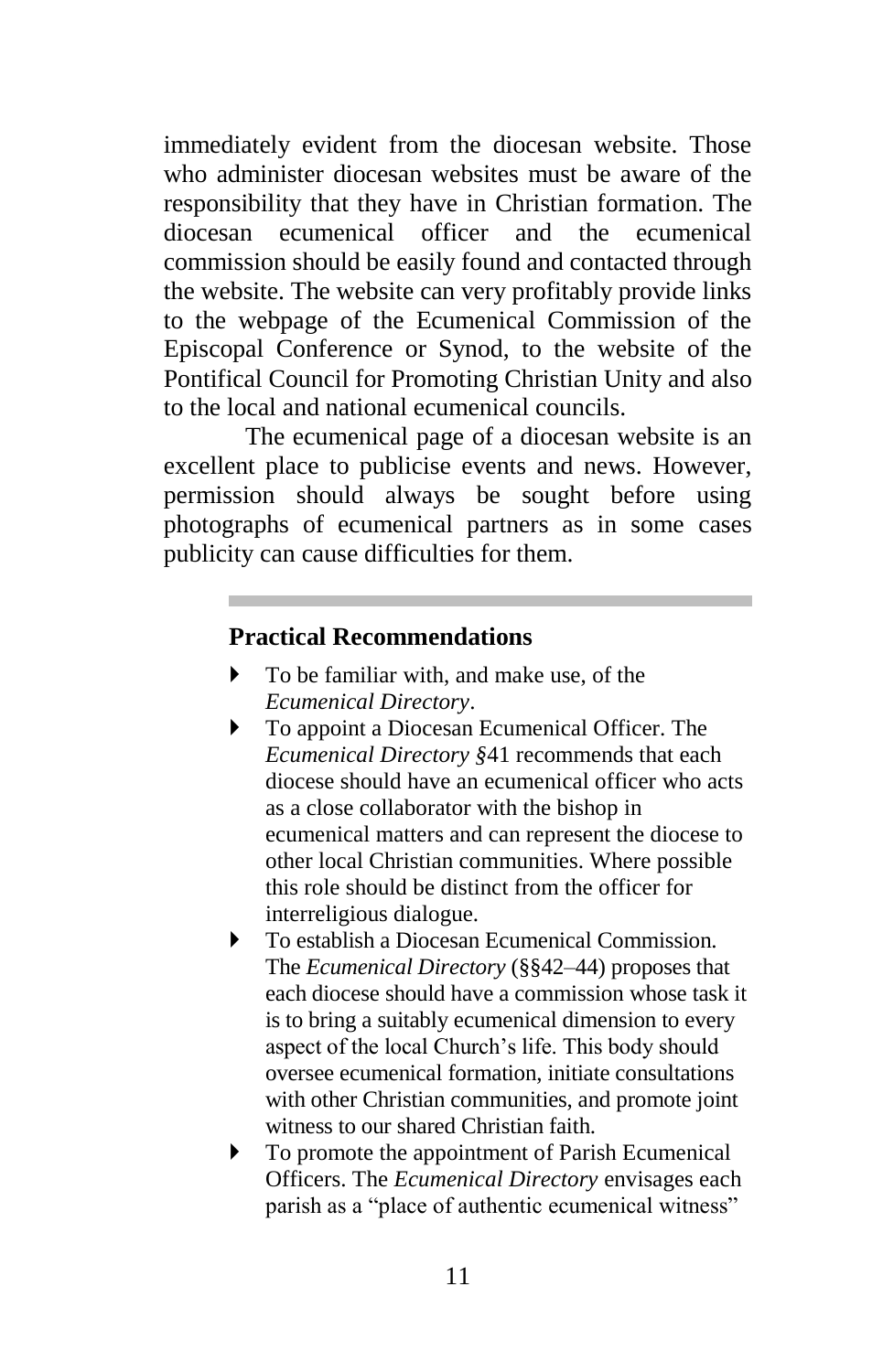(§67, see also §45) with a parishioner appointed to be responsible for local ecumenical relations.

- $\triangleright$  To be familiar with the norms established by the episcopal conference or synod. The *Ecumenical Directory* (§§46–47) suggests that each conference or synod should have a commission of bishops with a permanent secretary, or failing that a nominated bishop, with responsibilities for ecumenical engagement. This body or bishop has responsibility not only for the aforementioned norms, but also for engaging with ecumenical bodies at the national level.
- To ensure that there is a mandatory course in ecumenism at all seminaries and Catholic theology faculties in the diocese, and ensure that courses in sacred theology and other branches of knowledge have an ecumenical dimension.
- $\blacktriangleright$  To share documentation and ecumenical resources through your diocesan website.
- To share ecumenical news through the website so that the faithful of a diocese can see their bishop meeting, praying and working with other Christian communities of the locality.

# **PART 2**

# **The Catholic Church in its relations with other Christians**

#### *15. The many ways to engage ecumenically with other Christians*

The ecumenical movement is one and indivisible and should always be thought of as a whole. Nonetheless it takes various forms according to the various dimensions of ecclesial life. Spiritual ecumenism promotes prayer, conversion and holiness for the sake of Christian unity.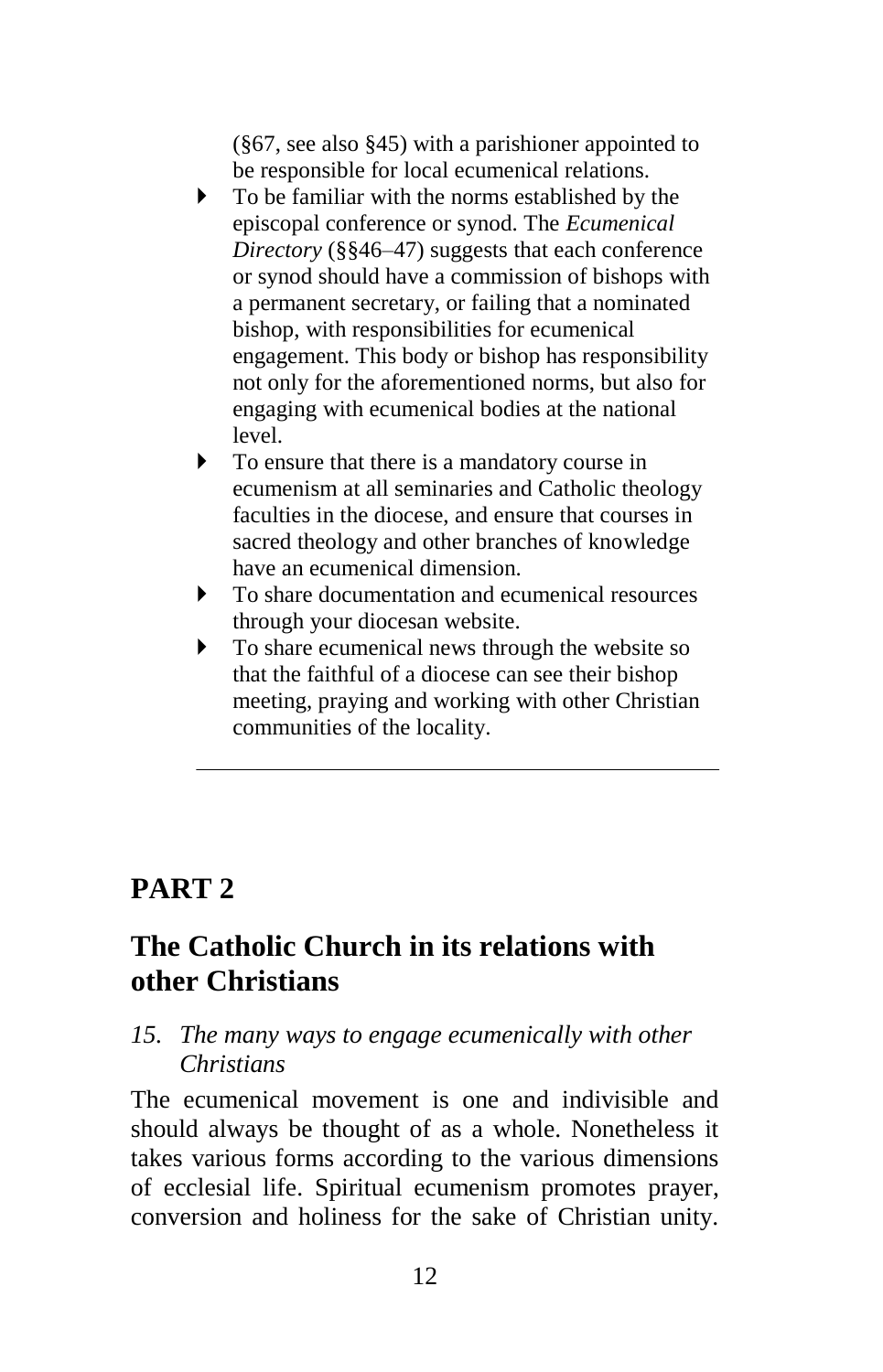The Dialogue of Love deals with encounter at the level of everyday contacts and co-operation, nurturing and deepening the relationship we already share through baptism. The Dialogue of Truth concerns the vital doctrinal aspect of healing division among Christians. The Dialogue of Life includes the opportunities for encounter and collaboration with other Christians in pastoral care, in mission to the world and through culture. These forms of ecumenism are here distinguished for clarity of explanation, but it should always be borne in mind that they are interconnected and mutually enriching aspects of the same reality. Much ecumenical activity will engage a number of these dimensions simultaneously. For the purposes of this document distinctions are made in order to help the bishop in his discernment.<sup>4</sup>

### **A. Spiritual ecumenism**

l

### *16. Prayer, conversion and holiness*

Spiritual ecumenism is described in *Unitatis redintegratio* §8 as "the soul of the whole ecumenical movement". At each Eucharist Catholics ask the Lord to grant the Church "unity and peace" (Roman Rite, before the sign of peace) or pray for "the stability of the holy churches of God, and for the unity of all" (Divine Liturgy of St John Chrysostom, Litany of peace).

Spiritual ecumenism consists not only of praying for Christian unity but also of a "change of heart and holiness of life" (UR §8). Indeed, "All the faithful should remember that the more effort they make to live holier lives according to the Gospel, the better will they further Christian unity and put it into practice" (UR §7). Spiritual

<sup>4.</sup> For example, because this *Vademecum* takes the perspective of the bishop, *communicatio in sacris* is here understood as a pastoral concern rather than an aspect of spiritual ecumenism.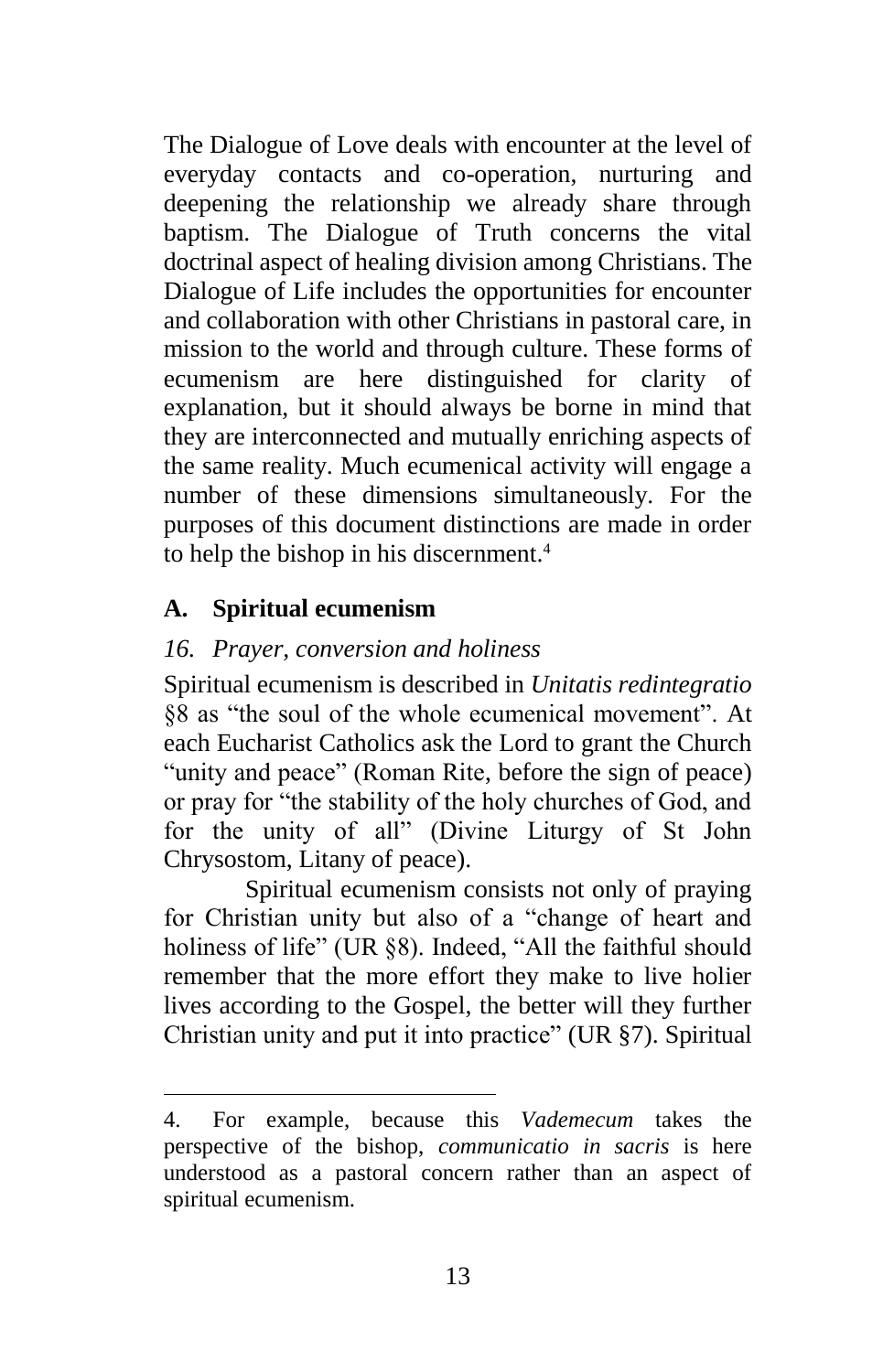ecumenism requires conversion and reform. As Pope Benedict XVI said: "Concrete gestures that enter hearts and stir consciences are essential, inspiring in everyone that inner conversion that is the prerequisite for all ecumenical progress."<sup>5</sup> Similarly, in his handbook of spiritual ecumenism Cardinal Walter Kasper wrote, "Only in the context of conversion and renewal can the wounded bonds of communion be healed".<sup>6</sup>

### *17. Praying with other Christians*

 $\overline{a}$ 

Because we share a real communion as brothers and sisters in Christ, Catholics not only can, but indeed must, seek out opportunities to pray with other Christians. Certain forms of prayer are particularly appropriate in the search for Christian unity. Just as at the conclusion of the rite of Baptism we recognise the dignity we have all gained in being made children of the one Father and so pray the Lord's prayer, it is equally appropriate to pray this same prayer with other Christians with whom we share baptism.

Similarly, the ancient Christian practice of praying the psalms and scriptural canticles together (the Prayer of the Church) is a tradition that continues to be common throughout many Christian communities and therefore lends itself to be prayed ecumenically (see ED §§117– 119). 7

In promoting joint prayer Catholics should be sensitive to the fact that some Christian communities do not practise joint prayer with other Christians, as was once the case for the Catholic Church.

<sup>5.</sup> First Message of Pope Benedict XVI at the end of the Eucharistic Concelebration with members of the College of Cardinals in the Sistine Chapel*,* 20 April 2005*.*

<sup>6.</sup> Kasper, Walter, *A Handbook of Spiritual Ecumenism* (New York: New City Press, 2007) §6.

<sup>7.</sup> See also *O Lord, Open Our Lips*, 2014 document of the French Anglican-Roman Catholic Joint Committee.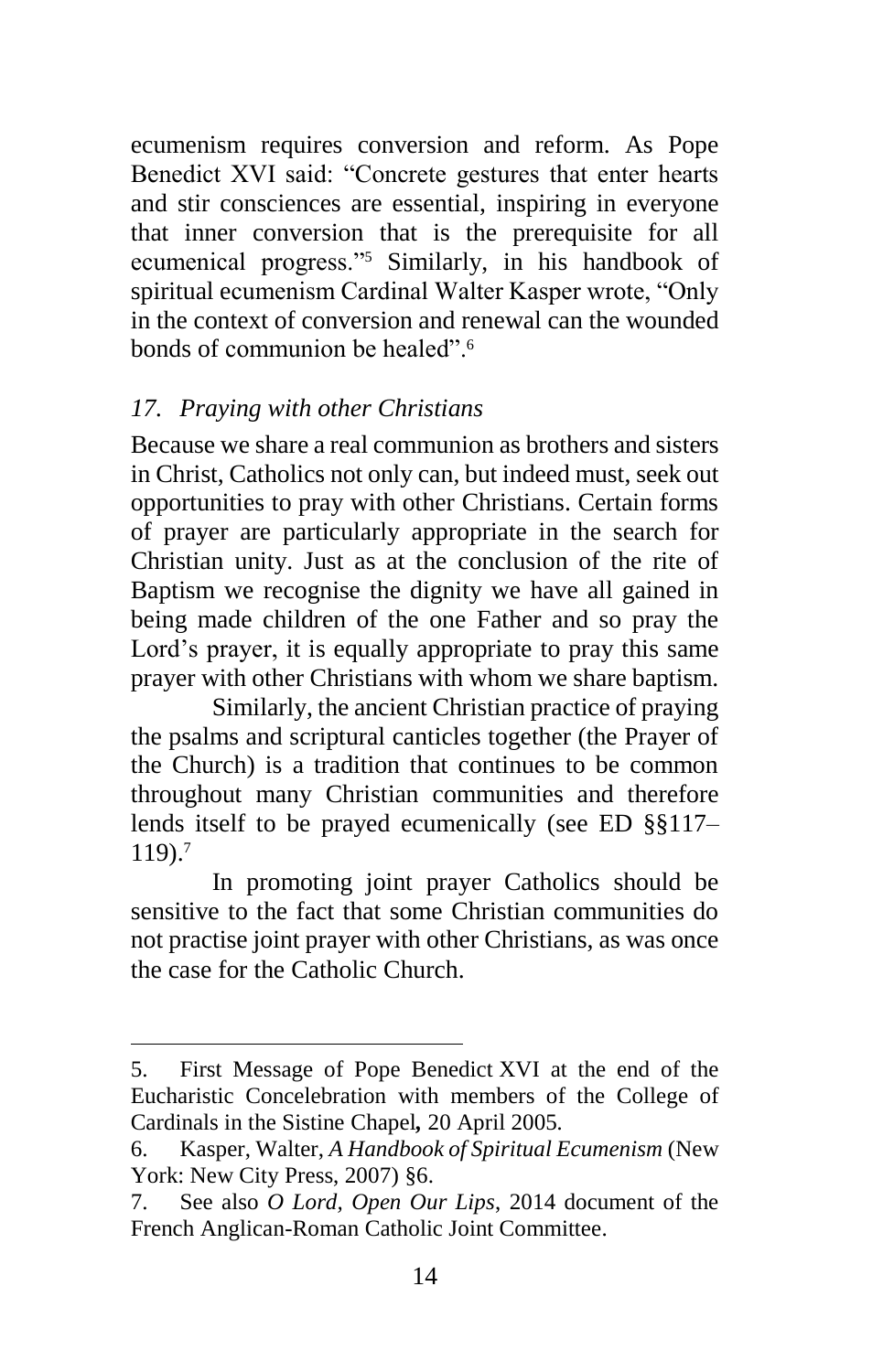#### *18. Prayer for unity: the Week of Prayer for Christian Unity*

The Second Vatican Council taught that "human powers and capacities cannot achieve … the reconciling of all Christians in the unity of the one and only Church of Christ" (UR §24). In praying for unity we acknowledge that unity is a gift of the Holy Spirit and not something we can achieve through our own efforts. The Week of Prayer for Christian Unity is celebrated every year from 18–25 January, or around the feast of Pentecost in some parts of the world. Each year materials are prepared by an ecumenical group of Christians in a particular region, centred on a scriptural text and providing a theme, a joint worship service and brief scriptural reflections for each day of the week. The bishop can very effectively advance the cause of Christian unity by participating in an ecumenical prayer service to mark the week with other Christian leaders, and by encouraging parishes and groups to work with other Christian communities present in the area to jointly organize special prayer events during this week.

### *19. Prayer for one another and for the needs of the world*

An important aspect of spiritual ecumenism is simply to pray for our brothers and sisters in Christ, and in particular those who are our neighbours. Even if there are difficulties in local ecumenical relations, or if our openness to others is not reciprocated, we can continue to pray for the blessing of these Christians. Such prayer can become a regular part of our own personal prayer and of the intercessions in our liturgies.

*Ut unum sint* teaches that "There is no important or significant event which does not benefit from Christians coming together and praying" (§25). Christians from different traditions will share a concern for the local community in which they live and the particular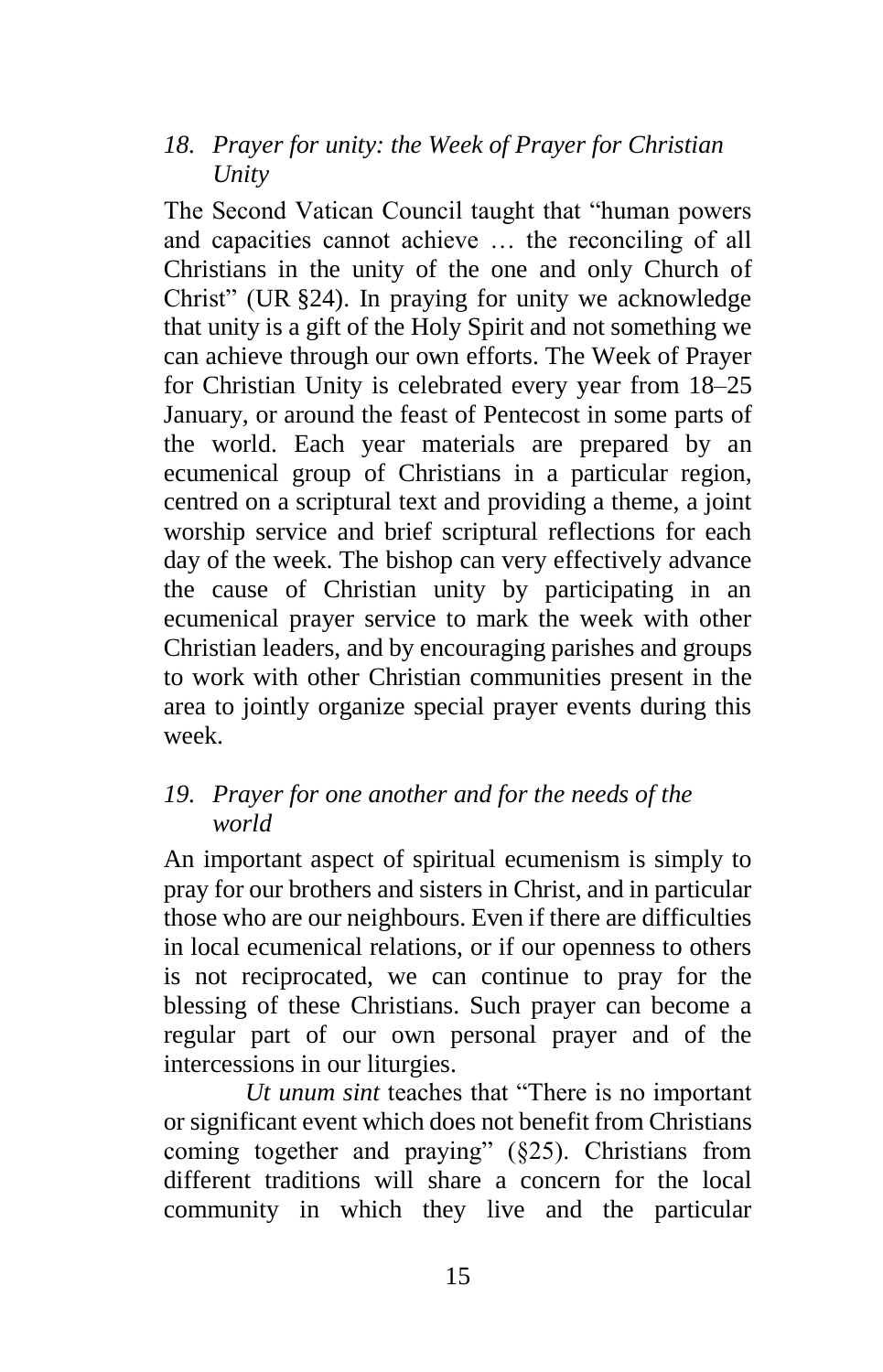challenges that it faces. Christians can demonstrate their care by marking together significant events or anniversaries in the life of the community, and by praying together for its particular needs. Global realities such as warfare, poverty, the plight of migrants, injustice and the persecution of Christians and other religious groups also demand the attention of Christians who can join together in prayer for peace and for the most vulnerable.

#### *20. The Sacred Scriptures*

l

*Unitatis redintegratio* describes the scriptures as "an instrument of the highest value in the mighty hand of God for the attainment of … unity" (§21). The *Ecumenical Directory* urges that everything possible should be done to encourage Christians to read the scriptures together. In so doing, the document continues, the bond of unity between Christians is reinforced, they are opened to the unifying action of God, and their common witness to the Word of God is strengthened (see §183). With all Christians, Catholics share the Sacred Scriptures and with many they also share a common Sunday lectionary. This shared biblical heritage presents opportunities to come together for scripturally-based prayer and discussion, for *lectio divina*, for joint publications and translations,<sup>8</sup> and even for ecumenical pilgrimages to the holy sites of the Bible. The ministry of preaching can be a particularly powerful means of demonstrating that, as Christians, we are nourished from the common source of the Holy Scriptures. Where appropriate, Catholic and other Christian ministers may be invited to share the ministry of preaching in each other's non-Eucharistic services (ED §135, see also 118– 119).

<sup>8.</sup> See Pontifical Council for Promoting Christian Unity and United Bible Societies, *Guidelines for Interconfessional Cooperation in Translating the Bible* (revised edition 1987).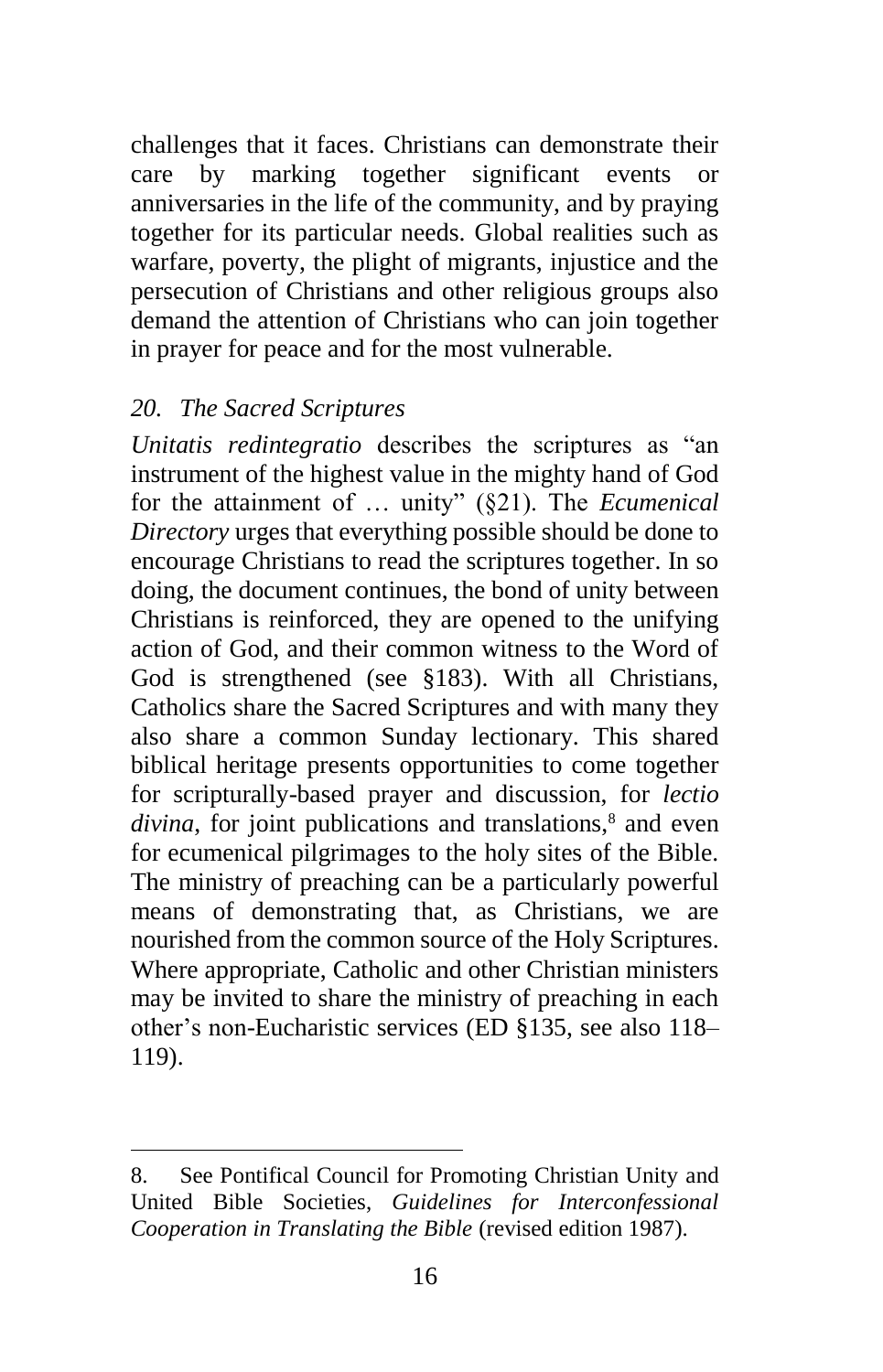### *21. Liturgical feasts and seasons*

Similarly, we share with most other traditions at least the principal elements of the liturgical calendar: Christmas, Easter and Pentecost. With many we will also share the liturgical seasons of Advent and Lent. In various parts of the world our shared calendar allows Christians to prepare together for the celebration of the main Christian feasts. In some dioceses the Catholic bishop joins with other Christian leaders to issue joint statements on these important celebrations.

### *22. Saints and martyrs*

l

"Perhaps the most convincing form of ecumenism," wrote Saint John Paul II in *Tertio millennio adveniente*, "is the ecumenism of the saints and of the martyrs." He goes on, "The *communio sanctorum* speaks louder than the things which divide us" (§37). Our churches are already united by the communion that the saints and martyrs share. A common devotion to a particular saint, shrine or image can be the focus of an ecumenical pilgrimage, procession or celebration. Catholics generally, and Catholic bishops in particular, can strengthen the bonds of unity with other Christians by encouraging devotions which are already held in common.

In certain parts of the world Christians suffer persecution. Pope Francis has often spoken of the "ecumenism of blood".<sup>9</sup> Those who persecute Christians often recognise better than Christians do themselves the unity that exists among them. In honouring Christians from other traditions who have suffered martyrdom Catholics recognise the riches that Christ has bestowed on them and to which they bear powerful witness (see UR §4). Furthermore, although our own communion with the communities to which these martyrs belong remains

<sup>9.</sup> For example see the address of Pope Francis in the Basilica of the Holy Sepulchre in Jerusalem, 25 May 2014.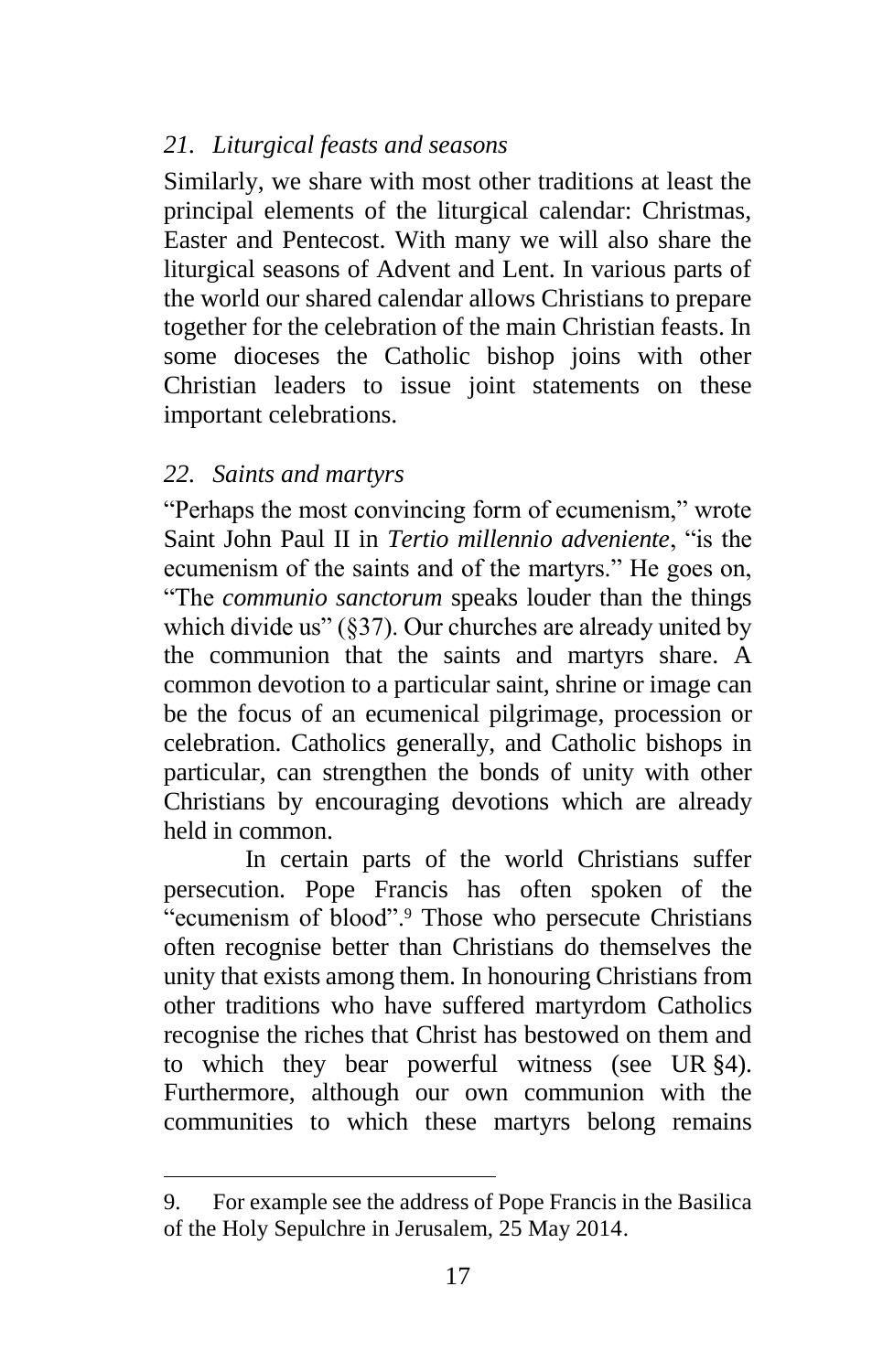imperfect, "this communion is already perfect in what we consider the highest point of the life of grace, *martyria* unto death, the truest communion possible with Christ" (UUS §84, see also §§12, 47, 48, and 79).

#### *23. The contribution of consecrated life to Christian unity*

Consecrated life, which is rooted in the common tradition of the undivided Church, undoubtedly has a particular vocation in promoting unity. Established monastic and religious communities as well as new communities and ecclesial movements can be privileged places of ecumenical hospitality, of prayer for unity and for the "exchange of gifts" among Christians. Some recently founded communities have the promotion of Christian unity as their particular charism, and some of these include members from different Christian traditions. In his Apostolic Exhortation *Vita consecrata*, Saint John Paul II wrote, "There is an urgent need for consecrated persons to give more space in their lives to ecumenical prayer and genuine evangelical witness." Indeed, he continued, "no Institute of Consecrated Life should feel itself dispensed from working for this cause" (§§100–101).

#### *24. The healing of memories*

The expression the "healing of memories" has its roots in the Second Vatican Council. On the penultimate day of the Council (7 December 1965) a joint statement of Saint Paul VI and Patriarch Athenagoras "removed from the memory" of the Church the excommunications issued in 1054. Ten years later, Saint Paul VI first used the expression the "healing of memories". As Saint John Paul II wrote, "The Council thus ended with a solemn act which was at once a healing of historical memories, a mutual forgiveness, and a firm commitment to strive for communion" (UUS §52). In the same encyclical Saint John Paul II stressed the need to overcome "certain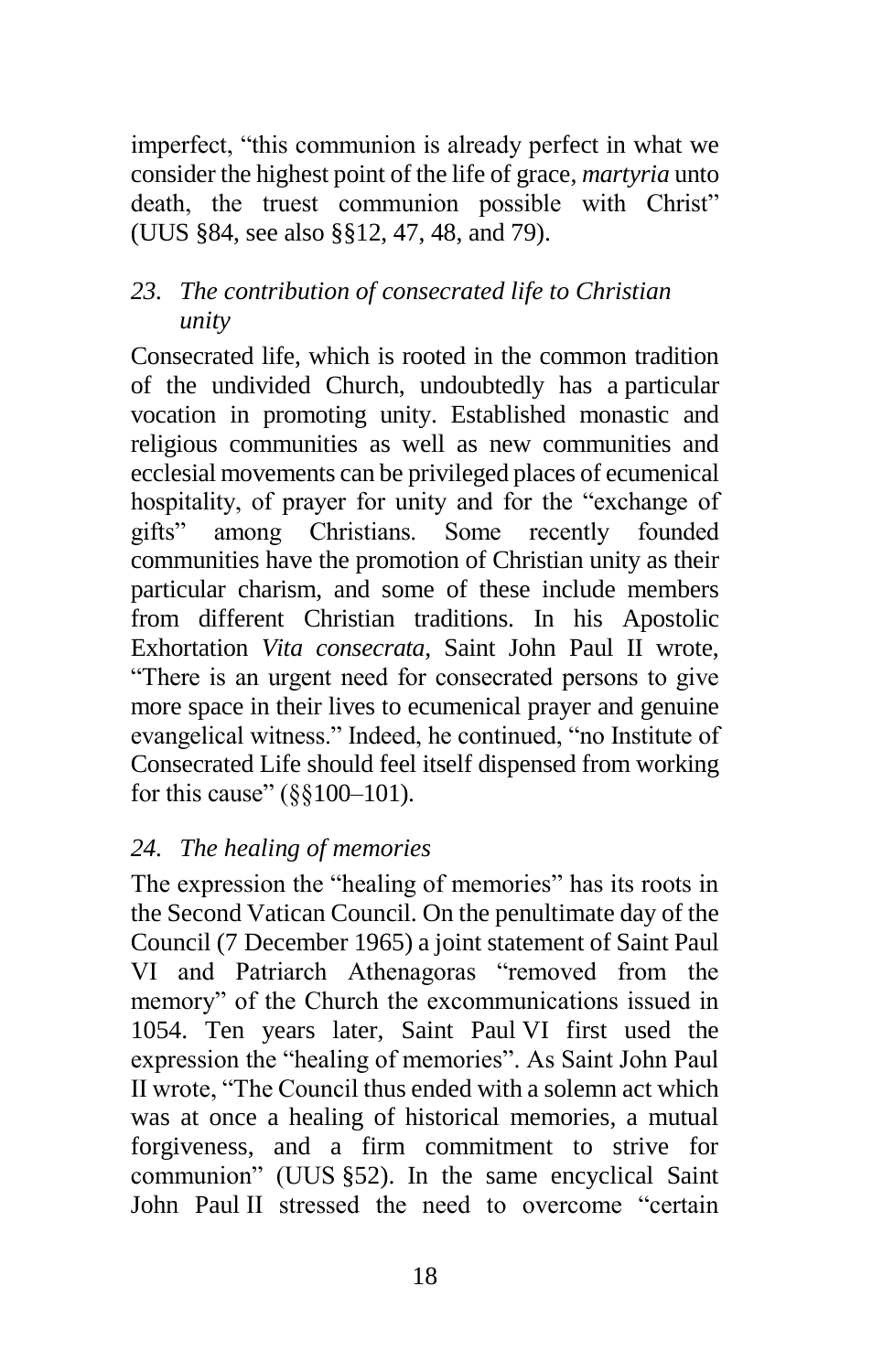refusals to forgive", "an unevangelical insistence on condemning the 'other side' " and "a disdain born of an unhealthy presumption" (§15). Because Christian communities have grown apart from one another, often harbouring resentments, attitudes such as these have, in some instances, become ingrained. The memory of many Christian communities remains wounded by a history of religious and national conflict. However, when communities on opposing sides of historical divisions are able to come together in a common rereading of history, a reconciliation of memories is made possible.

The commemoration of the 500th anniversary of the Reformation in 2017 was also an example of the healing of memories. In the report *From Conflict to Communion*, Catholics and Lutherans asked themselves how they could hand on their traditions "in such a way that they do not dig new trenches between Christians of different confessions" (§12).<sup>10</sup> They found it was possible to adopt a new approach to their history: "What happened in the past cannot be changed, but what is remembered of the past and how it is remem-bered can, with the passage of time, indeed change. Remembrance makes the past present. While the past itself is unalterable, the presence of the past in the present is alterable" (§16).

l

<sup>10.</sup> Lutheran–Roman Catholic Commission on Unity*, From Conflict to Communion* (Leipzig: Evangelische Verlagsanstalt; Paderborn: Bonifatius, 2013).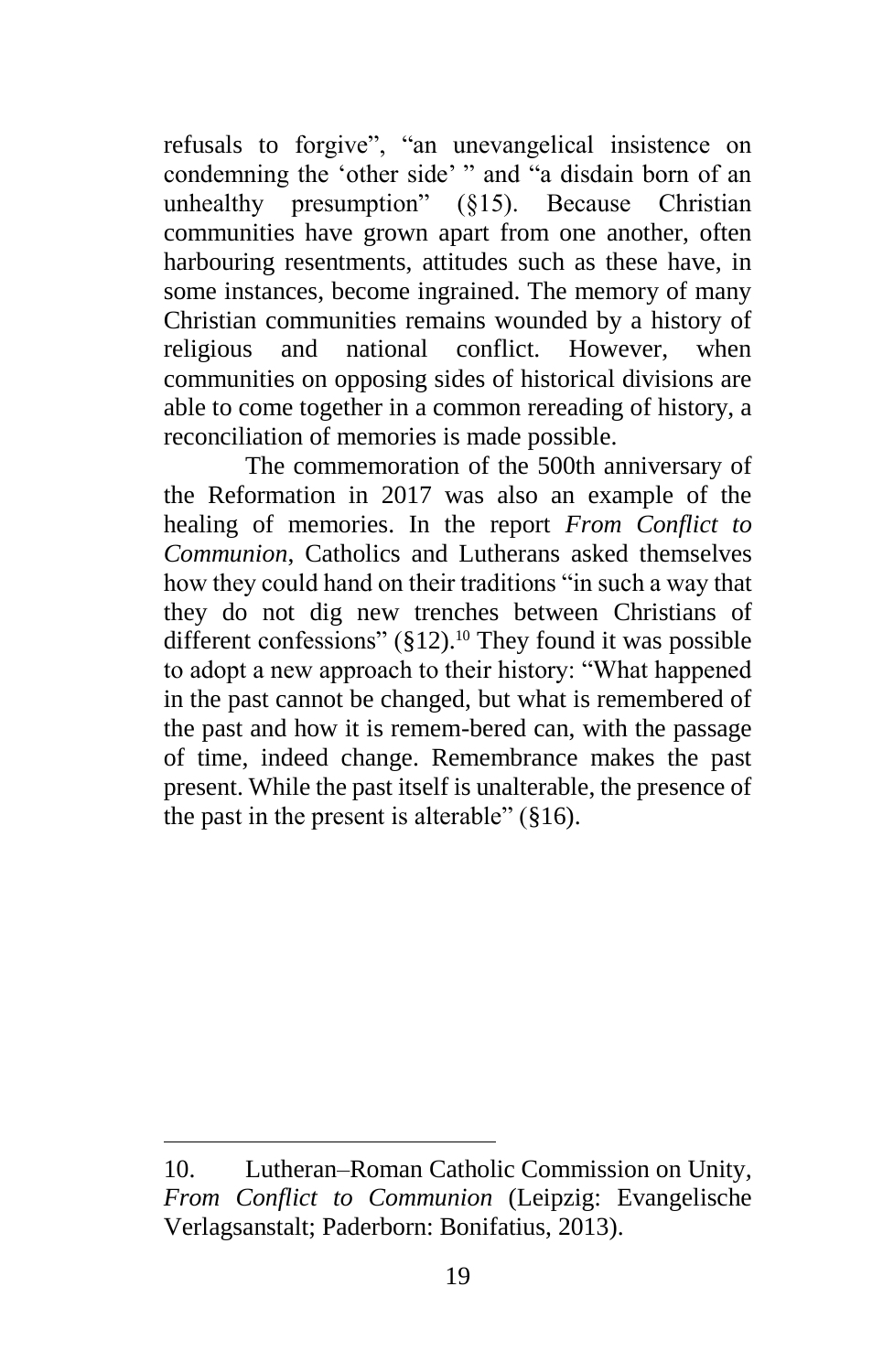# **Practical Recommendations**

- To pray regularly for the unity of Christians.
- To mark the Week of Prayer for Christian Unity with an ecumenically organized prayer service and encourage parishes to do the same.
- $\triangleright$  To engage with other Christian leaders about the possibility of holding joint scripture study days, ecumenical pilgrimages/ processions, common symbolic gestures, or the possible exchange of relics and holy images.
- $\triangleright$  To issue a joint message with another Christian leader or leaders at Christmas or Easter.
- $\triangleright$  To hold an ecumenical prayer service for a matter of common concern with other local Christian communities.
- To encourage your priests or pastoral assistants to meet regularly for prayer with other Christian ministers and leaders working in their neighbourhoods.
- $\blacktriangleright$  To be aware of the ecumenical work of communities of consecrated life and ecclesial movements, and encourage this work.
- $\triangleright$  To ask the diocesan commission to work with other Christian communities to discern where a healing of memories might be necessary, and suggest concrete steps that may facilitate this.

# **B. The Dialogue of Love**

# *25. The baptismal basis of the Dialogue of Love*

All ecumenism is baptismal ecumenism. While Catholics might recognise all as brothers and sisters by virtue of our common Creator, they recognise a much more profound relationship with baptised Christians from other Christian communities who are their brothers and sisters *in Christ*, following the usage of the New Testament and the Fathers of the Church. Therefore the Dialogue of Love (or the Dialogue of Charity) attends not simply to human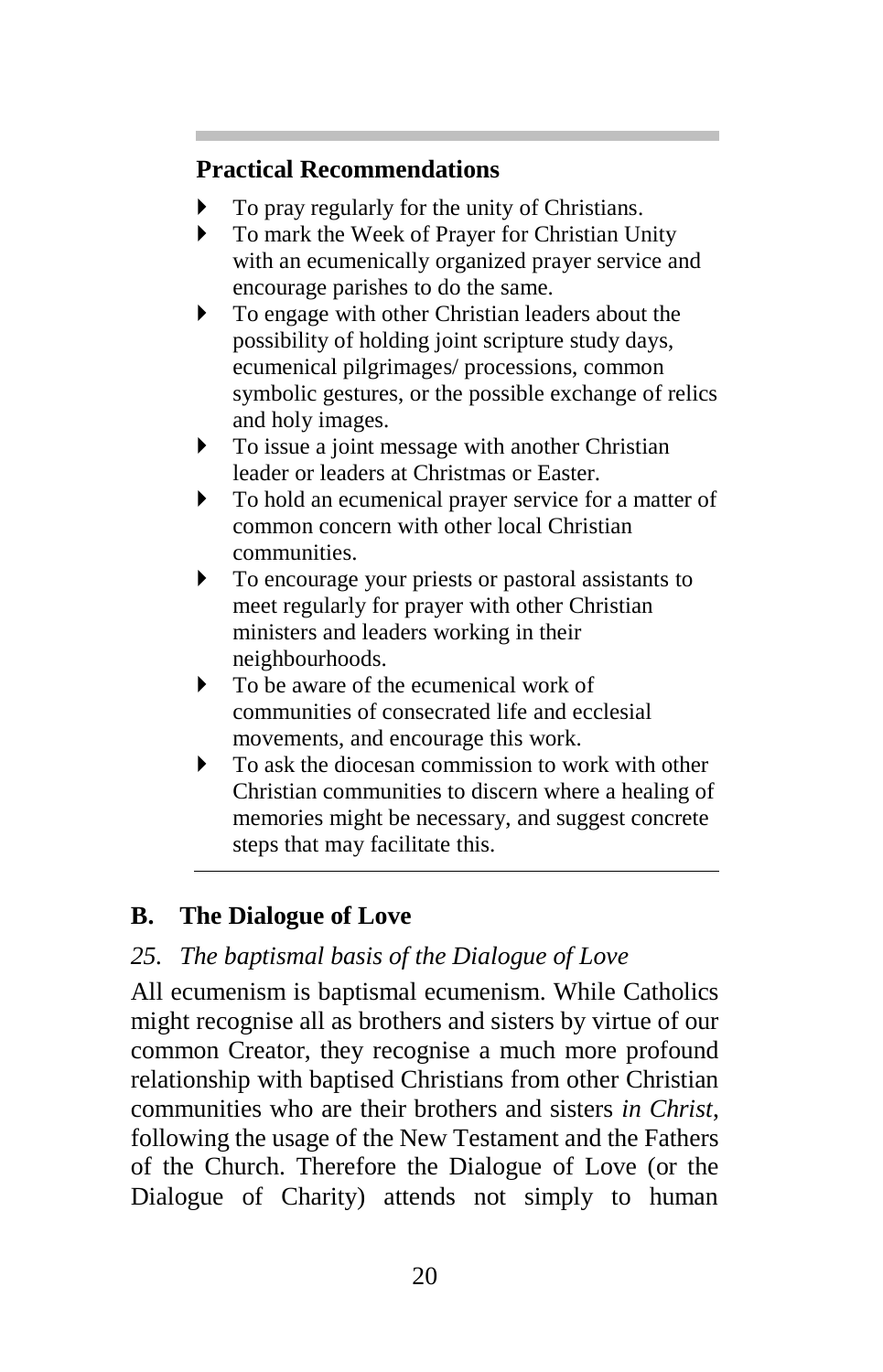fraternity, but rather to those bonds of communion forged in baptism.

#### *26. A culture of encounter in ecumenical bodies and events*

Catholics should not wait for other Christians to approach them, but rather should always be prepared to take the first step towards others (see UR §4). This "culture of encounter" is a prerequisite for any true ecumenism. Therefore it is important that Catholics participate, as far as possible, in ecumenical bodies at the local, diocesan and national level. Bodies, such as Councils of Churches and Christian Councils, build mutual understanding and cooperation (see ED §§166–171). Catholics have a particular duty to participate in the ecumenical movement when they are in the majority (see ED §32). The Dialogue of Love is built up through the accumulation of simple initiatives which strengthen the bonds of communion: the exchange of messages or delegations on special occasions; reciprocal visits, meetings between local pastoral ministers; and twinnings or covenants between communities or institutions (dioceses, parishes, seminaries, schools, and choirs). Thus, by word and gesture we show our love not only for our brothers and sisters in Christ but also for the Christian communities to which they belong, because we "joyfully acknowledge and esteem the truly Christian endowments" which we find there (UR §4).

It is the experience of many bishops that in the Dialogue of Love ecumenism becomes much more than a duty of their ministry and is discovered to be a source of enrichment and a fount of joy through which they experience "how very good and pleasant it is when brothers live together in unity" (Ps 133:1).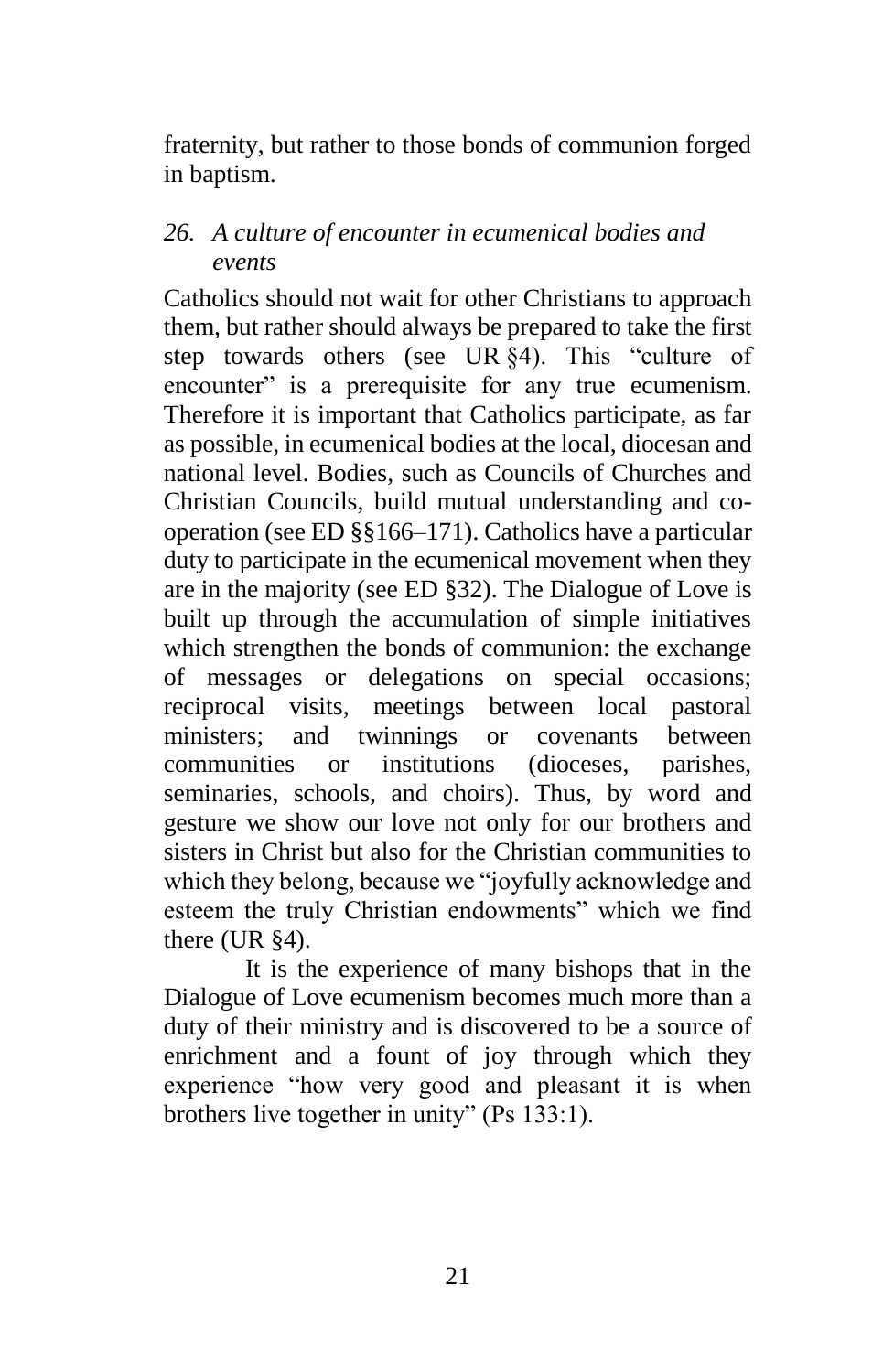### **Practical Recommendations**

- To take the first step to meet with other Christian leaders.
- $\triangleright$  To pray personally and publically for other Christian leaders.
- $\triangleright$  To attend, insofar as it is possible and appropriate, the liturgies of ordination/ instalment/ welcome of other Christian leaders in your diocese.
- To invite, where appropriate, other Christian leaders to significant liturgical celebrations and events.
- ▶ To be aware of Councils of Churches and ecumenical bodies in your diocese and to participate as far as is possible.
- To inform other Christian leaders of important events and news.

# **C. The Dialogue of Truth**

# *27. Dialogue as an exchange of gifts*

In *Ut unum sint*, Saint John Paul II wrote that dialogue "has become an outright necessity, one of the Church's priorities" (UUS §31). Through ecumenical dialogue each participant "gains a truer knowledge and more just appreciation" of its dialogue partner (UR §4). Saint John Paul II wrote that "Dialogue is not simply an exchange of ideas. In some way it is always an 'exchange of gifts' " (UUS §28). In this exchange "Each individual part contributes through its special gifts to the good of the other parts and of the whole Church" (LG §13). Pope Francis has called for an active attentiveness to gifts in the other or potential areas of learning from the other which address our own ecclesial needs. "If we really believe in the abundantly free working of the Holy Spirit, we can learn so much from one another! It is not just about being better informed about others, but rather about reaping what the Spirit has sown in them, which is also meant to be a gift for us" (EG §246).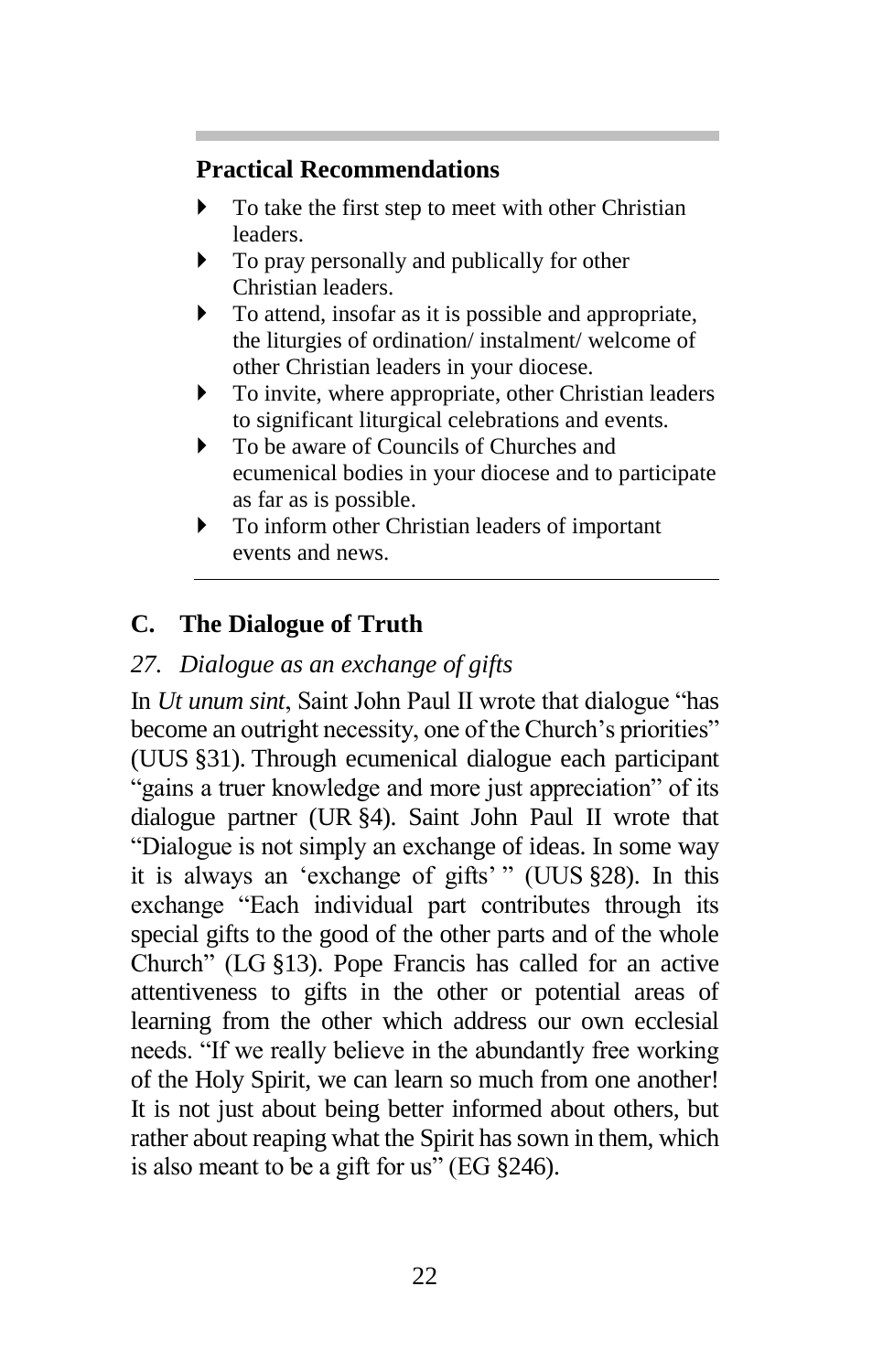### *28. A dialogue that leads us into all truth*

The Dialogue of Truth is the theological dialogue which aims at the restoration of unity of faith. In *Ut unum sint* Saint John Paul II asked, "Who could consider legitimate a reconciliation brought about at the expense of the truth?" (§18). Rather, he insisted, full communion would come about "through the acceptance of the whole truth into which the Holy Spirit guides Christ's disciples" (UUS §36). This is the same conviction expressed in the 2014 Jerusalem Common Declaration of Pope Francis and Ecumenical Patriarch Bartholomew when they write, "We affirm once again that the theological dialogue does not seek a theological lowest common denominator on which to reach a compromise, but is rather about deepening one's grasp of the whole truth that Christ has given to his Church, a truth that we never cease to understand better as we follow the Holy Spirit's promptings."

#### *29. Theological dialogue at the international, national and diocesan level*

In the years following the Second Vatican Council the Catholic Church has engaged in many bilateral international theological dialogues with Christian world communions. The task of these dialogue commissions has been to address the theological disagreements which have historically caused division, but doing so in a manner which lays aside the polemical language and prejudices of the past, and that takes as the point of departure the common tradition.<sup>11</sup> These dialogues have produced documents which have sought to map out the extent to which the dialogue partners hold the same faith. They have a ddressed differences and sought to expand what the dialogue partners hold in common, and have identified the areas where further work is needed. The results of the

l

<sup>11.</sup> Details of these theological dialogues can be found in the appendix to this document.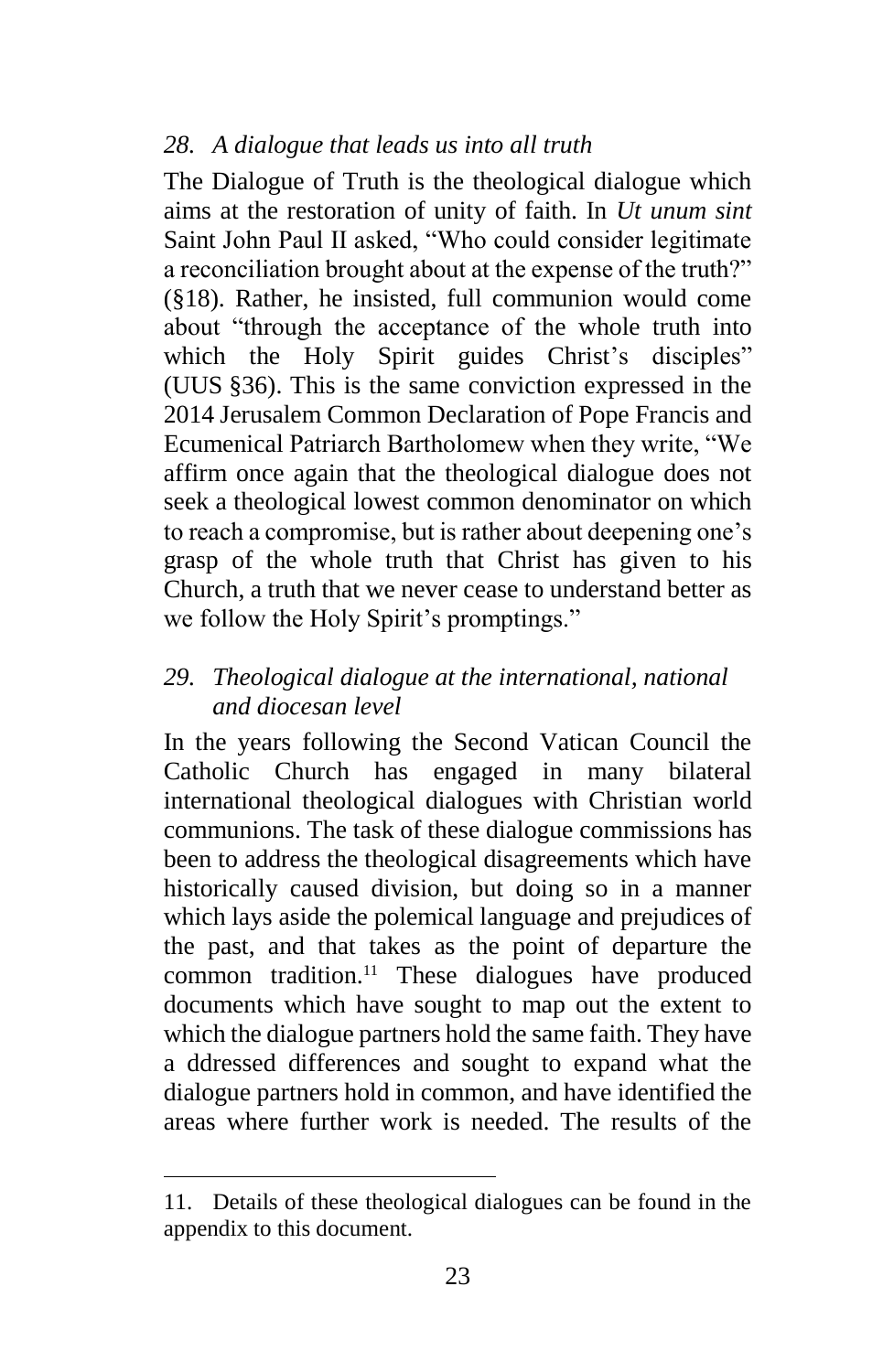dialogue provide the framework for discerning what we can and cannot appropriately do together on the basis of shared faith.

No less important is the work of the many national dialogue commissions operating under the authority of episcopal conferences. The national commissions are often themselves in dialogue with the international commissions, suggesting new areas for fruitful exploration and also receiving and commenting upon the documents of the international commissions.

The Dialogue of Truth conducted at the national and diocesan levels can have a particular importance with respect to the meaning and valid celebration of baptism. Local Church authorities have been able to formulate common statements expressing the mutual recognition of baptism (see ED §94). Other ecumenical working groups and initiatives also make a valuable contribution to the Dialogue of Truth.<sup>12</sup>

#### *30. The challenge of reception*

 $\overline{a}$ 

Reception is the process by which the Church discerns and appropriates that which it recognises as authentic Christian teaching. From the first preached word, down through the long history of Ecumenical Councils and Church teaching, the Christian community has exercised this discernment. Reception takes on a new significance in the ecumenical era. While bilateral and multilateral dialogues have over the years produced many agreed statements and declarations, these texts have not always entered into the life of Christian communities. The Joint Working Group

<sup>12.</sup> E.g. The Groupe des Dombes, the Ökumenischer Arbeitskreis evangelischer und katholischer Theologen, the theological conversations with Oriental Orthodox Churches initiated by the Pro Oriente Foundation, the Malines Conversations, Catholics and Evangelicals Together, and the St Irenaeus Joint Orthodox–Catholic Working Group.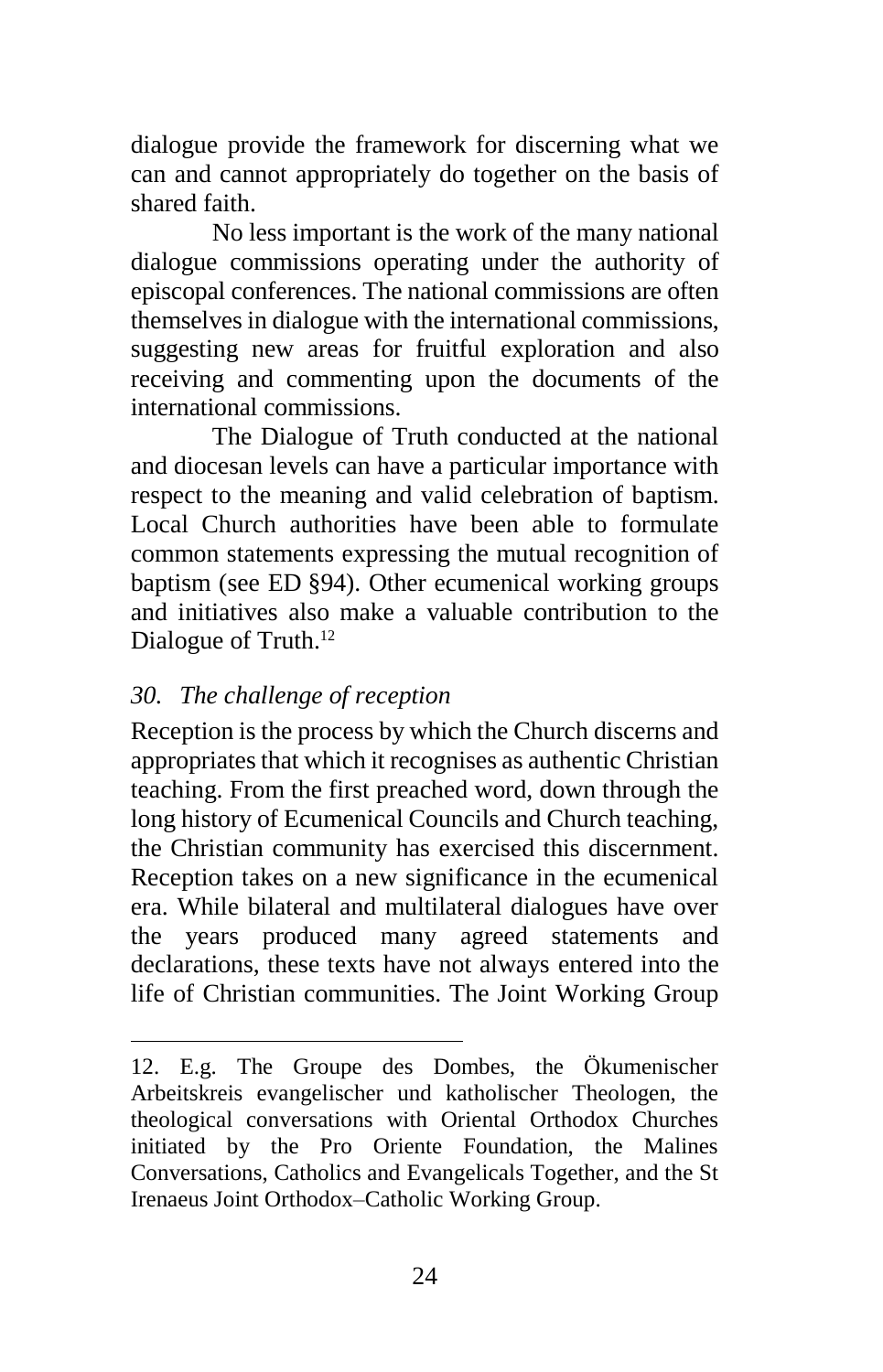between the World Council of Churches and the Catholic Church in its document on reception described ecumenical reception as "the evangelical attitude necessary to allow [the results of dialogue] to be adopted in one's own ecclesial tradition". <sup>13</sup> Saint John Paul II wrote that in order to receive the bilateral agreements "a serious examination needs to be made, which, by different ways and means and at various levels of responsibility, must involve the whole People of God" (UUS §80). This process of reception should involve the whole Church in the exercise of the *sensus fidei*: lay faithful, theologians, and pastors. Theological faculties and local ecumenical commissions play an important role in this regard. The Church's teaching authority ultimately has the responsibility to express a judgment (see UUS §81). Bishops, therefore, are encouraged to read and evaluate particularly those ecumenical documents that are most relevant to their own contexts. Many contain suggestions which can be implemented at the local level.

While the texts produced by ecumenical dialogues do not constitute official teaching documents of the churches involved, their reception into the life of Christian communities helps all to reach a deeper understanding and appreciation of the mysteries of faith.

 $\overline{a}$ 

<sup>13.</sup> *Ninth Report of the Joint Working Group between the Roman Catholic Church and the World Council of Churches* (2007-2012), Appendix A "Reception: A Key to Ecumenical Progress"  $§15$ .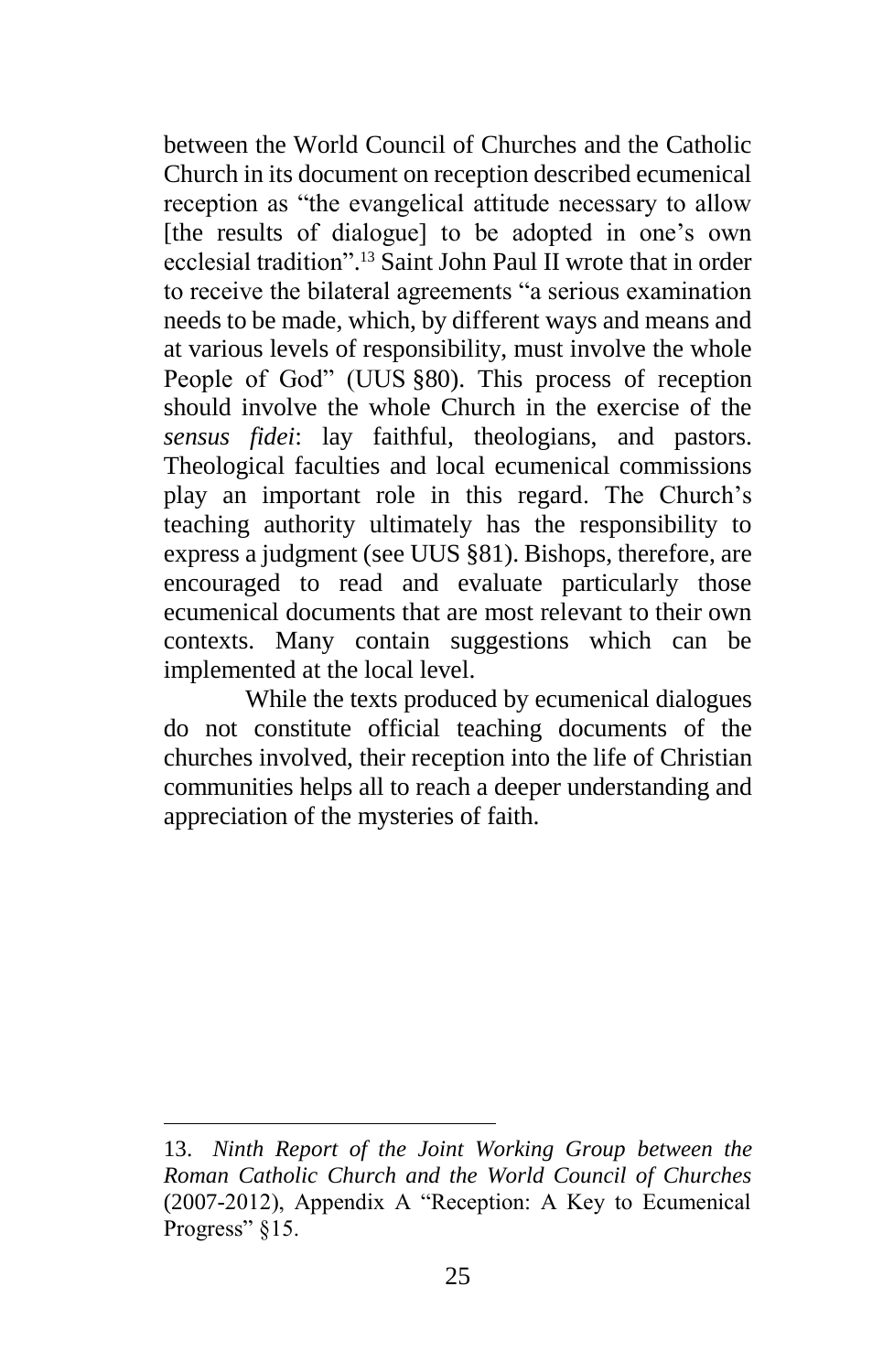# **Practical Recommendations**

- To identify what bilateral documents have been published between the Catholic Church and the principal Christian communities present in your diocese. The appendix of this *Vademecum* gives an introductory guide to the dialogues whose documents are available on the PCPCU website.
- $\triangleright$  To establish a diocesan or regional dialogue commission involving lay and ordained theological experts. The commission might engage in a joint study of the documents of the international or national dialogues or may address issues of local concern.
- $\triangleright$  To ask the commission to propose some concrete action that could be undertaken jointly by your diocese and another Christian community or communities on the basis of the ecumenical agreements that have been reached.

# **D. The Dialogue of Life**

31. The truths expressed jointly in theological dialogue seek concrete expression through joint action in pastoral care, in service to the world and through culture. The *Ecumenical Directory* states that the contribution Christians can make in these areas of human life "will be more effective when they make it together, and when they are seen to be united in making it". "Hence," the *Directory* continues, "they will want to do everything together that is allowed by faith" (§162). These words echo an important ecumenical principle, known as the Lund principle, first formulated by the World Council of Churches, that Christians should "act together in all matters except those in which deep differences of conviction compel them to act separately" (Third World Conference of the Faith and Order Commission in 1952). By working together Catholics begin to live deeply and faithfully the communion that they already share with other Christians.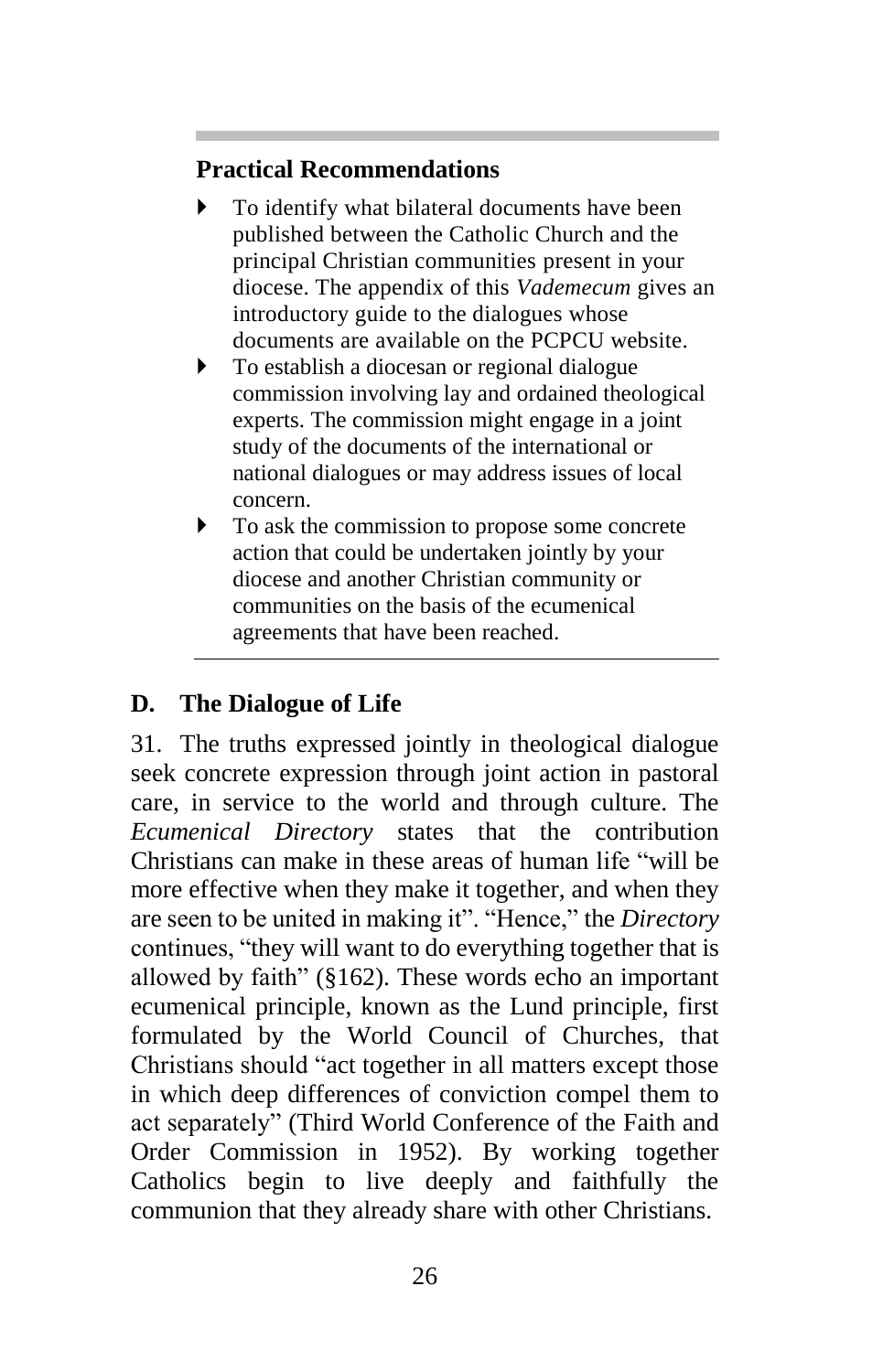In this undertaking Catholics are encouraged to have both patience and perseverance, twin virtues of ecumenism, in equal measure: proceeding "gradually and with care, not glossing over difficulties" (ED §23), under the guidance of their bishops; yet showing genuine commitment in this quest, motivated by the urgent need for reconciliation and by Christ's own desire for the unity of his disciples (see EG §246, UUS §48).

### **i) Pastoral ecumenism**

### *32. Shared pastoral challenges as opportunities for ecumenism*

Very often Christian communities in a given locality face the same pastoral and missionary challenges. If there is not already a genuine desire for unity among Christians such challenges can exacerbate tensions and even promote a spirit of competition among communities. However, when approached with a properly ecumenical spirit these very challenges become opportunities for Christian unity in pastoral care, called here "pastoral ecumenism". It is one of the fields which most effectively contributes to fostering Christian unity in the life of the faithful.

### *33. Shared ministry and sharing resources*

In very many parts of the world, and in very many ways, Christian ministers from different traditions work together in providing pastoral care in hospitals, prisons, the armed forces, universities and in other chaplaincies. In many of these situations chapels or other spaces are shared to provide ministry to the faithful of different Christian communities (see ED §204).

Where the diocesan bishop discerns that it will not cause scandal or confusion to the faithful, he may offer other Christian communities the use of a church. Particular discernment is required in the case of the diocesan cathedral. The *Ecumenical Directory* (§137) envisages such situations in which a Catholic diocese comes to the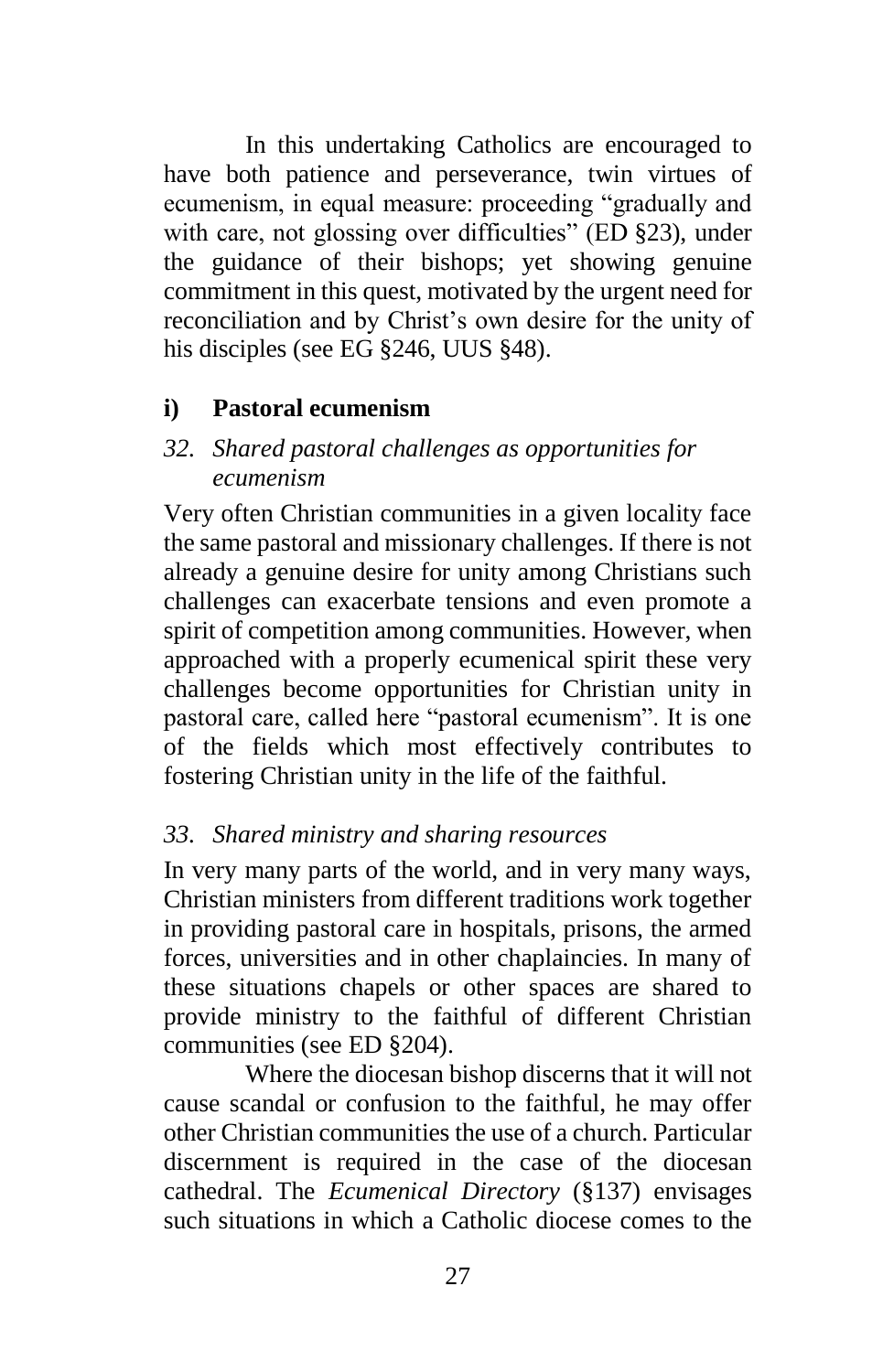aid of another community which is without its own place of worship or liturgical objects to worthily celebrate its ceremonies. Likewise, in many contexts Catholic communities are the recipients of similar hospitality from other Christian communities. Such sharing of resources can build trust and deepen mutual understanding between Christians.

### *34. Mission and catechesis*

Jesus prayed "that they may all be one … so that the world may believe" (Jn 17:21), and from its origins the ecumenical movement has always had the Church's mission to evangelise at its core. Division among Christians impedes evangelization and undermines the credibility of the Gospel message (see UR §1, *Evangelii nuntiandi* §77 and UUS §§98–99). The *Ecumenical Directory* stresses the need to ensure that the "human, cultural and political factors" involved in the original divisions between Christians not be transplanted to new missionary territories and calls for Christian missionaries from different traditions to work "with mutual respect and love" (\$207).

The Apostolic Exhortation *Catechesi tradendae* (1979) notes that in some situations bishops may consider it "opportune or even necessary" to collaborate with other Christians in the field of catechesis (§33, cited in ED §188 and in the *Directory for Catechism* §346). The document goes on to describe the parameters of such collaboration. The Catechism of the Catholic Church has proved to be a useful tool for co-operation with other Christians in the field of catechesis.

# *35. Interchurch marriages*

The diocesan bishop is called upon to authorise interchurch marriages and sometimes to dispense from the Catholic rite for the wedding ceremony. Interchurch marriages should not be regarded as problems for they are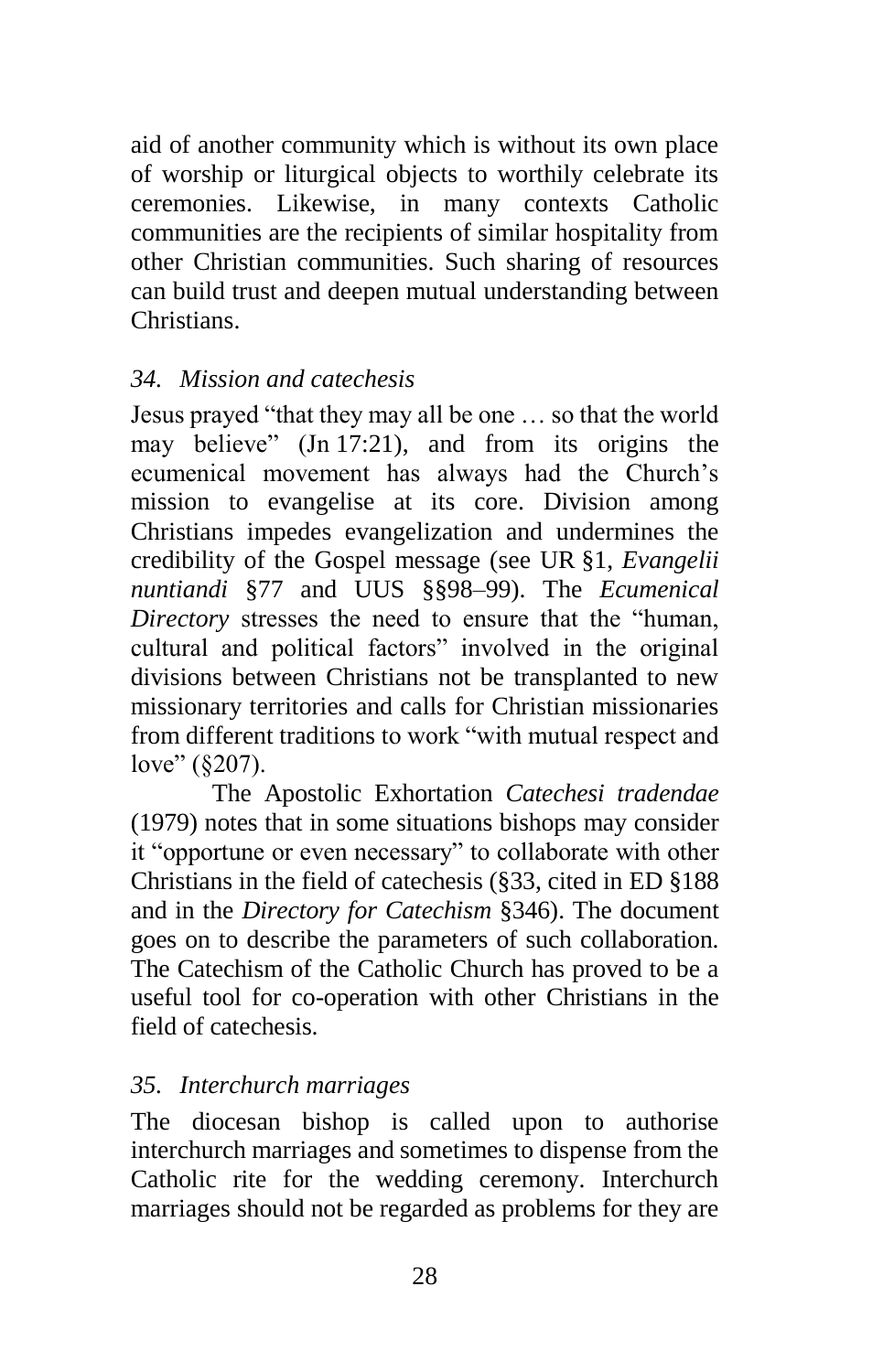often a privileged place where the unity of Christians is built (see *Familiaris Consortio* §78, and *Apostolorum Successores* §207). However, pastors cannot be indifferent to the pain of Christian division which is experienced in the context of these families, perhaps more sharply than in any other context. The pastoral care of interchurch families, from the initial preparation of the couple for marriage to pastoral accompaniment as the couple have children and the children themselves prepare for sacraments, should be a concern at both the diocesan and regional level (see ED §§143–160). A special effort should be made to engage these families in the ecumenical activities of parish and diocese. Mutual meetings of Christian pastors, aimed at supporting and upholding these marriages, can be an excellent ground for ecumenical collaboration (see ED §147). Recent migratory movements have accentuated this ecclesial reality. From one region to another there is a great variety of practice regarding interchurch marriages, the baptism of children born of such marriages, and their spiritual formation.<sup>14</sup> Local agreements on these pressing pastoral concerns are therefore to be encouraged.

#### *36. Sharing in Sacramental Life* (Communicatio in sacris)

As we have already seen, because we share a real communion with other Christians through our common baptism, prayer with these brothers and sisters in Christ is both possible and necessary to lead us into the unity that the Lord desires for his Church. However, the question of administering and receiving sacraments, and especially the Eucharist, in each other's liturgical celebrations remains an area of significant tension in our ecumenical relations. In treating the subject of "Sharing Sacramental Life with Christians of Other Churches and Ecclesial Communities"

l

<sup>14.</sup> The bishop should take account of CIC 1125 or CCEO 814 §1.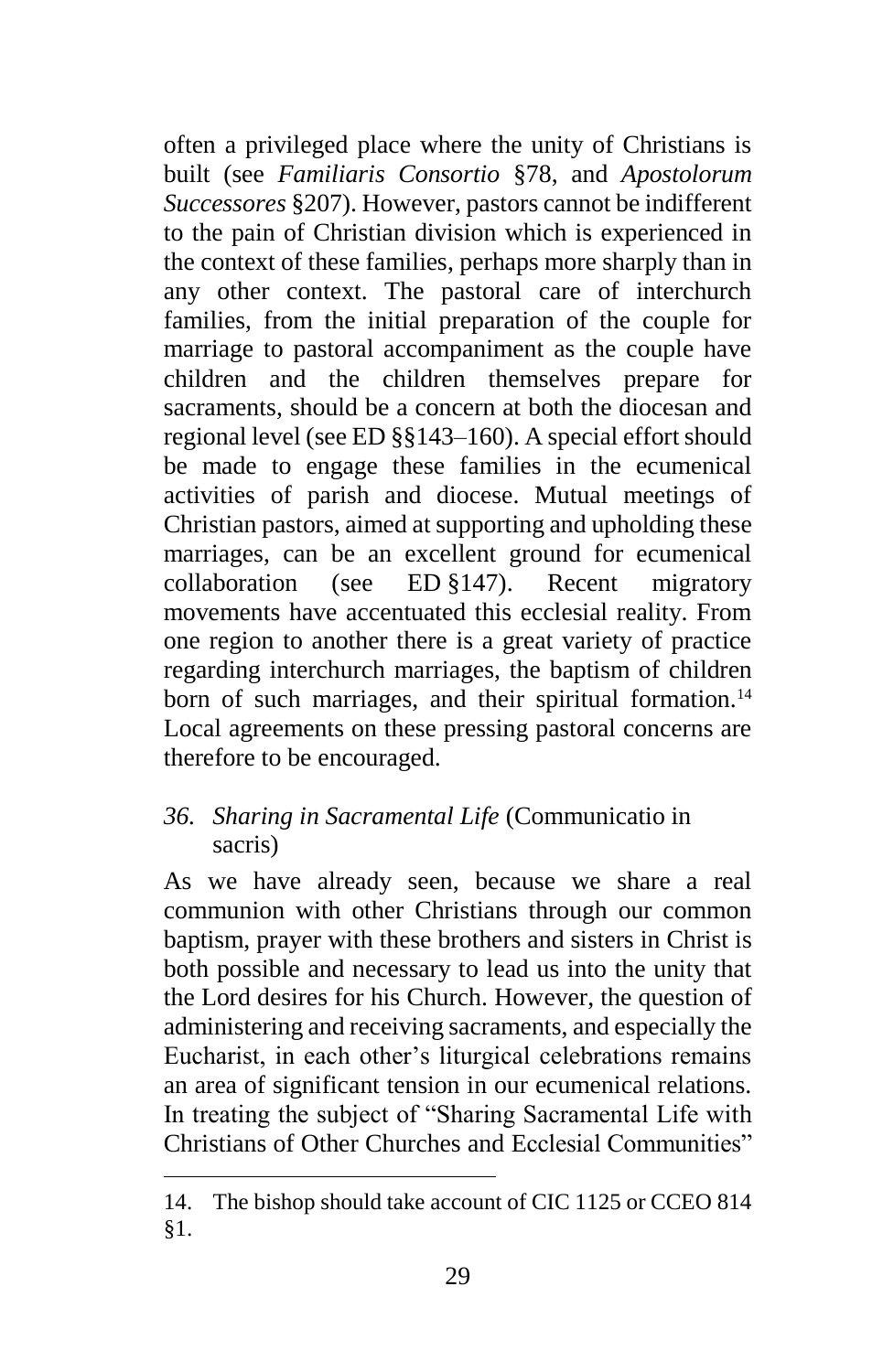(ED §§129–132), the *Ecumenical Directory* draws on two basic principles articulated in *Unitatis redintegratio* §8 which exist in a certain tension and which must always be held together. The first principle is that the celebration of sacraments in a community bears "witness to the unity of the Church" and the second principle is that a sacrament is a "sharing of the means of grace" (UR §8). In view of the first principle the *Directory* states that "Eucharistic communion is inseparably linked to full ecclesial communion and its visible expression" (ED §129) and therefore, in general, participation in the sacraments of the Eucharist, reconciliation and anointing is limited to those in full communion. However, applying the second principle, the *Directory* goes on to state that "by way of exception, and under certain conditions, access to these sacraments may be permitted, or even commended, for Christians of other Churches and ecclesial Communities" (ED §129). In this sense the *Directory* expands on the second principle by stating that the Eucharist is spiritual food for the baptised that enables them to overcome sin and to grow towards the fullness of life in Christ. *Communicatio in sacris* is therefore permitted for the care of souls within certain circumstances, and when this is the case it is to be recognised as both desirable and commendable.

Weighing the claims of these two principles calls for the exercise of discernment by the diocesan bishop, always bearing in mind that the possibility of *communicatio in sacris* differs with respect to the Churches and Communities involved. The Code of Canon Law describes the situations in which Catholics can receive sacraments from other Christian ministers (see CIC 844 §2 and CCEO 671 §2). The canon states that either in danger of death, or if the diocesan bishop judges there to be a "grave necessity," Catholic ministers can administer sacraments to other Christians "who seek such on their own accord, provided that they manifest Catholic faith in respect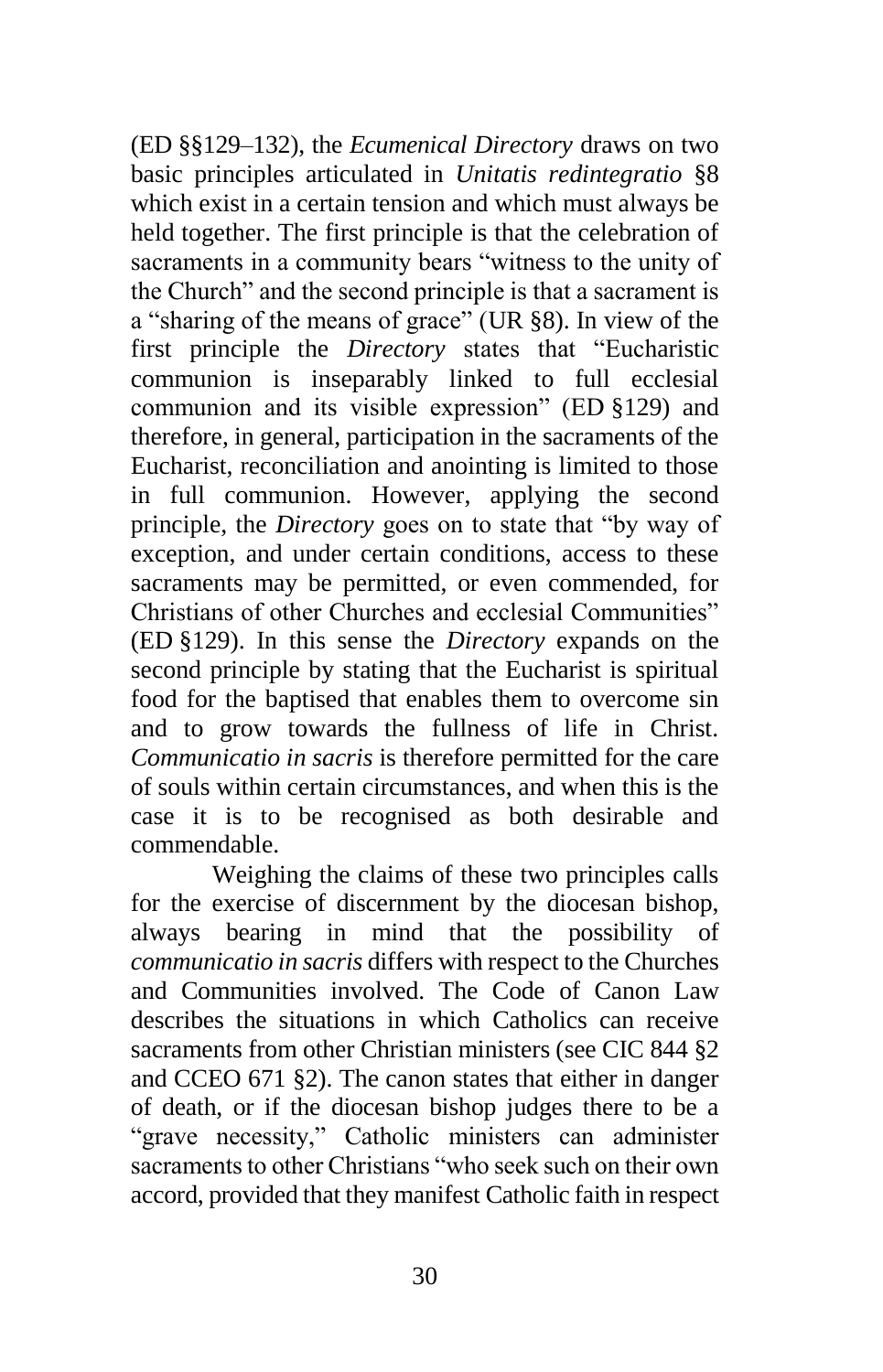to these sacraments and are properly disposed" (CIC 844 §4, see also CCEO 671 §3).

It is important to stress that the bishop's judgement about what constitutes a "grave necessity" and when exceptional sacramental sharing is appropriate is always a pastoral discernment, that is, it concerns the care and the salvation of souls. Sacraments may never be shared out of mere politeness. Prudence must be exercised to avoid causing confusion or giving scandal to the faithful. Nevertheless, Saint John Paul II's words should also be borne in mind when he wrote, "It is a source of joy to note that Catholic ministers are able, in certain particular cases, to administer the Sacraments of Eucharist, Penance and Anointing of the Sick to Christians who are not in full communion with the Catholic Church" (UUS §46).<sup>15</sup>

*37. Changing ecclesial affiliation as an ecumenical challenge and opportunity*

Changing of ecclesial affiliation is of its nature distinct from ecumenical activity (UR §4). Nevertheless, the ecumenical documents acknowledge those situations in which Christians move from one Christian community to another. Certain pastoral provisions, such as those formulated by the Apostolic Constitution *Anglicanorum coetibus*, respond to this reality. Local communities should welcome with joy those who wish to enter into full communion with the Catholic Church, though as the Rite of Christian Initiation of Adults states, "any appearance of

 $\overline{a}$ 

<sup>15.</sup> Pastoral agreements have been reached with some Oriental Orthodox Churches for reciprocal admission of the faithful to the Eucharist in case of necessity (in 1984 with the Syrian Orthodox Church, and in 2001 between the Chaldean Church and the Assyrian Church of the East). Many episcopal conferences, synods, eparchies and dioceses have published directives or documents on this matter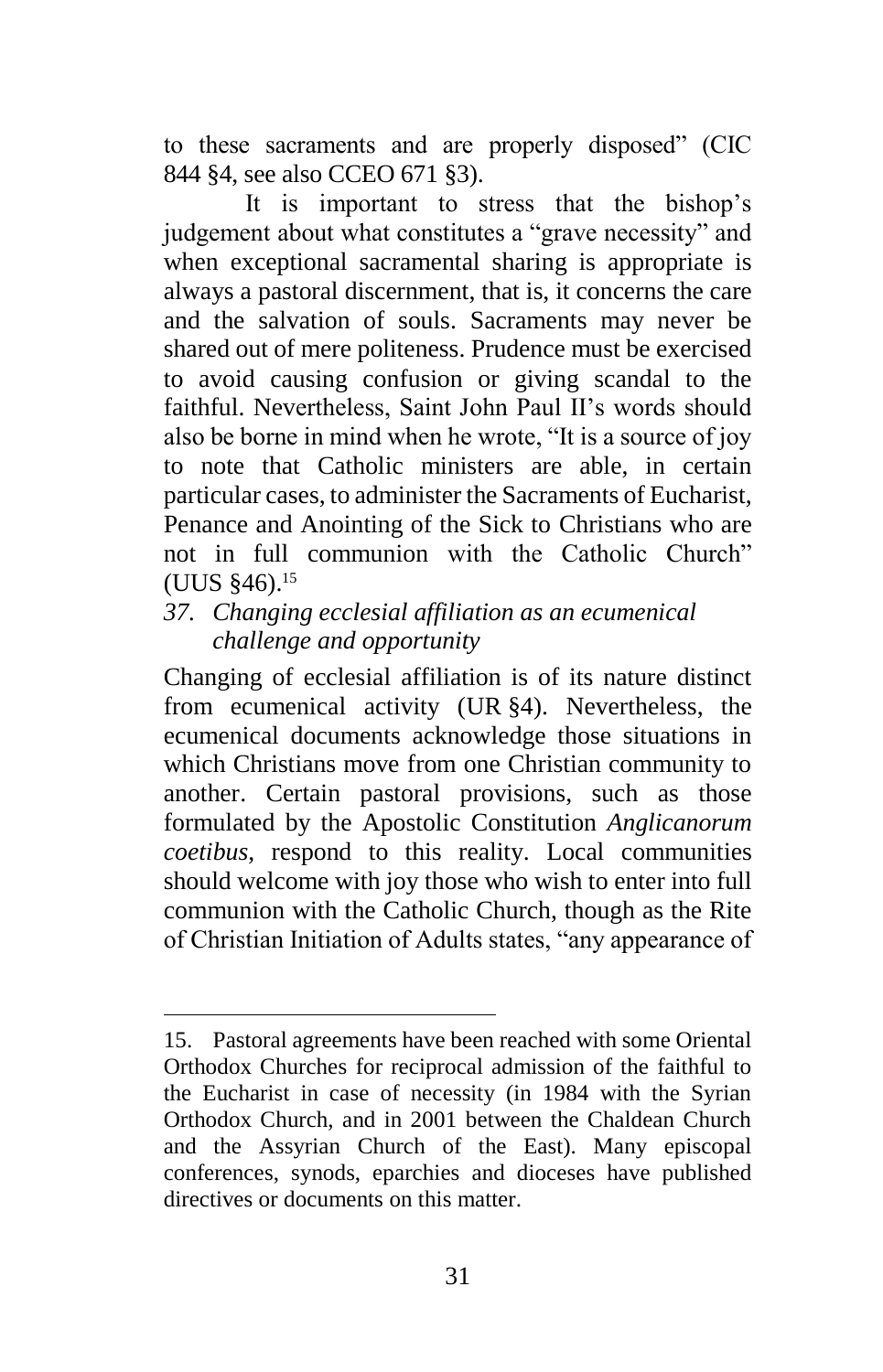triumphalism should be carefully avoided"  $(8389)$ .<sup>16</sup> Always maintaining a profound respect for the conscience of the individuals concerned, those who make known their intention to leave the Catholic Church should be made aware of the consequences of their decision. Motivated by the desire to maintain strong relations with ecumenical partners, in some circumstances it is possible to agree a "Code of Conduct" with another Christian community,<sup>17</sup> especially when addressing the challenging issues raised when clergy change affiliation.<sup>18</sup>

 $\overline{a}$ 

<sup>16.</sup> *Editio typica,* Appendix 3b.

<sup>17.</sup> The French Joint Committee for Catholic-Orthodox Theological Dialogue made such a proposal in its 2003 declaration *Éléments pour une éthique du dialogue catholiqueorthodoxe*.

<sup>18.</sup> As an example, the Anglican-Roman Catholic Bishops' Dialogue of Canada was able to agree a statement, "Pastoral Guidelines for Churches in the case of clergy moving from one communion to the other" (1991).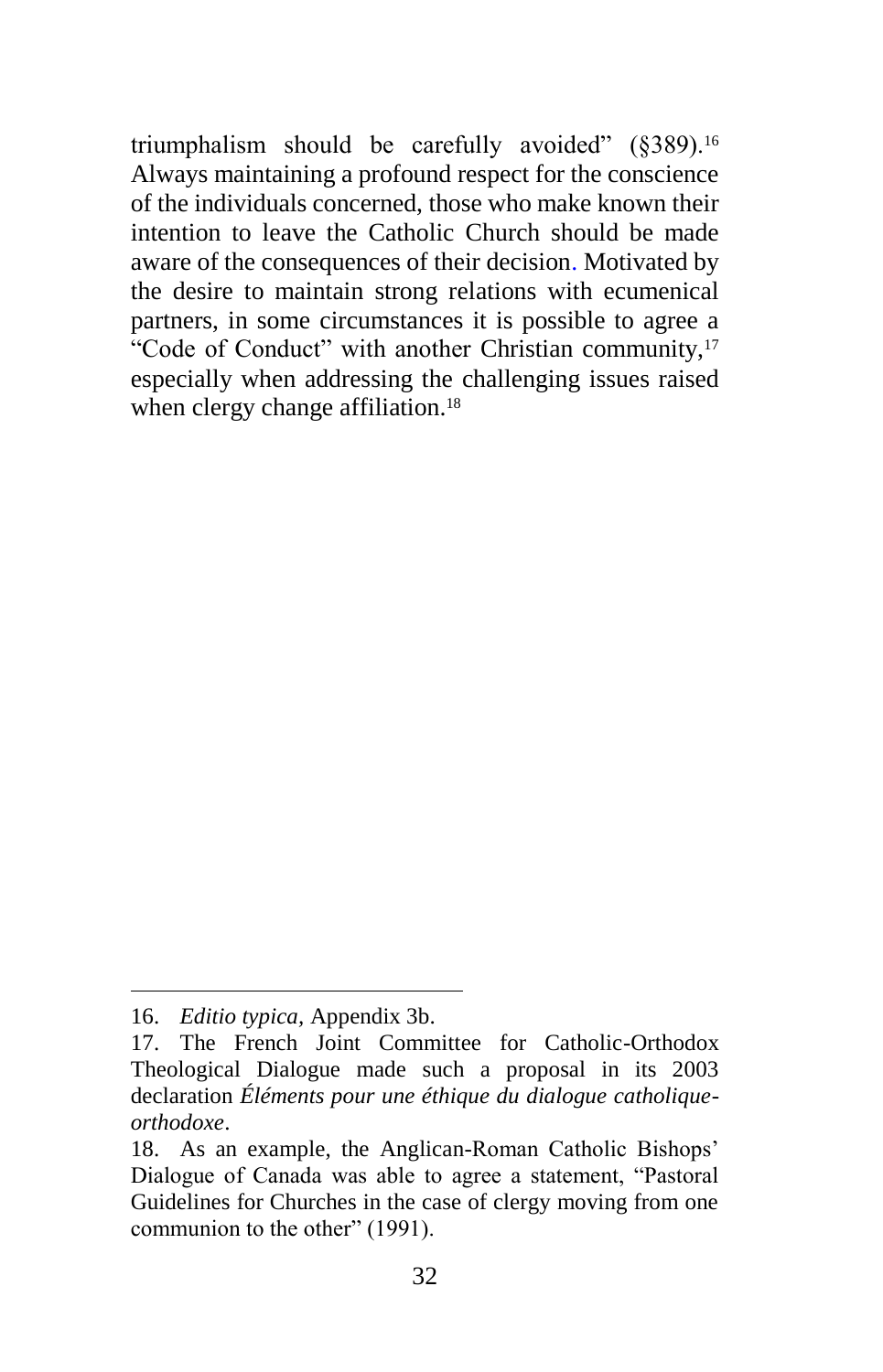### **Practical Recommendations**

- To identify common pastoral needs with other Christian leaders.
- To listen to and learn from the pastoral initiatives of other communities.
- $\triangleright$  To act with generosity to help the pastoral work of another Christian community.
- To meet with and listen to the experiences of interchurch families in your diocese.
- $\triangleright$  To present to the clergy of your diocese the guidelines given by the *Ecumenical Directory* concerning the sharing of sacraments (summarised above) and, if there are any, the guidelines of the Episcopal Conference or Synods of the Eastern Catholic Churches. Help your clergy to discern when those conditions are to apply and when such sharing in sacramental life might, in individual cases, be appropriate.
- If your diocese or episcopal conference has no guidelines regarding the canonical provisions for exceptional sacramental sharing, and if you think such guidelines would be beneficial in your context, contact the ecumenical office of the episcopal conference and seek advice about proposing or preparing such a text.

# **ii) Practical ecumenism**

# *38. Co-operation in service to the world*

The Second Vatican Council called on all Christians, united in their common efforts and bearing witness to a common hope, to set "in clearer relief the features of Christ the Servant" (UR §12). It noted that in many countries this co-operation was already taking place in defence of human dignity and to relieve the afflictions of famine, natural disasters, illiteracy, poverty, housing shortage, and the unequal distribution of wealth. Today we might add to this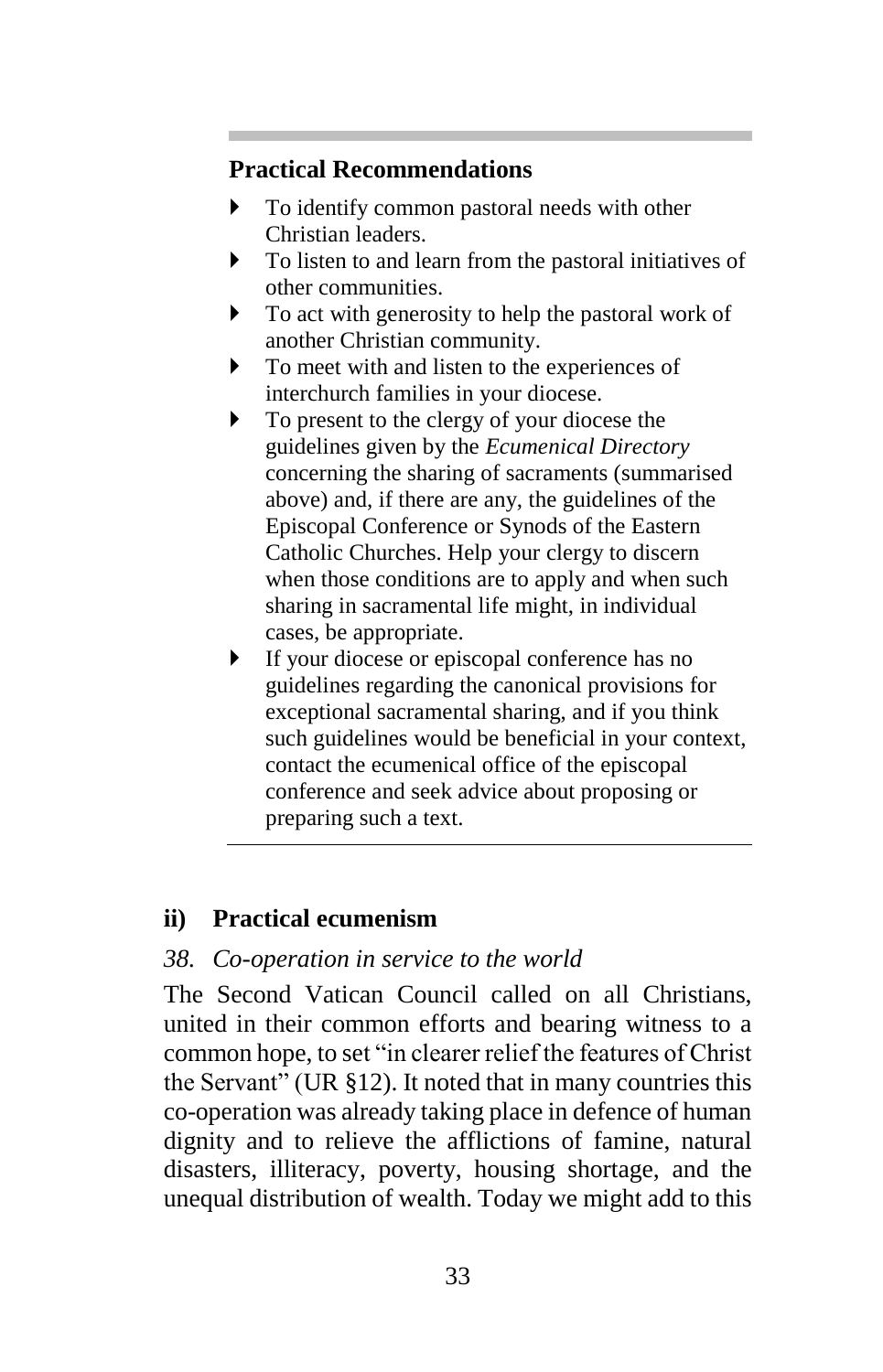list: co-ordinated Christian action to care for displaced and migrant peoples; the fight against modern day slavery and human trafficking; peace-building; advocacy for religious freedom; the fight against discrimination; defence of the sanctity of life and care for creation. Christians cooperating in this way is what is intended by "practical ecumenism". Increasingly, and as new needs arise, Christian communities are pooling their resources and coordinating their efforts to respond in the most effective way possible to those in need. Saint John Paul II called Christians to "every possible form of practical cooperation at all levels" and described this kind of working together as "a true school of ecumenism, a dynamic road to unity" (UUS §40). The experience of bishops in many parts of the world is that co-operation between Christian communities in service of the poor is a driving force in promoting the desire for Christian unity.

### *39. Joint service as witness*

Through such ecumenical co-operation Christians "bear witness to our common hope" (UR §12). As disciples of Christ, schooled by the Scriptures and Christian tradition, we are compelled to act to uphold the dignity of the human person and the sacredness of creation, in the sure hope that God is bringing the whole of creation into the fullness of his Kingdom. By working together in both social action and cultural projects such as those suggested in §41 Christians promote an integral Christian vision of the dignity of the person. Our common service manifests before the world, therefore, our shared faith, and our witness is more powerful for being united.

# *40. Interreligious dialogue*

Increasingly, at both the national and local levels, Christians are finding the need to engage more closely with other religious traditions. Recent trends of migration have brought peoples of different cultures and religions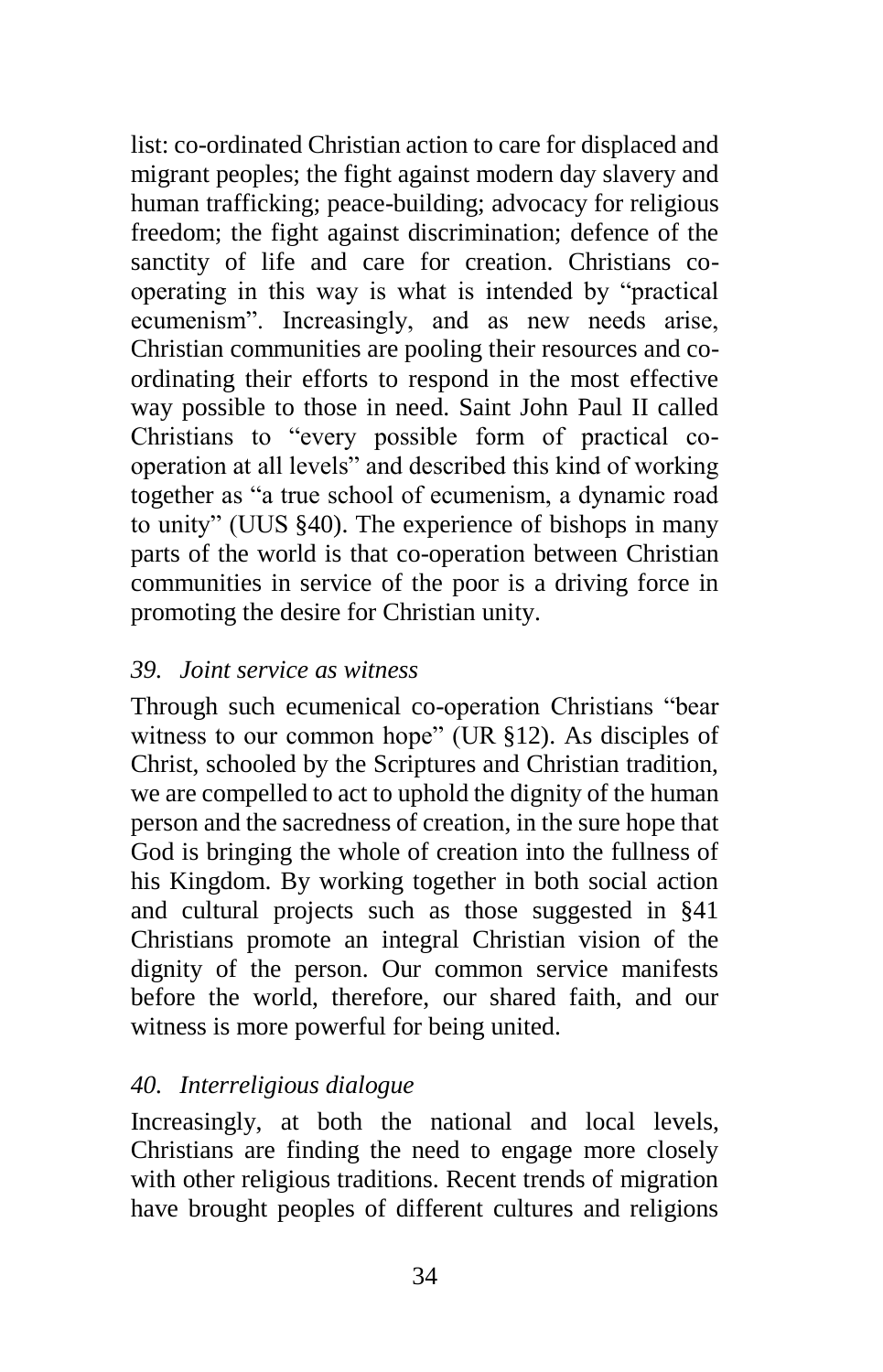into what were previously predominantly Christian communities. Often the expertise at the disposal of an individual Christian community may be limited. Joint Christian co-operation in interreligious dialogue is therefore often beneficial, and indeed the *Ecumenical Directory* states that it "can deepen the level of communion among [Christians] themselves" (§210). The *Directory* particularly highlights the importance of Christians working together to combat "anti-Semitism, religious fanaticism and sectarianism". Lastly, it is important not to lose sight of the essential difference between dialogue with different religious traditions which aims at establishing good relations and co-operation, and dialogue with other Christian communities which aims at restoring the unity Christ willed for his Church and is properly called ecumenical.

#### **Practical Recommendations**

- To identify in dialogue with other Christian leaders areas where Christian service is required.
- $\triangleright$  To talk to other Christian leaders and your own diocesan ecumenical officer about what Christians are currently doing separately that could be done together.
- $\triangleright$  To encourage priests to engage with ecumenical partners in service to the local community.
- To ask diocesan agencies and Catholics engaged in social action on behalf of the Church in your diocese about past and present co-operation with other Christian communities and how this might be extended.
- $\triangleright$  To talk to other Christian leaders about their relations with other religious traditions in your area. What are the difficulties and what can the Christian communities do together?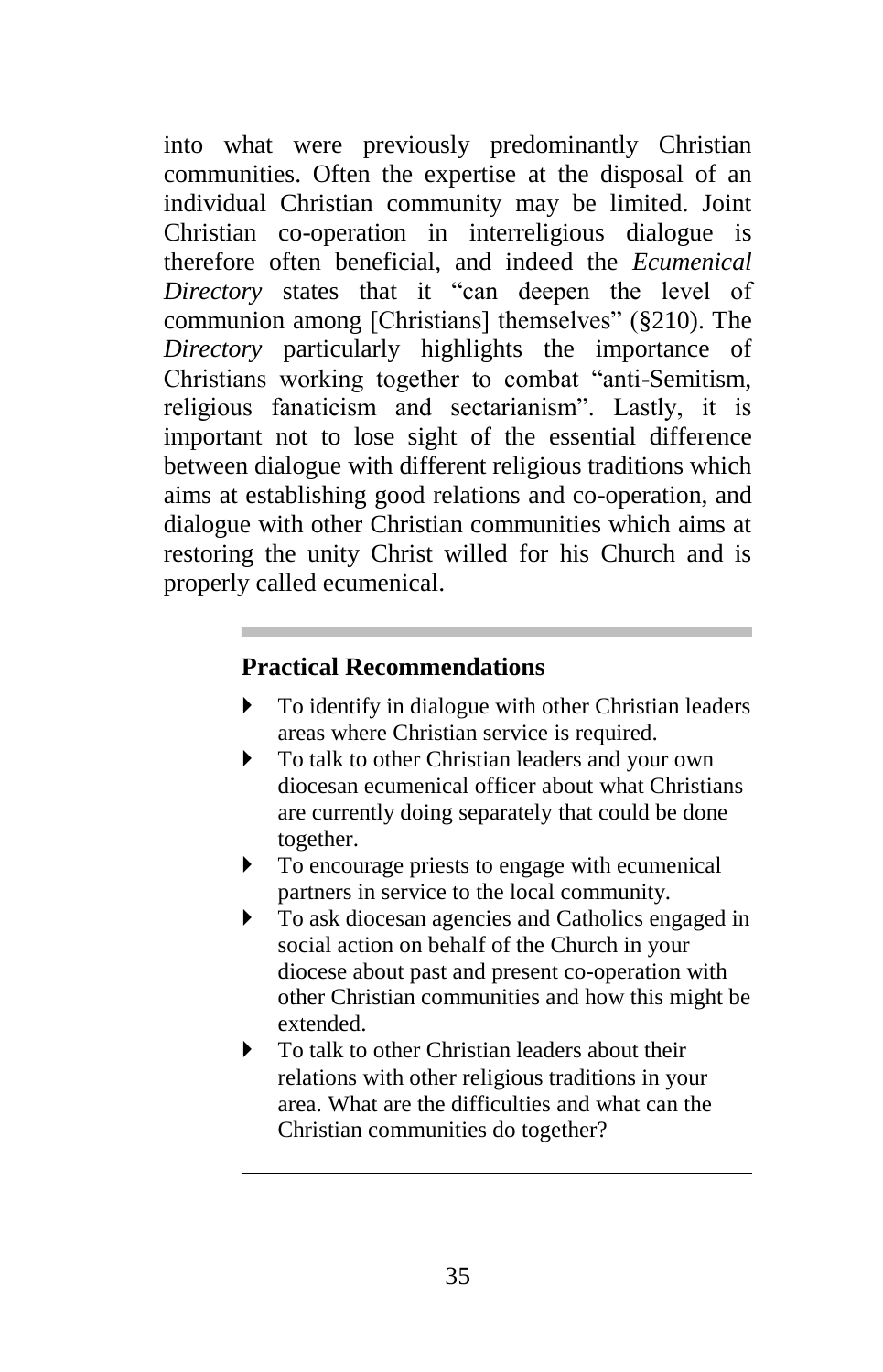### **iii) Cultural ecumenism**

41. Cultural factors have played a significant role in the estrangement of Christian communities. Very often theological disagreements stemmed from difficulties of mutual understanding arising from cultural differences. Once communities have separated and live in isolation from one another, cultural differences tend to widen and reinforce theological disagreements. More positively, Christianity has also contributed enormously to the development and enrichment of specific cultures around the world.

"Cultural ecumenism" includes all efforts to better understand the culture of other Christians and in so doing to realise that beyond cultural difference, to varying degrees, we share the same faith expressed in different ways. An important aspect of cultural ecumenism is the promotion of common cultural projects which are able to bring different communities together and to inculturate the gospel again in our own age.

The *Ecumenical Directory* (§§211–218) encourages joint projects of an academic, scientific or artistic nature, and provides criteria for the discernment of these projects (§212). The experience of many Catholic dioceses shows that ecumenical concerts, festivals of sacred art, exhibitions, and symposia, are important moments of rapprochement between Christians. Culture, in a broad sense, presents itself as a privileged place for the "exchange of gifts".

# **Conclusion**

42. The long history of Christian divisions and the complex nature of the theological and cultural factors that divide Christian communities are a great challenge to all those involved in the ecumenical endeavour. And indeed the obstacles to unity are beyond human strength; they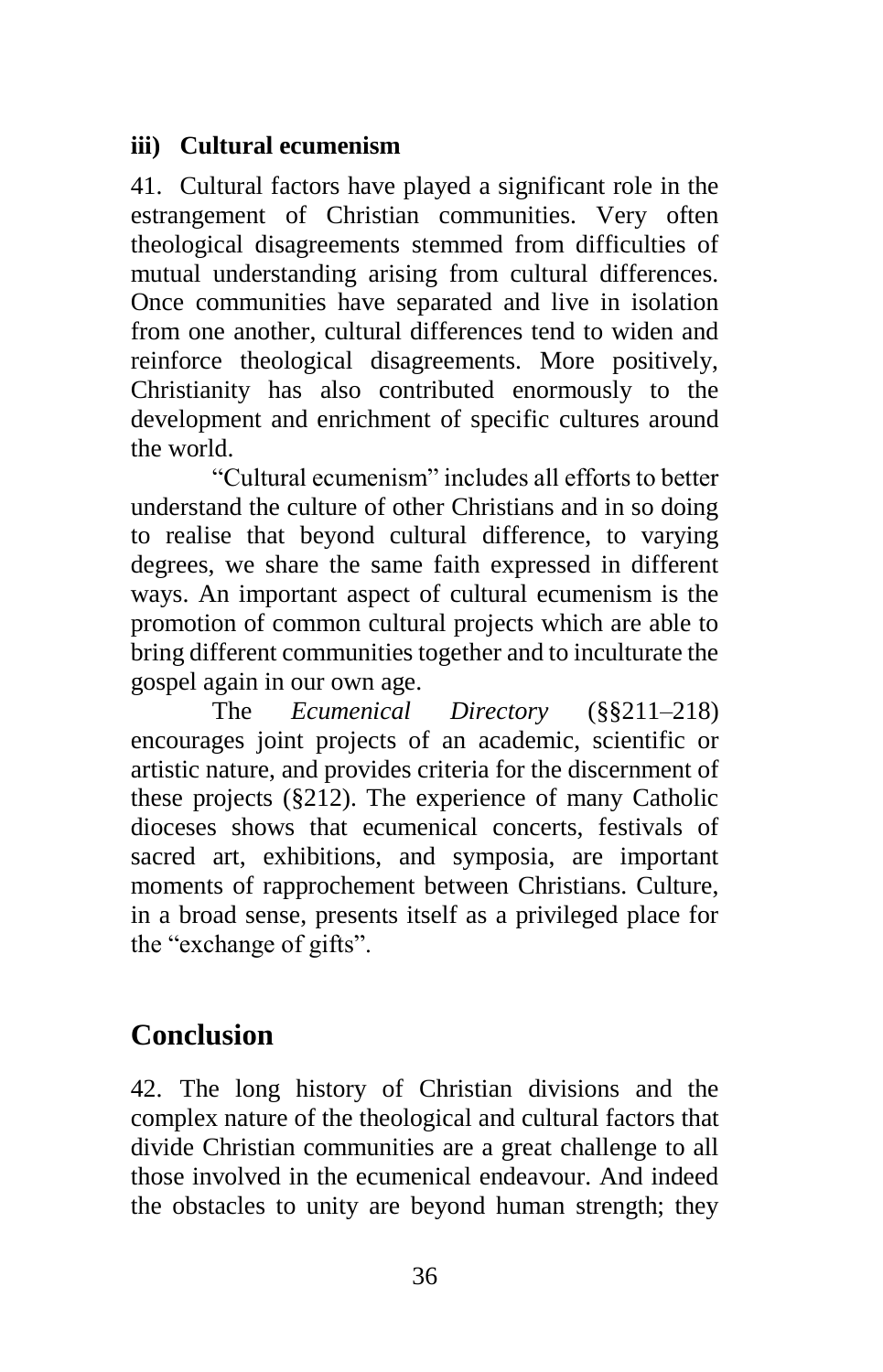cannot be overcome by our efforts alone. But the death and resurrection of Christ is God's decisive victory over sin and division, just as it is His victory over injustice and every form of evil. For this reason Christians cannot despair in the face of Christian division, just as they cannot despair in the face of injustice or warfare. Christ has already defeated these evils.

The task of the Church is always to receive the grace of the victory of Christ. The practical recommendation and initiatives suggested in this *Vademecum* are ways in which the Church and, in particular, the bishop can strive to actualise Christ's victory over Christian division. Opening to God's grace renews the Church, and as *Unitatis redintegratio* taught, this renewal is always the first and indispensable step towards unity. An openness to God's grace demands an openness to our Christian brothers and sisters, and, as Pope Francis has written, a willingness to receive "what the Spirit has sown in them, which is also meant to be a gift for us" (EG §246). The two parts of this *Vademecum* have sought to address these two dimensions of ecumenism: the renewal of the Church in its own life and structures; and engagement with other Christian communities in spiritual ecumenism, and the dialogues of Love, Truth, and Life.

Father Paul Couturier (1881–1953), a Catholic pioneer in the ecumenical movement and particularly of spiritual ecumenism, called upon the grace of Christ's victory over division in his prayer for unity which continues to inspire Christians of many different traditions. With his prayer we conclude this *Vademecum*: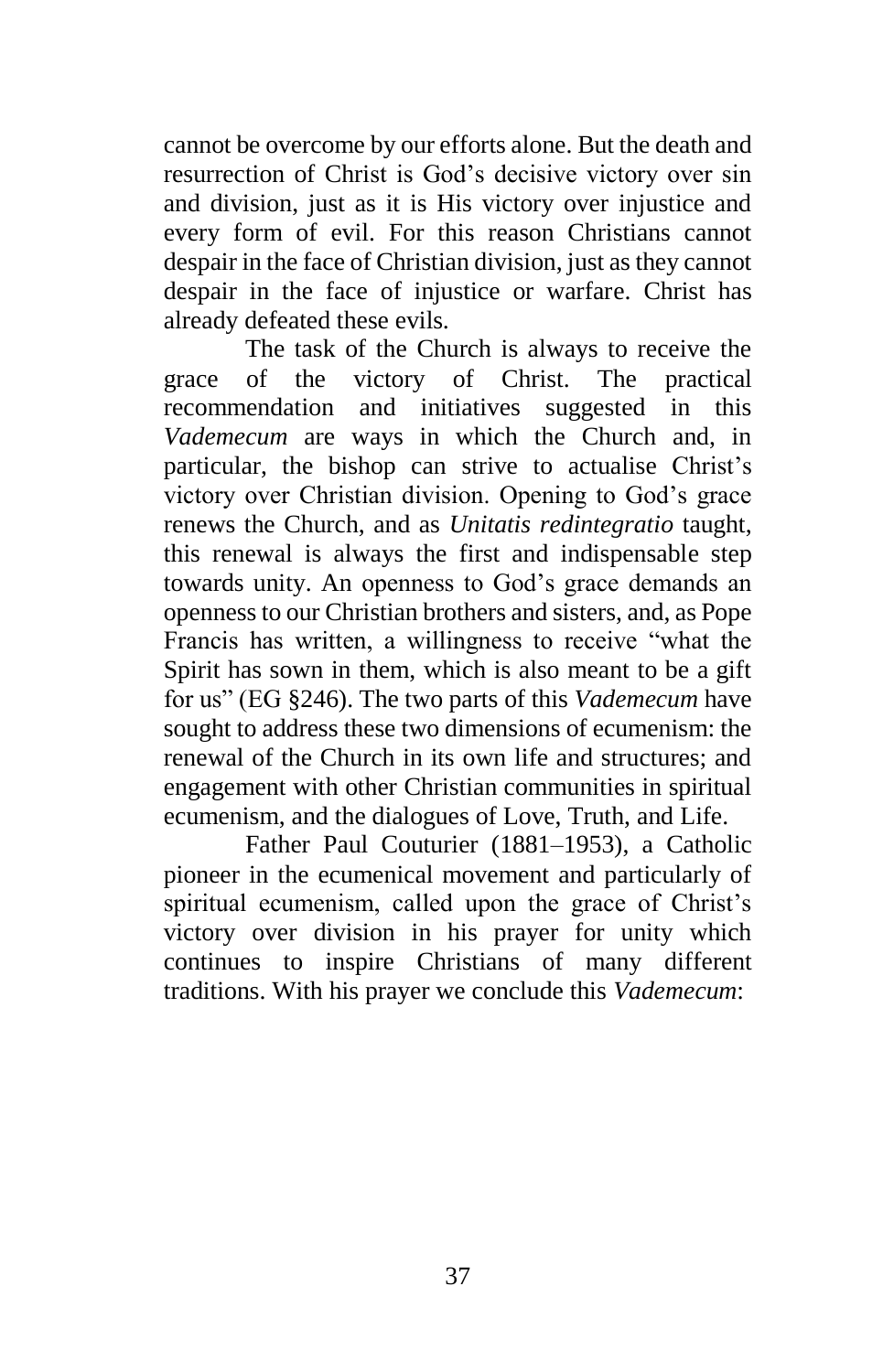Lord Jesus, on the night before you died for us, you prayed that all your disciples may be perfectly one, as you are in your Father and your Father is in you. Make us painfully aware of our lack of faith in not being united. Give us the faithfulness to acknowledge, and the courage to reject, our hidden indifference, distrust and even enmity towards one another. Grant that we all may meet one another in you, so that from our souls and our lips there may ever arise your prayer for the unity of Christians as you will it and by the means that you desire. In you, who are perfect Love, grant us to find the way that leads to unity, in obedience to your love and your truth. Amen.

*The Holy Father Pope Francis has given his approval for the publication of this document.*

*From the Vatican, 5 June 2020*

**Kurt Cardinal Koch** *President*

**Brian Farrell**

Titular Bishop of Abitine *Secretary*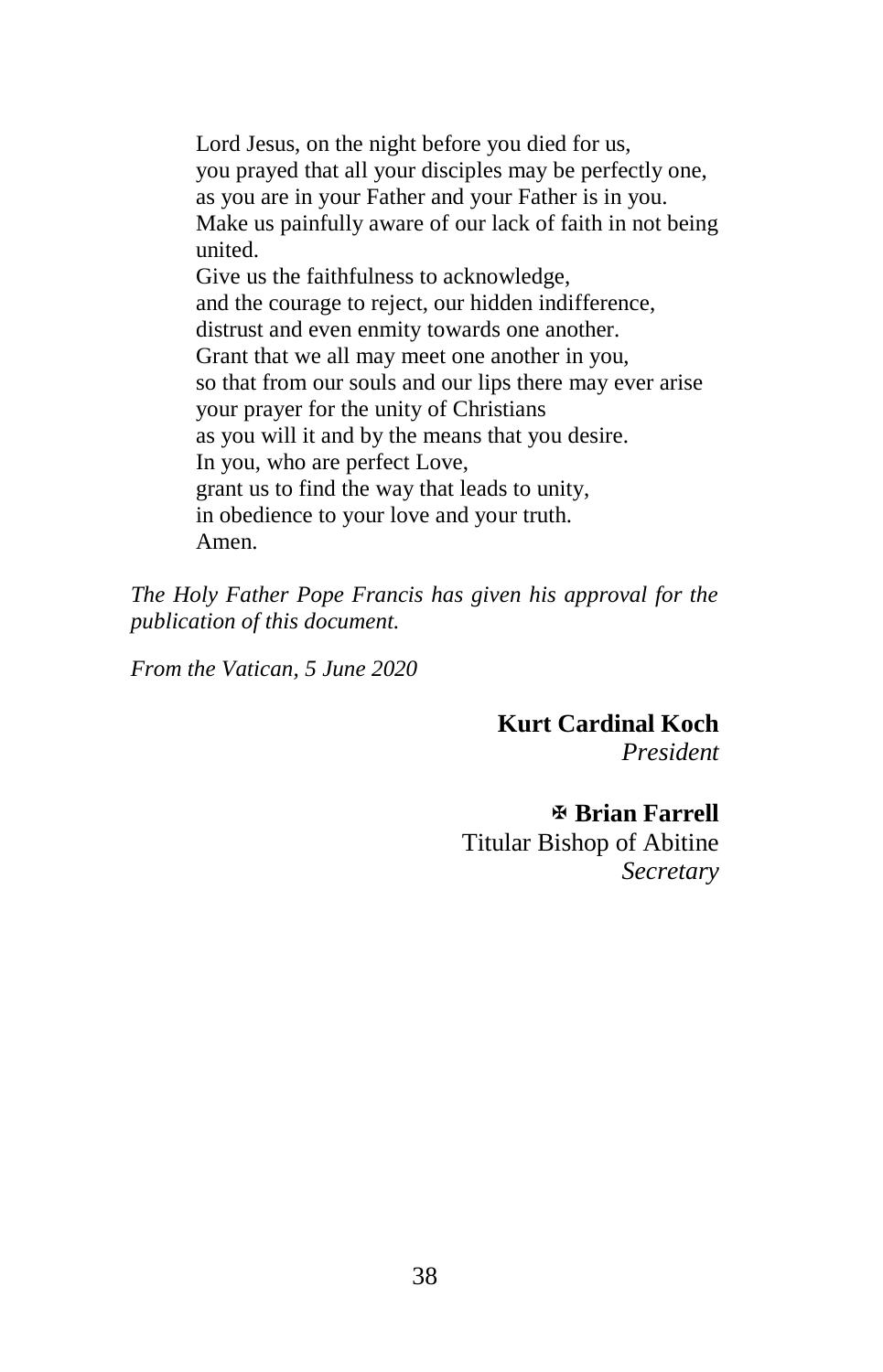# **Catholic Documents on Ecumenism**

Second Vatican Council *Unitatis redintegratio* (1964), Decree on Ecumenism.

Saint John Paul II *Ut unum sint* (1995), Encyclical on Commitment to Ecumenism.

Pontifical Council for Promoting Christian Unity and United Bible Societies, *Guidelines for Interconfessional Cooperation in Translating the Bible* (1987).

Pontifical Council for Promoting Christian Unity, *Directory for the Application of Principles and Norms on Ecumenism* (1993).

Pontifical Council for Promoting Christian Unity, *The Ecumenical Dimension in the Formation of those Engaged in Pastoral Work* (1997).

For these documents and for further documentation, information and resources see the website of the Pontifical Council for Promoting Christian Unity (www.christianunity.va).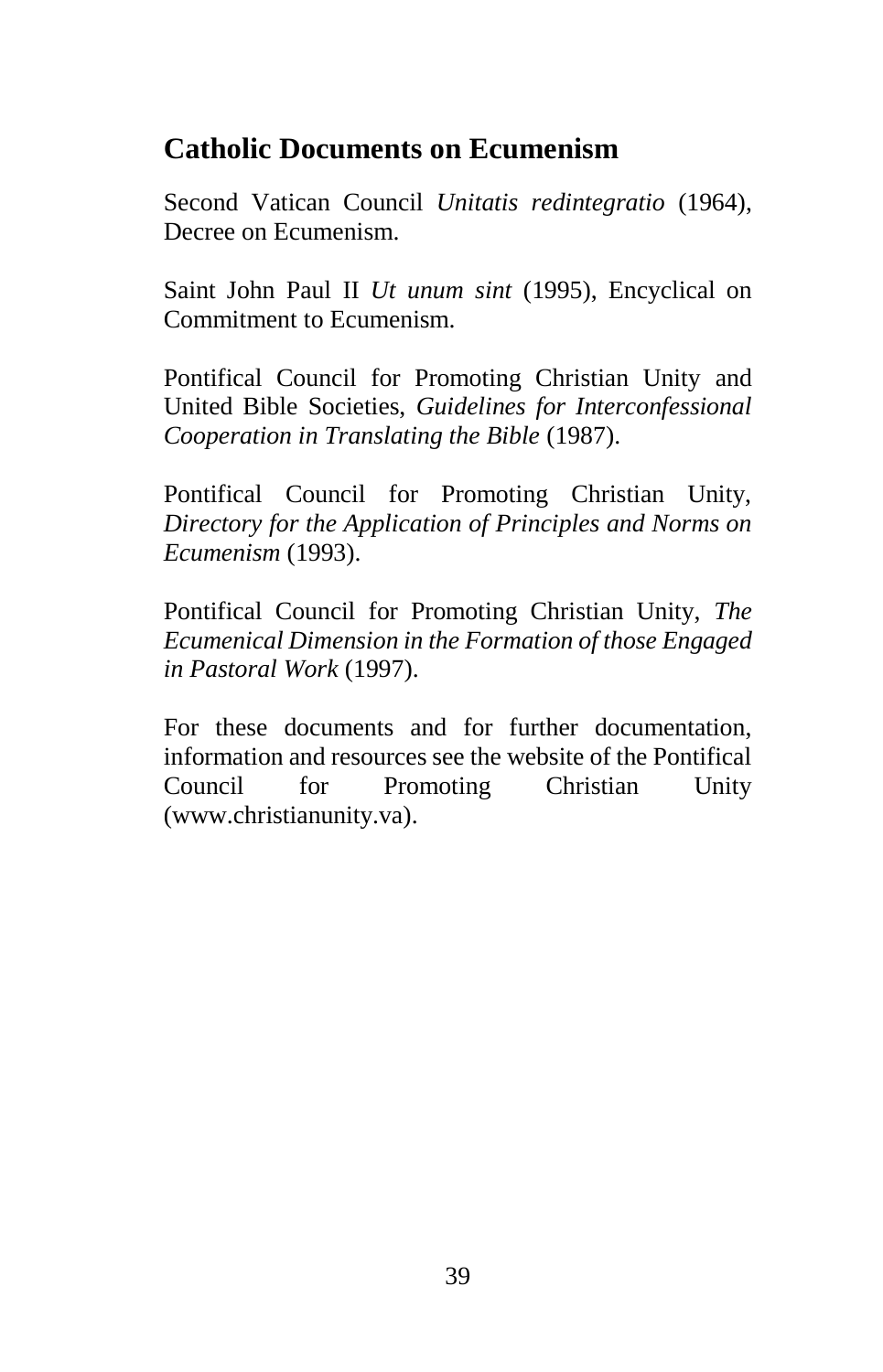# **Appendix**

l

### **The international dialogue partners of the Catholic Church**

### **Bilateral dialogue**

The work of the Pontifical Council for Promoting Christian Unity is both to foster ever-closer relations with our brothers and sisters in Christ (the Dialogue of Love) and to strive to overcome the doctrinal divisions which prevent us from being able to share full, visible communion (the Dialogue of Truth). It conducts bilateral dialogues or conversations with the following Christian communities.<sup>19</sup>

#### **Orthodox Churches of the Byzantine Tradition**

Churches of the Byzantine tradition are united by the recognition of the seven ecumenical councils of the first millennium and the same spiritual and canonical tradition inherited from Byzantium. These Churches, which form the Orthodox Church as a whole, are organized according to the principle of autocephaly, each with its own primate and the Ecumenical Patriarch having, among them, the primacy of honour. The unanimously recognised autocephalous Churches are: the Patriarchates of Constantinople, Alexandria, Antioch, Jerusalem, Moscow, Serbia, Romania, Bulgaria, Georgia, and the Autocephalous Churches of Cyprus, Greece, Poland, Albania, and the Czech Lands and Slovakia. Some of the patriarchates also include socalled "autonomous" churches within them. In 2019 the Ecumenical Patriarch granted a tomos of autocephaly to the Orthodox Church of Ukraine. This Church is still in the process

<sup>19.</sup> Before entering into ecumenical relations locally and nationally it is helpful first of all to establish that a particular Christian community is in a full communion relationship with one of the worldwide communions listed in this appendix. There are, for example, noncanonical Orthodox Churches, Anglican provinces or dioceses which are not in communion with the Archbishop of Canterbury, and many Baptist communities are not members of the Baptist World Alliance. Furthermore, there are also communities that do not have a representative global structure. Discernment is required when entering into ecumenical relations with such groups. It may be helpful to seek advice from the ecumenical commission of the bishops' conference or synod, or from the Pontifical Council for Promoting Christian Unity.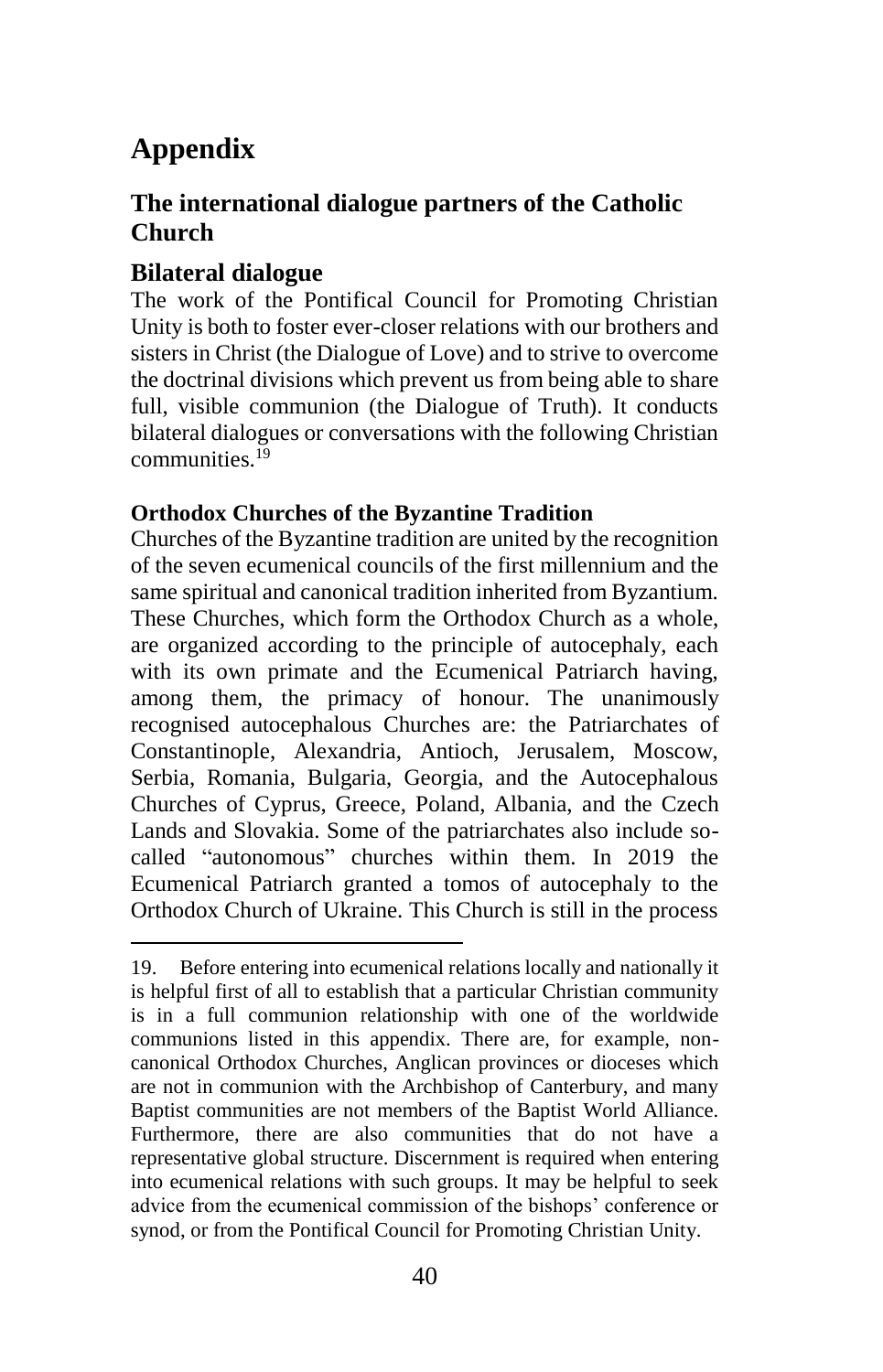of being recognised by other Churches. The International Joint Commission for Theological Dialogue between the Catholic Church and the Orthodox Church as a whole, founded in 1979, has adopted six texts. The first three documents concerned the sacramental structure of the Church (Munich, 1982; Bari, 1987; and Valamo, 1988) and the fourth addressed the question of uniatism (Balamand, 1993). After a period of crisis, a new phase of dialogue began in 2006 focussing on the relationship between primacy and synodality and to date has adopted two documents (Ravenna 2007, and Chieti 2016).

#### **Oriental Orthodox Churches**

The Oriental Orthodox Churches, also known as "non-Chalcedonian" because they do not recognize the fourth Ecumenical Council, are distinguished between three main traditions: Coptic, Syriac and Armenian. An international joint commission was established in 2003 bringing together all the seven Churches that recognise the first three ecumenical councils: the Coptic Orthodox Church, the Syrian Orthodox Church, the Armenian Apostolic Church (Catholicosate of Etchmiadzin and Catholicosate of Cilicia), the Malankar Orthodox-Syrian Church, the Ethiopian Orthodox Tewahedo Church and the Eritrean Orthodox Tewahedo Church. A first phase of the dialogue culminated in 2009 with a document on the nature and mission of the Church. A new phase resulted in the adoption in 2015 of a document on the exercise of communion in the life of the early Church. The current dialogue is about the sacraments.

Parallel to this commission there is also a special dialogue with the Malankara Churches of South India. In 1989 and 1990, two parallel bilateral dialogues were established respectively with the Malankara Orthodox Syrian Church and with the Malankara (Jacobite) Syrian Orthodox Church, and these were maintained despite the foundation of the commission mentioned above. These dialogues focus on three main themes: Church history, common witness and ecclesiology.

#### **Assyrian Church of the East**

The dialogue between the Catholic Church and the Assyrian Church of the East has produced many fruitful results. As a result of a first phase of dialogue on christological issues Pope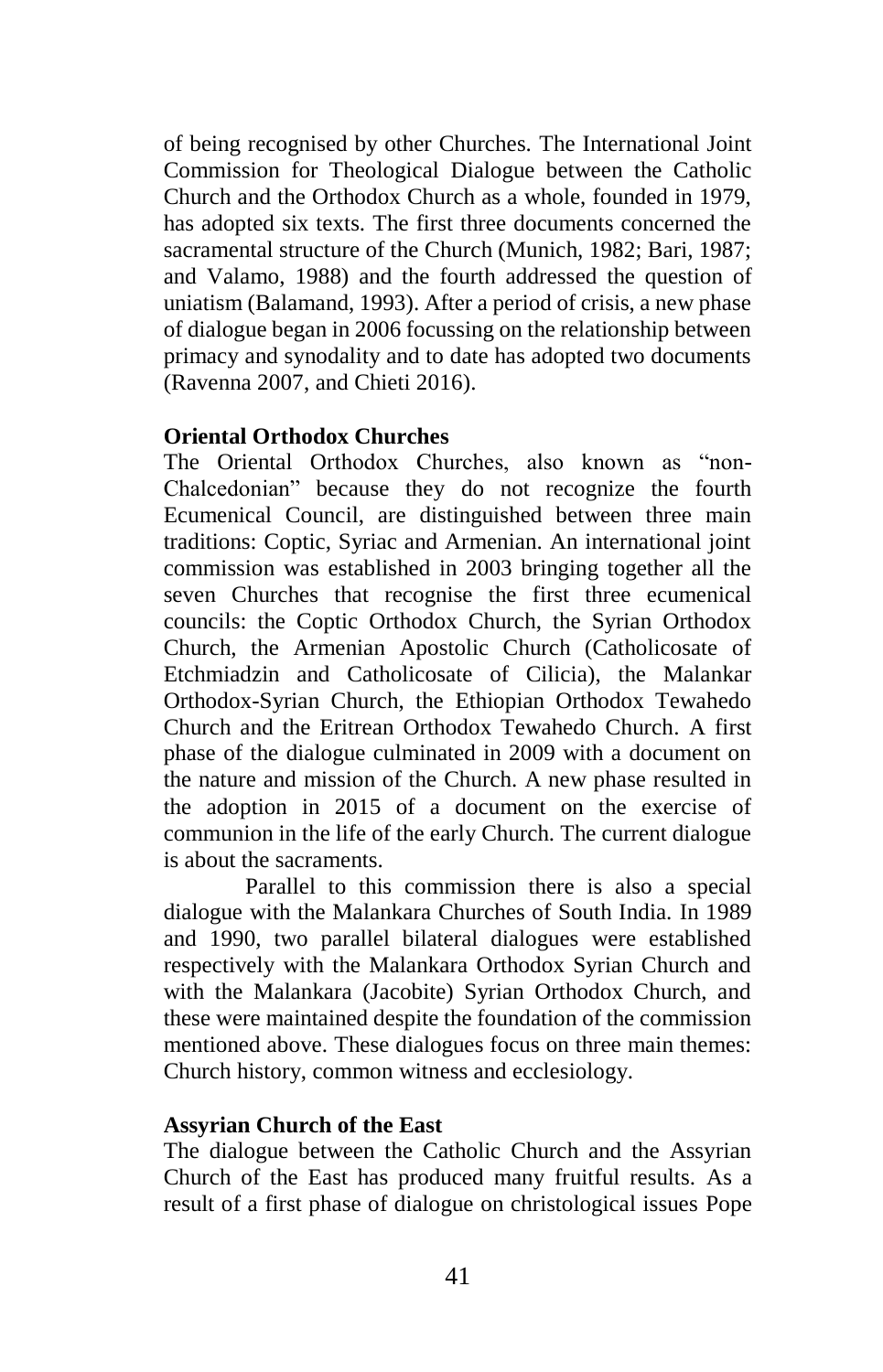John Paul II and Patriarch Mar Dinkha IV signed a *Joint Christological Declaration* in 1994, which opened new horizons for both theological dialogue and pastoral collaboration. Subsequently, the Joint Commission for Theological Dialogue between the Catholic Church and the Assyrian Church of the East planned two further phases of work: one on sacramental theology and the other on the constitution of the Church. The second phase of dialogue concluded with a wide consensus on sacramental issues allowing the publication by the PCPCU of the "Guidelines For Admission To The Eucharist Between The Chaldean Church and The Assyrian Church Of The East", and an agreement on the final document entitled *Common Statement on Sacramental Life,* adopted in 2017. The third phase of the dialogue on the nature and constitution of the Church started in 2018.

#### **Old Catholic Church of the Union of Utrecht**

The Union of Utrecht comprises six national churches that belong to the International Old Catholic Bishops' Conference. Listed in the order of entry into the Union (1889 onwards) they are the Old Catholic Churches in the Netherlands, Germany, Switzerland, Austria, the Czech Republic, and Poland. The International Roman Catholic–Old Catholic Dialogue Commission was established in 2004. Its recent publication *The Church and Ecclesial Communion* incorporates the two reports of 2009 and 2016. It concludes that the shared understanding of the Church as a multilayered communion of local churches may open up common vistas and enable a common vision of the primacy of the Bishop of Rome within a universal synodal perspective.

#### **Anglican Communion**

The Anglican Communion has 39 Provinces and more than 85 million members. Although others claim the name Anglican, the communion is defined as being those dioceses whose bishop is in communion with the ancient See of Canterbury. Ecumenical dialogue between the Anglican Communion and the Catholic Church began after the historic meeting between Saint Paul VI and Archbishop Michael Ramsey in 1966. The first Anglican– Roman Catholic International Commission (ARCIC I) met between 1970 and 1981. It produced a high level of agreement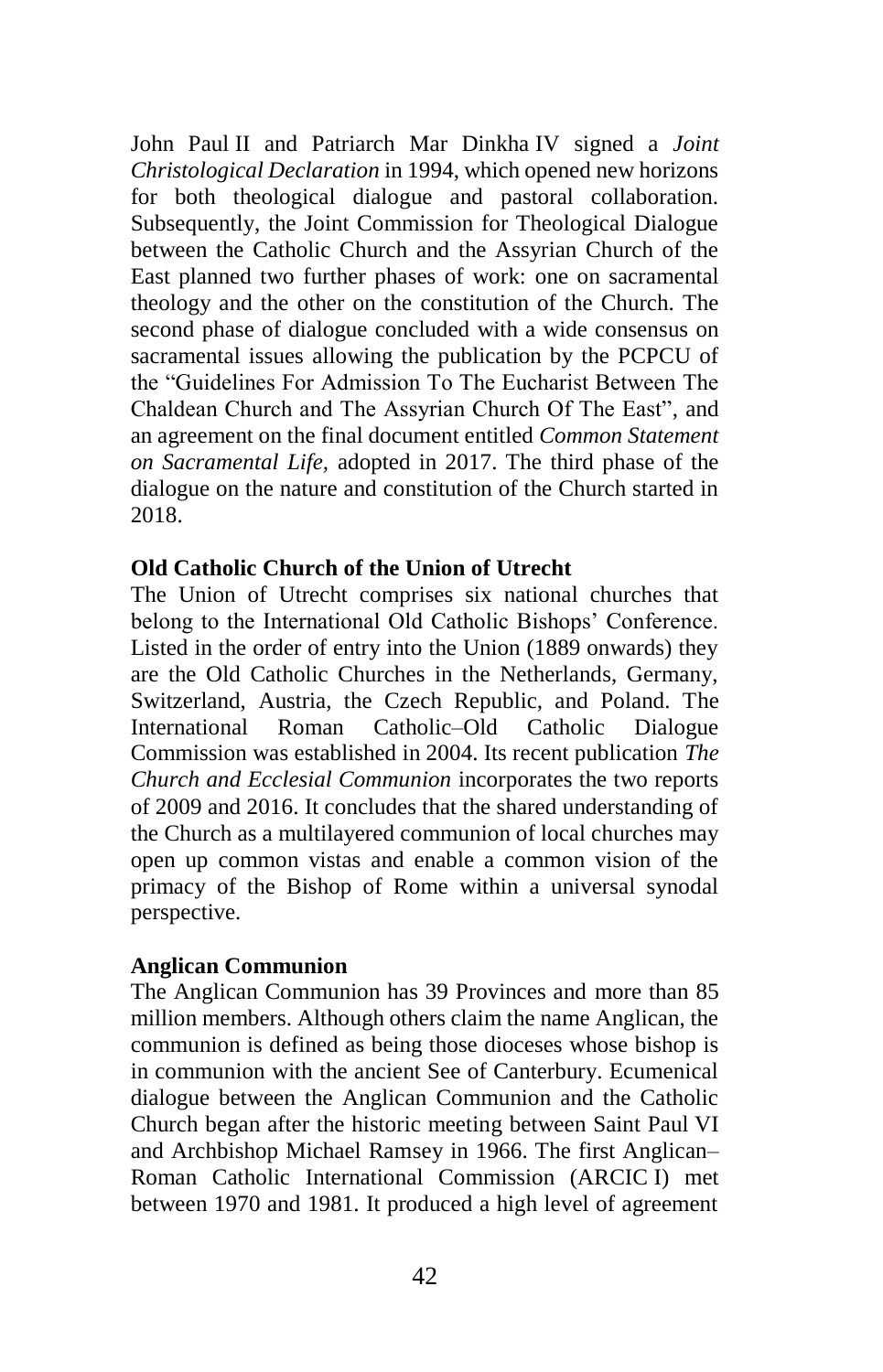on the topics of Eucharist and Ministry. ARCIC II took up the work of its predecessor on authority in an important document entitled *The Gift of Authority* (1999). It also produced agreed statements on salvation, Mary, ecclesiology, ethics and grace. Most recently ARCIC III has published an agreed statement on ecclesiology entitled *Walking Together on the Way.* The International Anglican–Roman Catholic Commission for Unity and Mission (IARCCUM) is a commission of paired Anglican and Catholic bishops who seek to further the reception of ARCIC's documents and to give greater witness to our common faith in service of those in need.

#### **Lutheran World Federation (LWF)**

The Lutheran World Federation is a global communion of 148 Lutheran churches which live in pulpit and altar fellowship. LWF member churches can be found in 99 countries and together they have over 75.5 million members. The LWF was founded in 1947 in Lund. The Lutheran–Catholic Commission on Unity began its work in 1967. The dialogue between Catholics and Lutherans has continued uninterrupted since then. In the five phases of the dialogue, the Commission has published study documents on the gospel and the Church, ministry, Eucharist, justification and the apostolicity of the Church. Its current working theme is Baptism and growth in communion. An important historical milestone in Lutheran–Catholic relations was achieved by *The Joint Declaration on the Doctrine of Justification* (1999). The theology of justification was the central theological dispute between Martin Luther and the church authorities which led to the Reformation. The *Joint Declaration* proposes 44 common affirmations relating to the doctrine of justification. On the basis of the high degree of consensus reached it was agreed that the condemnations in Lutheran Confessions and in the Council of Trent no longer apply. The document *From Conflict to Communion* (2013) marked the Lutheran–Catholic Common Commemoration of the 500th anniversary of the Reformation in 2017.

#### **World Communion of Reformed Churches (WCRC)**

The World Communion of Reformed Churches and its member churches trace their roots to the 16th century Reformation led by John Calvin, John Knox, and Ulrich Zwingli, and to the earlier reforming movements of Jan Hus and Peter Valdes. WCRC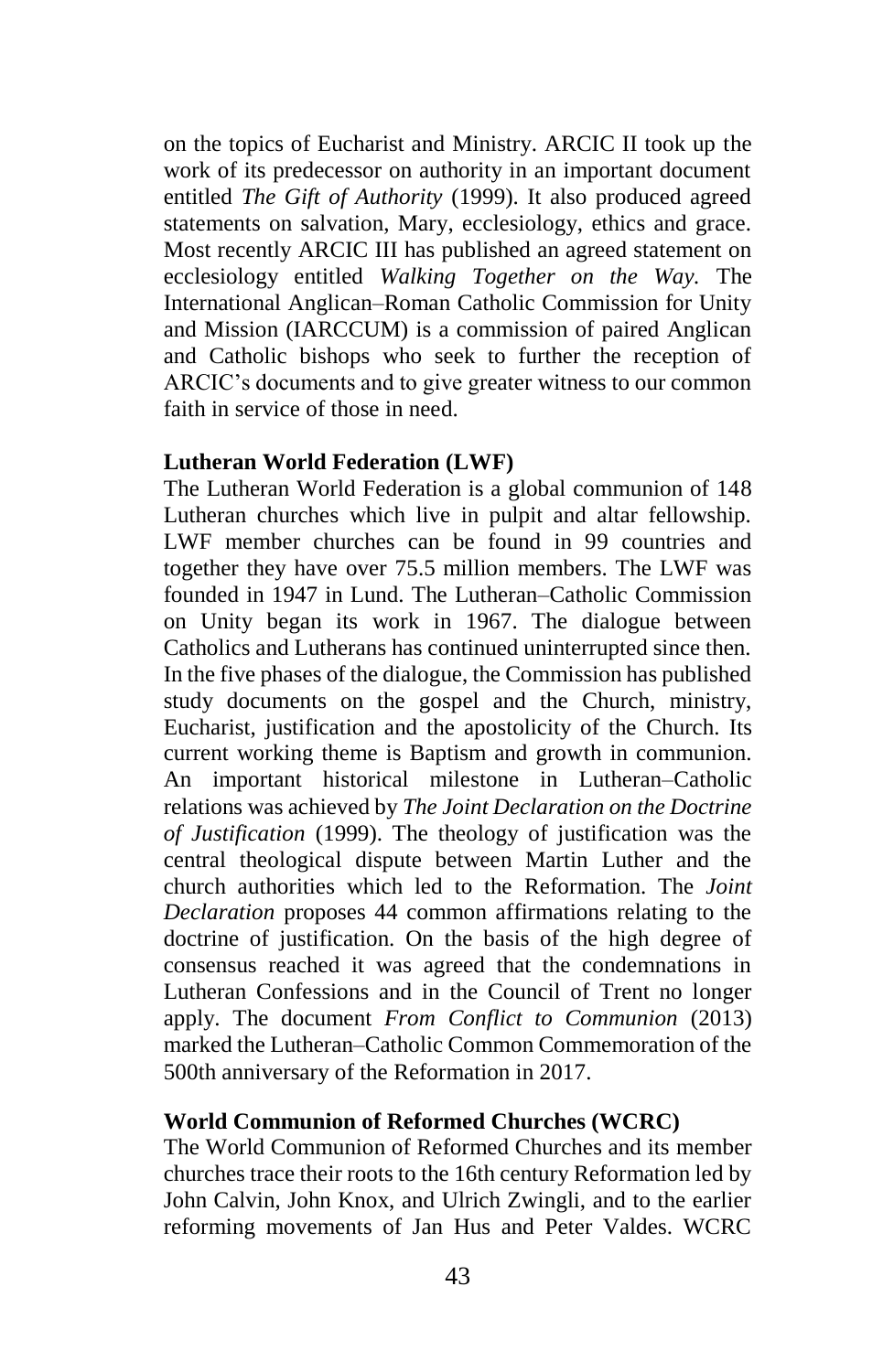member churches are Congregational, Presbyterian, Reformed, United/Uniting and Waldensian. In 2010, the World Alliance of Reformed Churches (WARC) and the Reformed Ecumenical Council (REC) united to create the World Communion of Reformed Churches. The Reformed–Roman Catholic Commission officially began its work in Rome in 1970. A total of four phases of dialogue have been held by the Commission producing the following four dialogue reports: The *Presence of Christ in Church and World* (1970–1977); *Towards a Common Understanding of the Church* (1984–1990); *The Church as Community of Common Witness to the Kingdom of God* (1998– 2005); and *Justification and Sacramentality: The Christian Community as an Agent for Justice* (2011–2015).

#### **World Methodist Council (WMC)**

The World Methodist Council is an association of 80 churches from across the world. Most of these have their roots in the teaching of the 18th century Anglican preacher, John Wesley. Methodists have a long history of ecumenical covenants and so in many countries such as Canada, Australia and India, Methodists have become part of United or Uniting Churches. The Methodist–Roman Catholic International Commission began work in 1967. The Commission produces reports every five years to coincide with the meetings of the World Methodist Council. These reports have focussed on topics such as: the Holy Spirit, the Church, the sacraments, the apostolic tradition, revelation and faith, teaching authority in the Church, and holiness. The 2017–2021 phase of dialogue focusses on the theme of the Church as a reconciled and reconciling community.

#### **Mennonite World Conference (MWC)**

The Mennonite World Conference represents the majority of the global family of Christian churches that have their origins in the 16th century Radical Reformation in Europe, and particularly in the Anabaptist movement. MWC membership includes 107 Mennonite and Brethren in Christ national churches from 58 countries, with around 1.5 million baptized believers. International conversations between the Roman Catholic Church and the MWC started in 1998 and produced one dialogue report, *Called Together to Be Peacemakers* (1998–2003).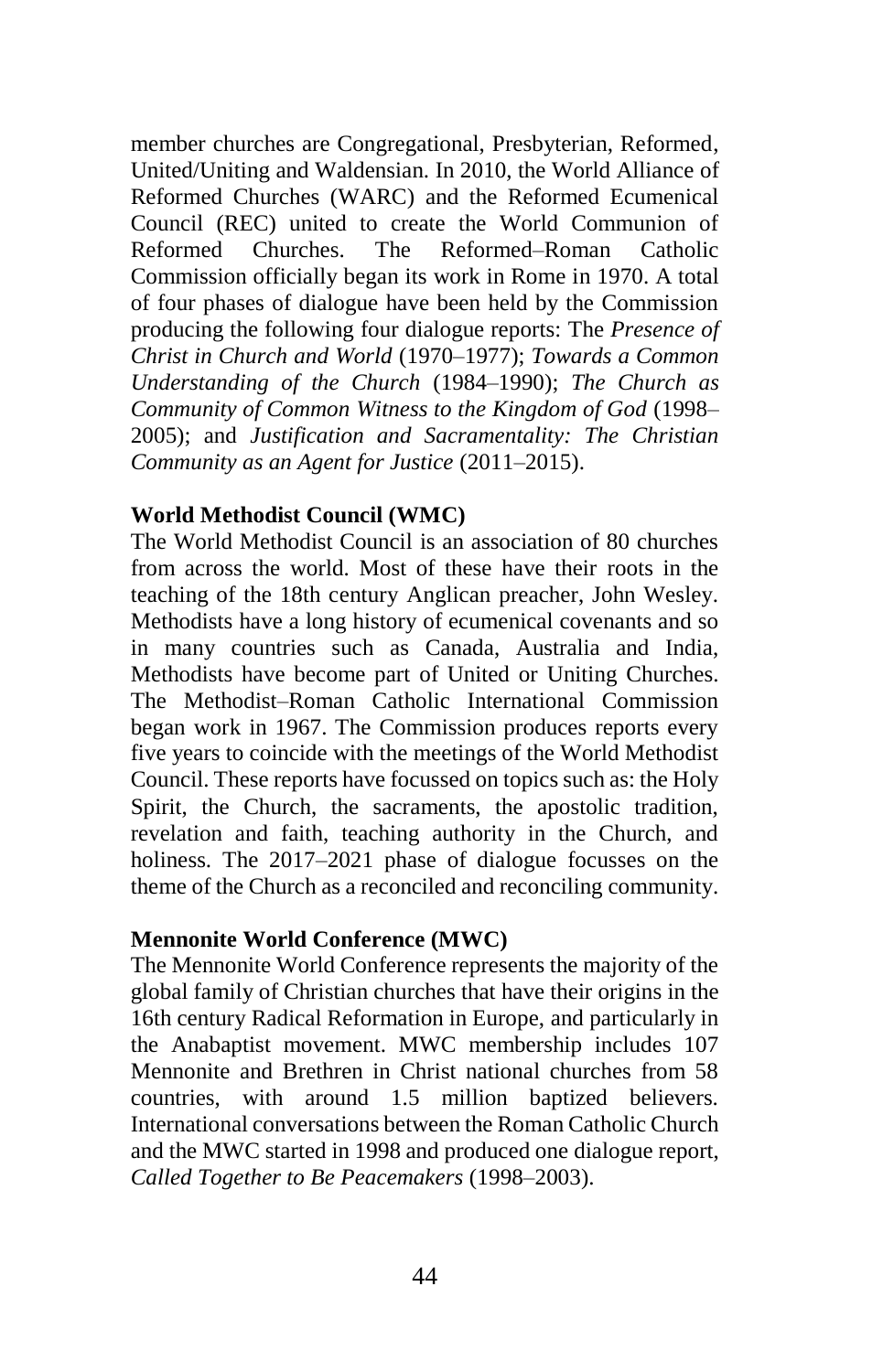More recently (2012–2017) the PCPCU has participated in a tripartite dialogue called the International Trilateral Dialogue Commission with the MWC and the LWF which finalised a report in 2017 entitled "Baptism and Incorporation into the Body of Christ, the Church".

#### **Baptist World Alliance (BWA)**

The Alliance is a worldwide fellowship of Baptist believers formed in London in 1905. Currently there are about 240 member churches totalling approximately 46 million members. The Baptist movement began in 17th century England as a separatist movement breaking from the Puritans and advocating the radical separation of church and state. Early leaders of the movement (John Smyth and Thomas Helwys) became convinced that infant baptism was contrary to Scripture. Along with the Mennonites (Anabaptists), who influenced Baptist theology in Holland and beyond, Baptists do not practise infant baptism but advocate what they term "believers' baptism". The Baptist–Roman Catholic international conversations began in 1984. Two phases of international dialogues have produced two reports: *Summons to Witness to Christ in Today's World* (1984– 1988) and *The Word of God in the Life of the Church* (2006– 2010). Currently, a third phase of dialogue is reflecting on the theme of common Christian witness in the contemporary world.

#### **Disciples of Christ**

The Christian Church (Disciples of Christ) was born in the early 19th century in the USA, out of a search for both catholicity and unity. Christian unity is foremost in the Disciples' doctrine of the church and in their witness to the kingdom of God. They refer to themselves as a "Protestant Eucharistic community" and frequently repeat that "our reconciling journey begins, and ends, at the [Eucharistic] Table". The dialogue with the Catholic Church started in 1977 and has published four documents: *Apostolicity and Catholicity* (1982); *The Church as Communion in Christ* (1992); *Handing on the Faith* (2002); and *The Presence of Christ in the Church with particular reference to the Eucharist* (2009).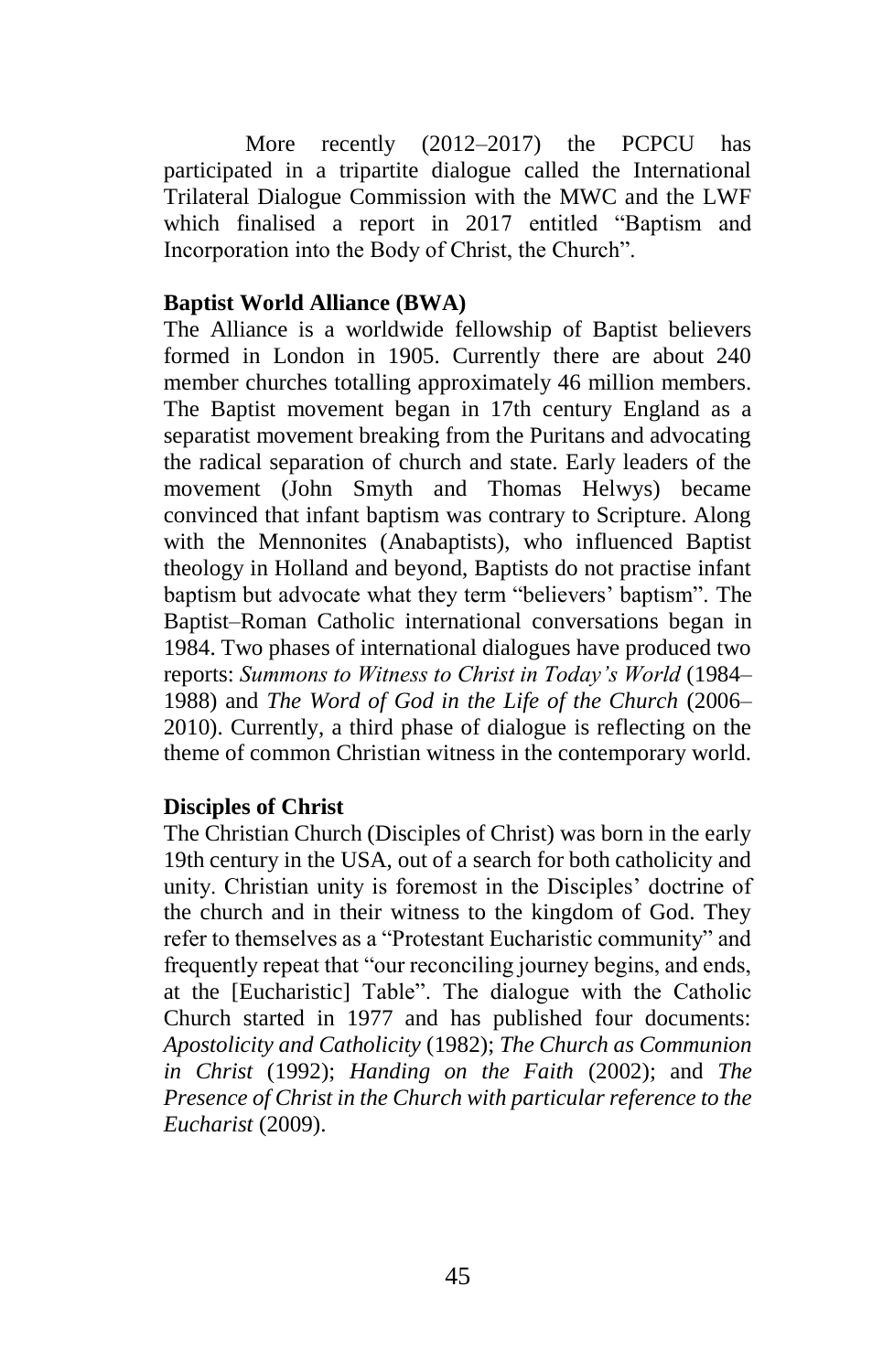#### **Pentecostal and Charismatic Movements**

The Los Angeles Azusa Street Revival Movement in 1906 is usually considered as the beginning of the Pentecostal Movement. Classical Pentecostalism has its origins in this Revival that soon formed into denominations in the protestant sense and have since become international networks such as the Assemblies of God, Four Square Gospel, and the Church of God. The Denominational Pentecostals which sprang from revivals in the 1950s within different Christian traditions while remaining within these confessional boundaries are normally called Charismatics (the Catholic Charismatic Renewal born in 1968 is part of this movement while remaining an ecclesial movement within the Catholic Church). Lastly Non-Denominational Pentecostals or New Charismatic Churches appeared in late 1980s and 1990s. At present Pentecostals and Charismatics are estimated to number about 500 million globally. The Pentecostal–Catholic dialogue began in 1972 and has produced six reports the most recent of which, *Do Not Quench the Spirit*, addresses charisms in the life and mission of the Church.

A series of preliminary conversations between a group of leaders of the New Charismatic Churches (NCC) and the Pontifical Council for Promoting Christian Unity took place in the Vatican (2008–12). At the end of this preliminary phase, it was agreed to have a round of conversations to explore their identity and self-understanding (2014–18). A document entitled "The Characteristics of the New Charismatic Churches" resulted from the NCC's reflections on these conversations. It is not an ecumenical document, but represents the NCC's attempt to describe themselves in a dialogical context and is intended to help and encourage relations between Catholics and New-Charismatic leaders around the world.

#### **World Evangelical Alliance (WEA)**

Evangelicals are one of the first ecumenical movements in modern church history. Originally, the Evangelical Alliance, founded in 1846 in London, brought together Christians of Lutheran, Reformed, and Anabaptist traditions. In the founding of the Evangelical Alliance (now World Evangelical Alliance), a personal relationship to Christ was considered the fundamental uniting value, that is the sense of conversion (repentance) and spiritual rebirth (born-again Christians). Even though the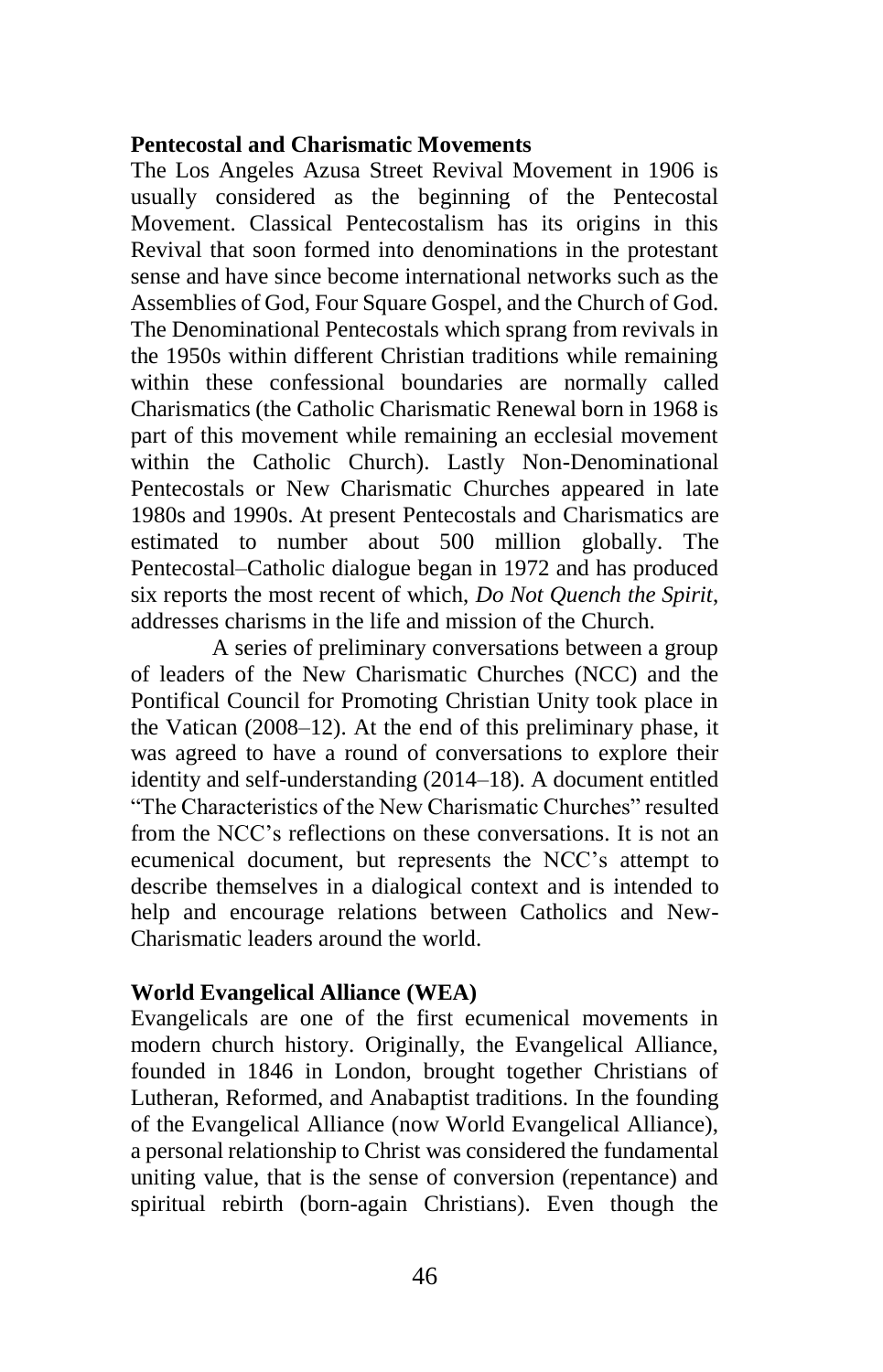Evangelicals agree on the four so-called exclusive articles of the Reformation ("*solas*"), at present issues around mission and evangelism are the core concern for Evangelicals, who belong to very many different ecclesial traditions from Anglicanism to Pentecostalism. The World Evangelical Alliance, an association of National Evangelical Alliances with a visible infrastructure, and the Lausanne Movement, which for the most part is an association of individual Evangelicals, represent the concerns of Evangelicalism today. Three rounds of international consultations have been undertaken between representatives of the Pontifical Council for Promoting Christian Unity and the WEA and have produced three reports: *Evangelicals and Catholics on Mission* (ERCDOM, 1976–1984); *Church, Evangelisation and the Bonds of Koinonia* (1997–2002); *'Scripture and Tradition' and 'The Church in Salvation' – Catholics and Evangelicals Explore Challenges and Opportunities* (2009–2016).

#### **Salvation Army**

The Salvation Army has its roots in mid-19th century England, as a mission movement for the poor and marginalized. The founder, William Booth, was a Methodist minister. The Salvation Army operates in 124 countries. Its membership includes more than 17,000 active and more than 8,700 retired officers, over 1 million soldiers, around 100,000 other employees and more than 4.5 million volunteers. Salvationists can be classified as Evangelical Christians who do not practise any sacraments. A series of informal ecumenical conversations between Salvationists and the Pontifical Council for Promoting Christian Unity began in 2007 in Middlesex, United Kingdom. There were a total of five meetings ending in 2012. A summary of the international dialogue was published by the Salvation Army in 2014 under the title *Conversations with the Catholic Church*.

#### **Multilateral dialogues**

Through the Pontifical Council for Promoting Christian Unity the Catholic Church also engages in multilateral dialogues.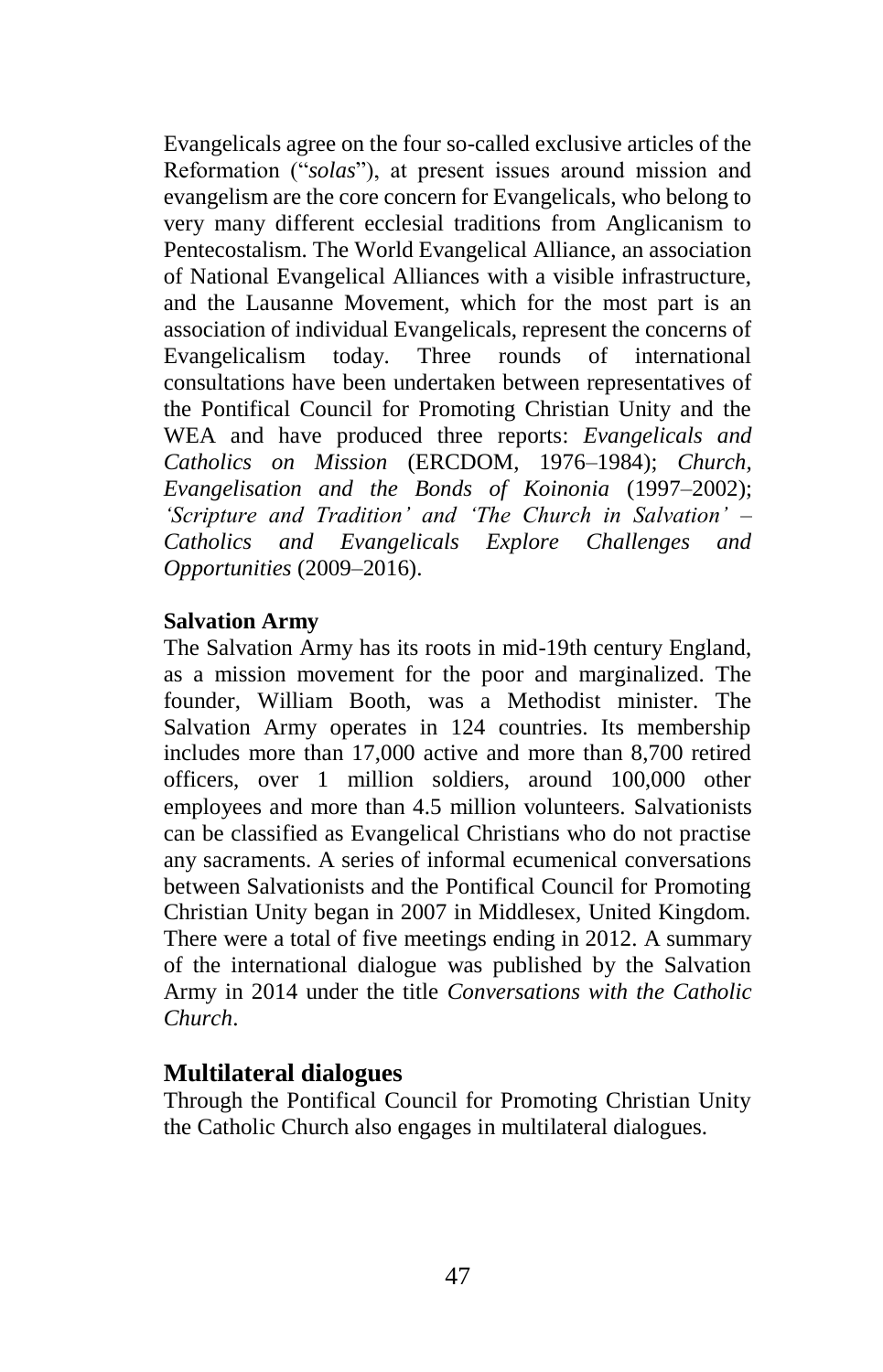#### **World Council of Churches (WCC)**

Founded in 1948, the World Council of Churches is "a fellowship of churches which confess the Lord Jesus Christ as God and Saviour according to the scriptures, and therefore seek to fulfil together their common calling to the glory of the one God, Father, Son and Holy Spirit" (*The Basis* adopted by the Third Assembly in New Delhi in 1961). The WCC is today the broadest and most inclusive organized expression of the ecumenical movement. It brings together 350 member churches including Orthodox, Lutherans, Reformed, Anglicans, Methodists, Baptists as well as Evangelicals, Pentecostals and United and Independent churches. All together they represent over 500 million Christians from all continents and more than 110 countries.

Although the Catholic Church is not a member of the WCC, there has been growing collaboration on issues of common concern since the Second Vatican Council. The most important collaboration for the pursuit of the goal of full visible unity is undertaken through the Pontifical Council for Promoting Christian Unity (PCPCU). This includes the Joint Working Group (established in 1965), collaboration in the field of ecumenical formation and education, and the common preparation of the material for the Week of Prayer for Christian Unity. Catholic experts are also members of various commissions of the WCC such as the Commission on World Mission and Evangelism, the Commission on Ecumenical Education and Formation, as well as various *ad hoc* working groups related to specific projects. Particularly important for resolving doctrinal, moral and structural divergences among the Churches is the Commission on Faith and Order, 10% of whose membership is Catholic. Since its establishment in 1948, the Commission has undertaken many studies on important ecumenical topics including Holy Scripture and Tradition, apostolic faith, anthropology, hermeneutics, reconciliation, violence and peace, preservation of creation, and visible unity. In 1982 it published *Baptism, Eucharist, Ministry* (*BEM*, also known as *The Lima Statement*), the first multilateral convergence statement on the issues at the heart of the ecumenical debate. The official Catholic response (1987) expressed the conviction that the study of ecclesiology should take a central place in ecumenical dialogue in order to resolve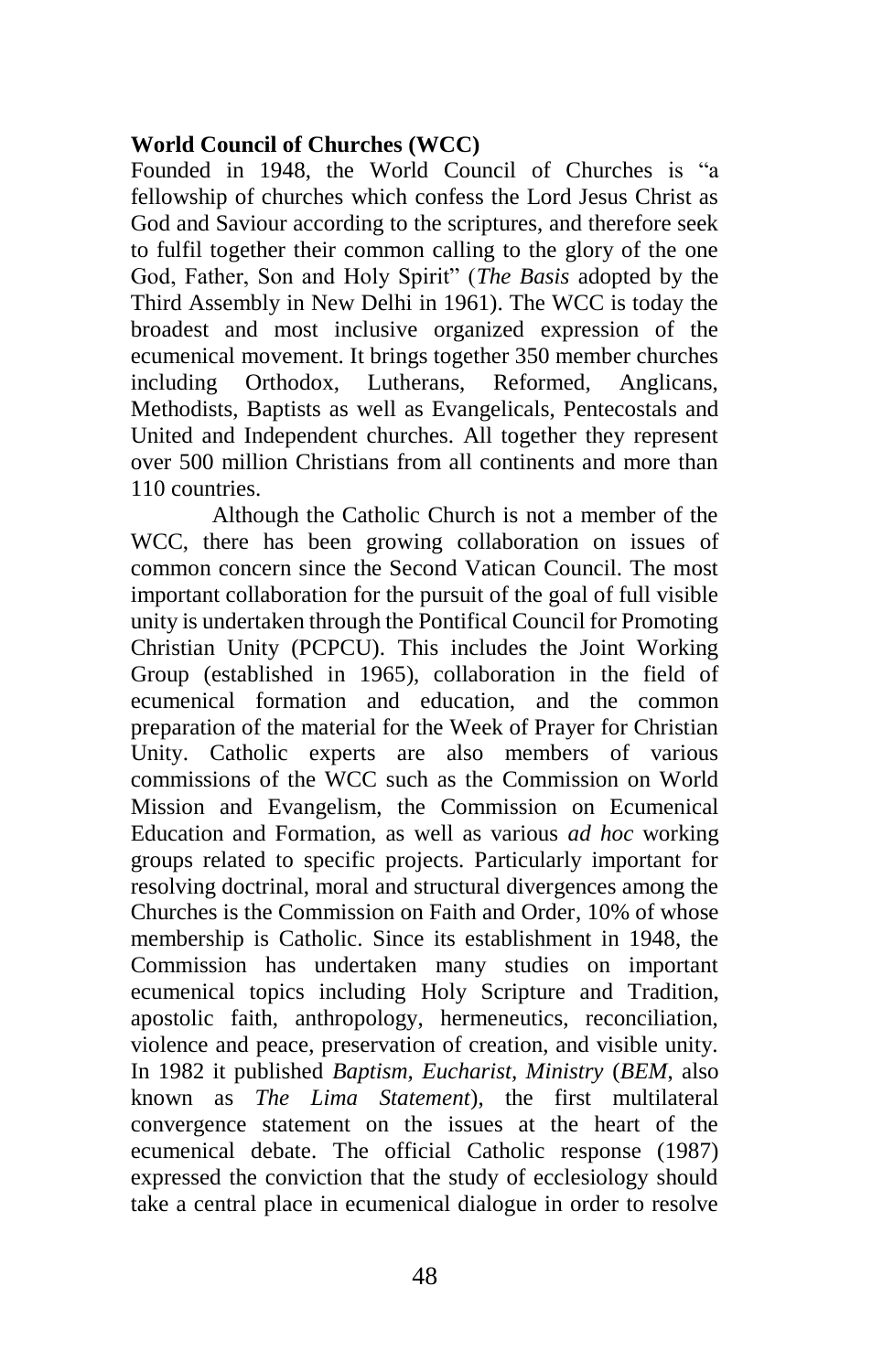remaining issues. In 2013, the Commission published a second convergence statement *The Church: Towards a Common Vision* (*TCTCV*). A result of three decades of intense theological dialogue involving hundreds of theologians and church leaders, *TCTCV* demonstrates "how far Christian communities have come in their common understanding of the church, showing the progress that has been made and indicating work that still needs to be done" (Introduction). The official Catholic response (2019) makes it clear that without pretending to having achieved full agreement, *TCTCV* shows growing consensus on controversial issues regarding the Church's nature, mission and unity.

#### **Global Christian Forum (GCF)**

The Global Christian Forum is a recent ecumenical initiative that emerged at the end of the last century within the context of the WCC. It intends to create an open space  $-$  a forum  $-$  where representatives of the so-called "historic churches" (Catholic, Orthodox and post-Reformation Protestant churches) and those identified as "recent churches" (Pentecostal, Evangelical and Independent) could join together on an equal basis to foster mutual respect, to share faith stories, and to address together common challenges. The aim of the GCF is to gather around one table representatives of almost all Christian traditions, including African Instituted Churches, mega churches, migrant churches, and new ecumenical movements and communities. Represented in the GCF are many Christian world communions and world Christian organisations, including the Pontifical Council for Promoting Christian Unity, the Pentecostal World Fellowship, the World Evangelical Alliance and the World Council of Churches. Without formal membership, the GCF provides space for networking and for church leaders to explore issues of common interest in the fast changing context of global Christianity today.

#### **Community of Protestant Churches in Europe (CPCE)**

The Community of Protestant Churches in Europe (CPCE) is a fellowship of over 90 Protestant churches which have signed the Leuenberg Agreement. Its aim is to implement church fellowship through common witness and service. Membership consists of most of the Lutheran and Reformed churches in Europe, the United churches originating from mergers of those churches, the Waldensian Church, and the European Methodist